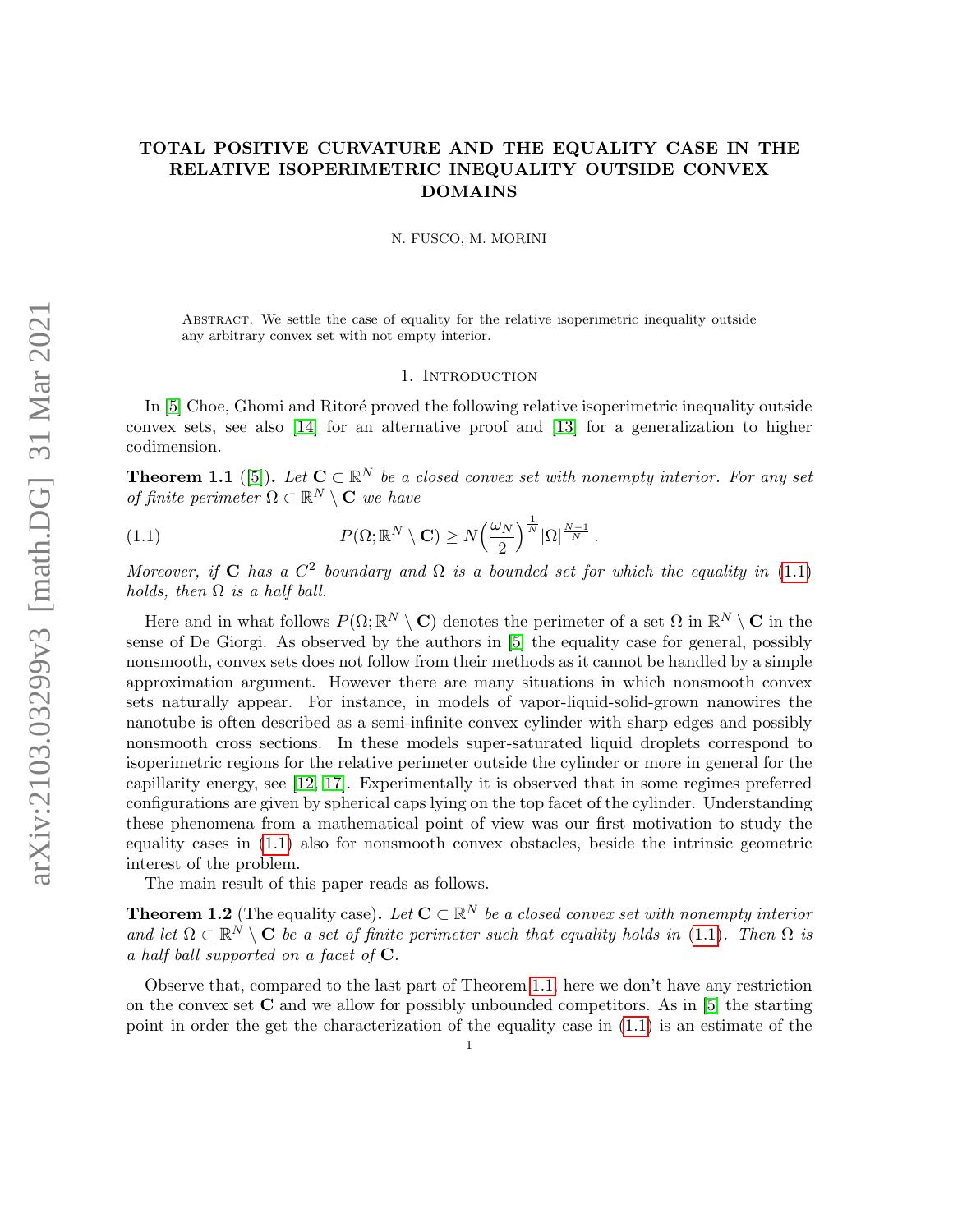positive total curvature  $\mathcal{K}^+(\Sigma)$  of a hypersurface  $\Sigma \subset \overline{\mathbb{R}^N \setminus \mathbf{C}}$  when the contact angle between  $\partial$ **C** and  $\Sigma$  is larger than or equal to a fixed  $\theta \in (0, \pi)$ . Here  $\mathcal{K}^+(\Sigma)$  denotes, roughly speaking, the measure of the image of the Gauss map restricted to those points where there exists a support hyperplane, see Definition [1.3](#page-1-0) below. To state more precisely our result we need to introduce some notation: Given  $\theta \in (0, \pi)$  we denote by  $S_{\theta}$  the spherical cap

$$
S_{\theta} := \{ y \in \mathbb{S}^{N-1} : y \cdot e_N \ge \cos \theta \}.
$$

Moreover, given  $\Sigma \subset \overline{\mathbb{R}^N \setminus \mathbf{C}}$  and a point  $x \in \Sigma$  we denote by  $N_x\Sigma$  the normal cone

$$
N_x \Sigma = \{ \nu \in \mathbb{S}^{N-1} : (y - x) \cdot \nu \le 0 \text{ for all } y \in \Sigma \},
$$

that is the set of (exterior) normals to support hyperplanes to  $\Sigma$ . We can now recall the definition of total positive curvature.

<span id="page-1-0"></span>**Definition 1.3.** Let  $C$  be a closed convex set with not empty interior,  $\Omega \subset \mathbb{R}^N \setminus C$  a bounded open set and  $\Sigma := \overline{\partial \Omega \setminus \mathbf{C}}$ . The total positive curvature of  $\Sigma$  is given by

<span id="page-1-2"></span>
$$
\mathcal{K}^+(\Sigma) := \mathcal{H}^{N-1}\Big(\bigcup_{x \in \Sigma \setminus \mathbf{C}} N_x \Sigma\Big).
$$

The aforementioned estimate on the total positive curvature is provided by the following theorem, which will be proved in Section [3.](#page-6-0)

<span id="page-1-3"></span>**Theorem 1.4.** Let  $C \subset \mathbb{R}^N$  be a closed convex set of class  $C^1$ ,  $\Omega \subset \mathbb{R}^N \setminus C$  a bounded open set and  $\Sigma := \overline{\partial \Omega \setminus \mathbf{C}}$ . Let  $\theta_0 \in (0, \pi)$  such that

<span id="page-1-1"></span>(1.2) 
$$
\nu \cdot \nu_{\mathbf{C}}(x) \le \cos \theta_0 \quad \text{whenever } x \in \Sigma \cap \mathbf{C}, \ \nu \in N_x \Sigma,
$$

where  $\nu_{\mathbf{C}}(x)$  stands for the outer unit normal to **C** at x. Then,

$$
(1.3) \t\t\t\t\mathcal{K}^+(\Sigma) \geq \mathcal{H}^{N-1}(S_{\theta_0}).
$$

Moreover, let  $r > 0$  be such that  $\Sigma \cap \mathbf{C} \subset B_r(0)$ . For any  $\varepsilon > 0$  there exists  $\delta$ , depending on  $\varepsilon, \theta_0$  and r, but not on **C** or  $\Omega$ , such that if

<span id="page-1-4"></span>(1.4) 
$$
\nu \cdot \nu_{\mathbf{C}}(x) \leq \cos \theta_0 + \delta \quad \text{whenever } x \in \Sigma \cap \mathbf{C}, \ \nu \in N_x \Sigma,
$$

and

<span id="page-1-5"></span>(1.5) 
$$
\mathcal{K}^+(\Sigma) \leq \mathcal{H}^{N-1}(S_{\theta_0}) + \delta \,,
$$

then  $\Sigma \cap \mathbf{C}$  is not empty, width $(\Sigma \cap \mathbf{C}) \leq \varepsilon$  and more precisely  $\Sigma \cap \mathbf{C}$  lies between two parallel  $\varepsilon$ -distant hyperplanes orthogonal to  $\nu_{\mathbf{C}}(x)$  for some  $x \in \Sigma \cap \mathbf{C}$ . In particular, if [\(1.2\)](#page-1-1) is satisfied and the equality in [\(1.3\)](#page-1-2) holds, then  $\Sigma \cap \mathbf{C}$  is not empty and lies on a support hyperplane to  $C$ .

Note that in the previous statement width( $\Sigma \cap C$ ) denotes the distance between the closest pair of parallel hyperplanes which contains  $\Sigma \cap \mathbf{C}$  in between them, see [\(3.5\)](#page-8-0). Even though the proof of this theorem follows the general strategy of [\[4\]](#page-29-5) we are able to improve their result in three directions: (1) we consider a general contact angle  $\theta_0 \in (0, \pi)$ , whereas in [\[4\]](#page-29-5) only the case  $\theta_0 = \pi/2$  is considered; (2) we do not assume any regularity on  $\Sigma$  and the contact angle condition can be replaced by the weaker condition  $(1.2)$ ;  $(3)$  we get a stability estimate on the 'contact part'  $\Sigma \cap \mathbf{C}$  which is independent of the shape of the convex set  $\mathbf{C}$ . As we will explain below (2) and (3) are crucial in the proof of Theorem [1.2.](#page-0-2)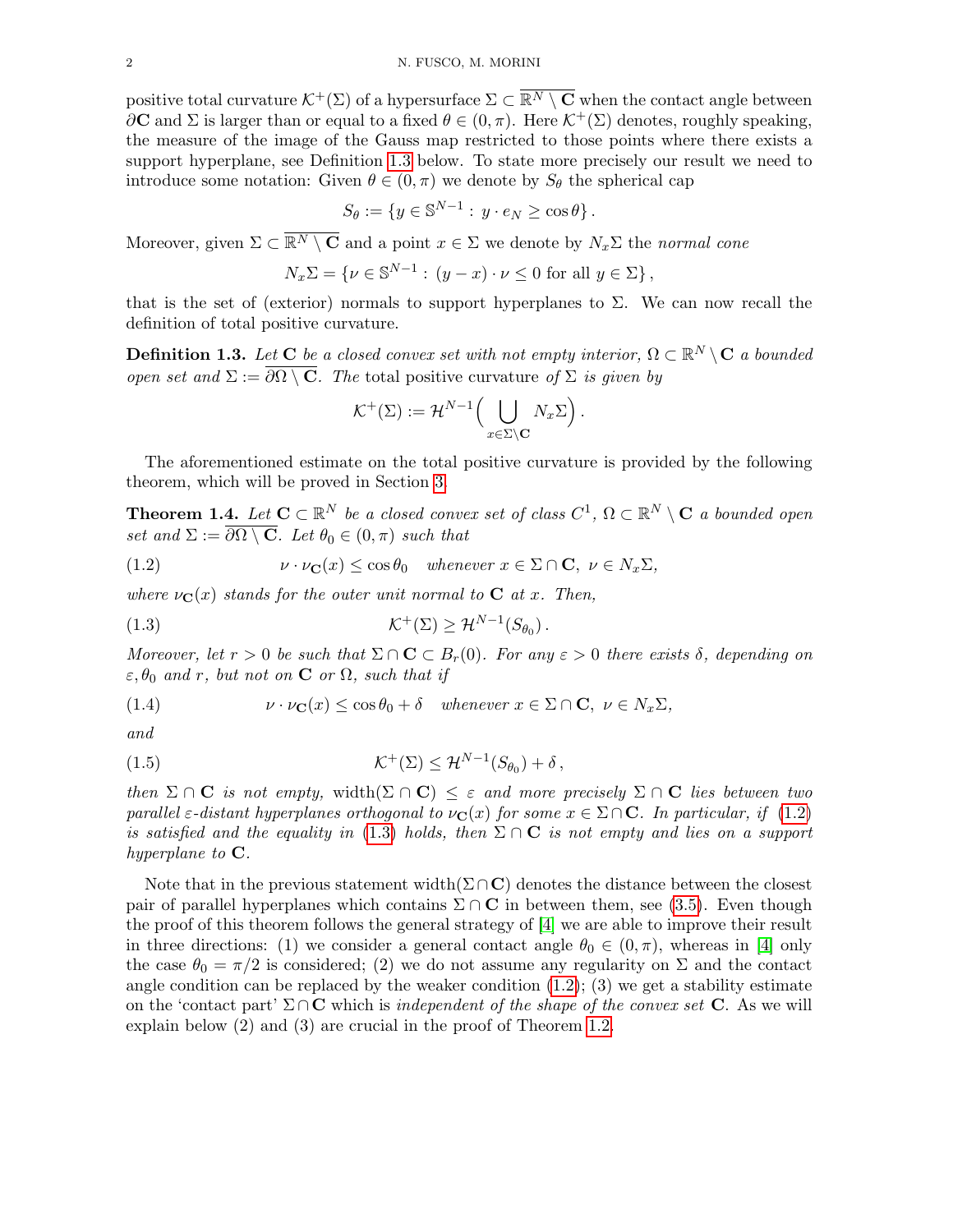As a consequence of independent interest of the previous theorem we prove a sharp inequality for the Willmore energy, see Theorem [3.10.](#page-12-0)

Before outlining our strategy of the proof of Theorem [1.2](#page-0-2) we briefly recall how in [\[5\]](#page-29-0) it is proven that a bounded set  $\Omega_0$  satisfying the equality in [\(1.1\)](#page-0-0) is a half ball, when C is sufficiently smooth. There the idea is to consider the isoperimetric profile

$$
I(m) = \inf \{ P(E; \mathbb{R}^N \setminus \mathbf{C}) : E \subset \mathbb{R}^N \setminus \mathbf{C}, |E| = m \},\
$$

defined for all  $m \in (0, |\Omega_0|]$ , and to show that  $I(m) = N(\frac{\omega_N}{2})^{\frac{1}{N}} m^{\frac{N-1}{N}}$ , that is  $I(m)$  coincides with the isoperimetric profile  $I_{\mathscr{H}}(m)$  of the half space. Moreover, since  $I'(|\Omega_0|) = H_{\Sigma}$ , where  $H_{\Sigma}$  is the mean curvature of  $\Sigma = \partial \Omega_0 \setminus \mathbf{C},$ 

<span id="page-2-0"></span>(1.6) 
$$
I(|\Omega_0|) (I'(|\Omega_0|))^{N-1} = \int_{\Sigma \backslash \mathbf{C}} H_{\Sigma}^{N-1} d\mathcal{H}^{N-1} \geq (N-1)^{N-1} \mathcal{K}^+(\Sigma) \geq (N-1)^{N-1} \mathcal{H}^{N-1} (S_{\pi/2}) = I_{\mathscr{H}}(|\Omega_0|) (I'_{\mathscr{H}}(|\Omega_0|))^{N-1},
$$

where the first inequality follows from an application of coarea formula and the geometricarithmetic mean inequality, see for instance the proof of Theorem [3.10,](#page-12-0) and the second one follows from the estimate of the total curvature proved in [\[5,](#page-29-0) Lemma 3.1]. Now, since  $I(m)$  =  $I_{\mathscr{H}}(m)$  for all  $m \in [0, |\Omega_0|]$ , all the inequalities in [\(1.6\)](#page-2-0) are equalities. In particular this implies that  $\mathcal{K}^+(\Sigma) = \mathcal{H}^{N-1}(S_{\pi/2})$  and that  $\Sigma$  is umbilical. From this information, it is not difficult to see that  $\Sigma$  must be a half ball.

Note that in the proof of [\[5,](#page-29-0) Lemma 3.1] it is crucial that the regular part of  $\Sigma$  meets  $\partial \mathbf{C}$ orthogonally and in a  $C^2$  fashion. This can be inferred from the boundary regularity theory for perimeter minimizers which can be applied only if  $C$  is sufficiently smooth. Therefore the above argument fails for a general convex set.

In order to deal with this lack of regularity we implement a delicate argument based on the approximation of  $C$  with more regular convex sets.

Let us describe the argument more in detail. Denote by  $\Omega_0$  a set of finite perimeter satisfying the equality in [\(1.1\)](#page-0-0). For  $\eta > 0$  sufficiently small we approximate C with the closed *η*-neighborhood  $C_\eta = C + \overline{B_\eta(0)}$ , which is of class  $C^{1,1}$ . Now the idea is to consider the relative isoperimetric problem in  $\mathbb{R}^N \setminus \mathbf{C}_\eta$ . In order to force the minimizers to converge to  $\Omega_0$  when  $\eta \to 0$  and the prescribed mass m converges to  $|\Omega_0|$ , we introduce the following constrained isoperimetric profiles with obstacle  $\Omega_0$ :

<span id="page-2-1"></span>(1.7) 
$$
I_{\eta}(m) = \min\{P(E; \mathbb{R}^{N} \setminus \mathbf{C}_{\eta}) : E \subset \Omega_{0} \setminus \mathbf{C}_{\eta}, |E| = m\}
$$

for all  $m \in (0, |\Omega_0 \setminus \mathbf{C}_\eta|]$ . Denote by  $\Omega_{\eta,m}$  a minimizer of the above problem and set  $\Sigma_{\eta,m} :=$  $\partial\Omega_{\eta,m}\setminus\mathbf{C}_\eta$ . Note that in the general N-dimensional case, both the obstacle  $\Omega_0$  and the minimizers  $\Omega_{\eta,m}$  may have singularities. Thus, despite the fact that  $\partial \mathbf{C}_{\eta}$  is of class  $C^{1,1}$ , we cannot apply the known boundary regularity results at the points  $x \in \partial\Omega_{\eta,m} \cap \partial\mathbf{C}_{\eta} \cap \partial\Omega_{0}$ .

However, one useful observation is that  $\Omega_{n,m}$  is a restricted  $\Lambda$ -minimizer, i.e., a  $\Lambda$ -minimizer with respect to perturbations that do not increase the "wet part"  $\partial\Omega_{\eta,m}\cap\mathbf{C}_\eta$  (see Definition [4.1](#page-14-0)) below), with a  $\Lambda > 0$  which can be made uniform with respect to  $\eta$  and locally uniform with respect to m (see Steps 1 and 2 of the proof of Theorem [1.2\)](#page-0-2). Another important observation is that restricted Λ-minimizers satisfy uniform volume density estimates up to the boundary  $\partial\mathbf{C}_n$ . All these facts are combined to show that the constrained isoperimetric profiles [\(1.7\)](#page-2-1) are Lipschitz continuous and that their derivatives coincide a.e. with the constant mean curvature  $H_{\Sigma_{\eta,m}^*}$  of the regular part  $\Sigma_{\eta,m}^*$  of  $\Sigma_{\eta,m} \setminus \partial\Omega_0$  (see Steps 3 and 4).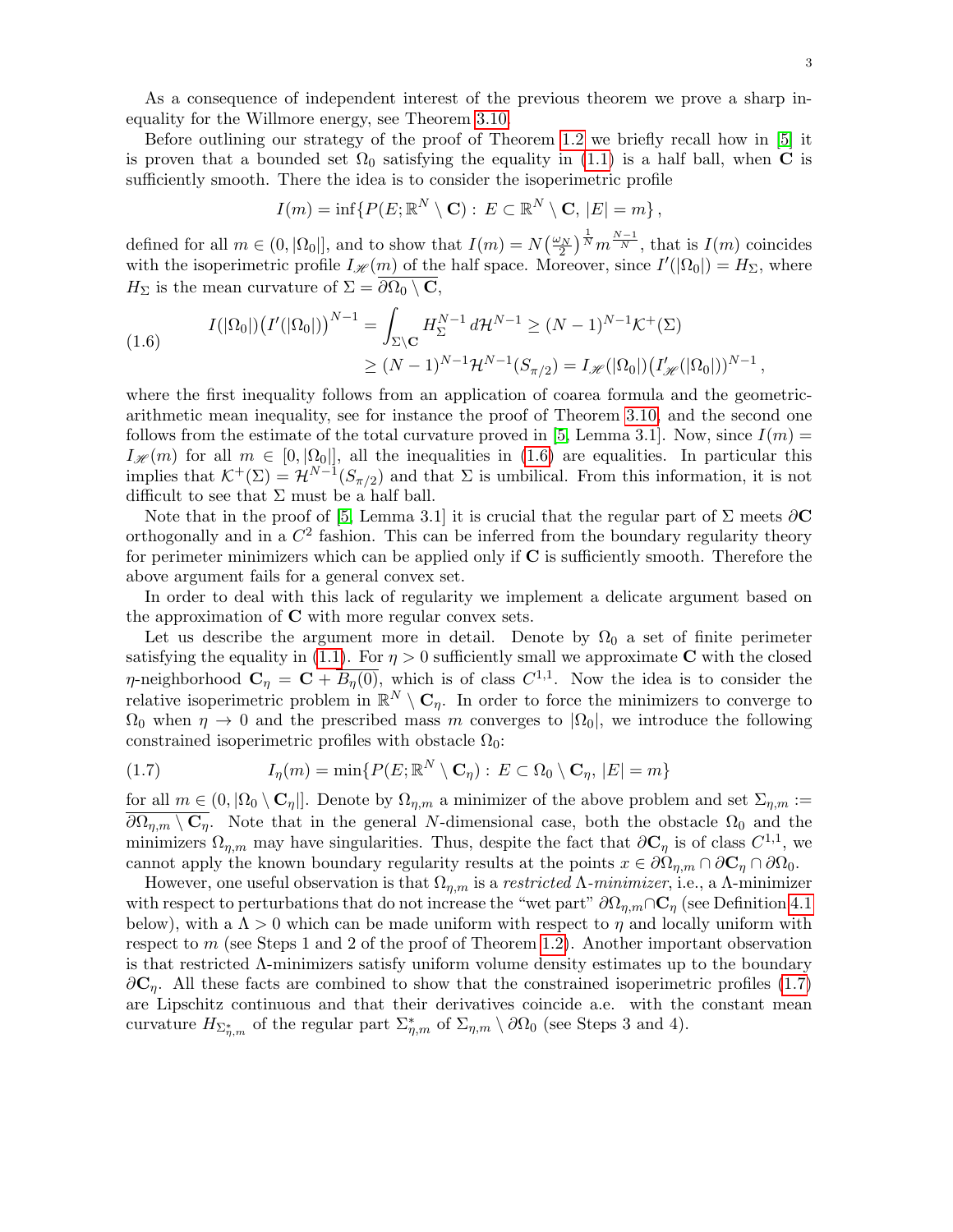<span id="page-3-1"></span>As in the argument of [\[5\]](#page-29-0) another important ingredient is represented by the inequality

(1.8) 
$$
\mathcal{K}^+(\Sigma_{\eta,m}) \geq \mathcal{H}^{N-1}(S_{\pi/2}) = \frac{1}{2} N \omega_N ,
$$

which would hold by [\[5,](#page-29-0) Lemma 3.1] if we could show that  $\Sigma_{\eta,m}$  meets  $\partial \mathbf{C}_{\eta}$  orthogonally and in a sufficiently smooth fashion. However, as already observed, due the possible presence of boundary singularities at  $\partial\Omega_{n,m} \cap \partial\mathbf{C}_n \cap \partial\Omega_0$  we cannot show that the aforementioned orthogonality condition is attained in a classical sense. An important step of our argument, which allows us to overcome this difficulty, consists in showing that restricted Λ-minimizers satisfy the  $\pi/2$  contact angle condition with respect to  $\partial \mathbf{C}_{\eta}$  in a "viscosity" sense, namely that the following weak Young's law holds:

<span id="page-3-0"></span>(1.9) 
$$
\nu \cdot \nu_{\mathbf{C}_{\eta}}(x) \leq 0 \quad \text{whenever } x \in \Sigma_{\eta,m} \cap \mathbf{C}_{\eta}, \ \nu \in N_x \Sigma_{\eta,m}.
$$

This is achieved in Step 5 by combining a blow-up argument with a variant of the Strong Maximum Principle that we adapted from [\[9\]](#page-29-6). In turn, owing to [\(1.9\)](#page-3-0) we may apply Theorem [1.4](#page-1-3) to obtain [\(1.8\)](#page-3-1). Having established the latter and with some extra work we can show that  $I_{\eta}(m) \to I_{\mathscr{H}}(m)$  as  $\eta \to 0$  for every  $m \in (0, |\Omega_0|)$ , where we recall  $I_{\mathscr{H}}(m) = N(\frac{\omega_N}{2})^{\frac{1}{N}} m^{\frac{N-1}{N}}$ is the isoperimetric profile of the halph space (see Steps 6 and 7).

With the convergence of the isoperimetric profiles  $I<sub>\eta</sub>$  at hand and using again [\(1.8\)](#page-3-1), we can then prove that for a.e.  $m \in (0, |\Omega_0|)$ 

<span id="page-3-2"></span>(1.10) 
$$
\mathcal{K}^+(\Sigma_{\eta,m}) \to \frac{1}{2} N \omega_N ,
$$

and thus  $\Sigma_{\eta,m}$  almost satisfies the case of equality in [\(1.3\)](#page-1-2) for  $\eta$  sufficiently small. Thanks to the last part of Theorem [1.4](#page-1-3) we may then infer that  $\Sigma_{\eta,m} \cap \mathbf{C}_{\eta}$  is almost flat and with some extra work that the whole wet part  $\partial\Omega_{\eta,m}\cap\mathbf{C}_\eta$  has the same property. By showing that for suitable sequences  $m_n \nearrow |\Omega_0|$  and  $\eta_n \searrow 0$ ,  $\partial \Omega_{\eta,m_n} \cap \mathbf{C}_\eta \to \partial \Omega_0 \cap \mathbf{C}$  in the Hausdorff sense, we may finally conclude that  $\partial\Omega_0 \cap \mathbf{C}$  is flat and lies on a facet of  $\mathbf{C}$  (see Step 8). We highlight here that in all the above argument it is crucial that the stability estimate on the width of  $\Sigma_{\eta,m} \cap \mathbf{C}_{\eta}$  provided by our version Theorem [1.4](#page-1-3) is independent of the shape of the convex set  $\mathbf{C}_\eta$ .

Having established that the wet part  $\partial\Omega_0 \cap \mathbf{C}$  is flat, more work is still needed in the final step of the proof to deduce again from  $(1.10)$  that  $\Omega_0$  is umbilical and in turn a half ball supported on a facet of  $C$ .

The paper is organized as follows: in Section [2](#page-3-3) we collect a few known results of the regularity theory of perimeter quasi minimizers needed in the paper. In Section [3](#page-6-0) we prove Theorem [1.4,](#page-1-3) while the proof of Theorem [1.2](#page-0-2) occupies the whole Section [4](#page-14-1) with some of the most technical steps outsourced to Section [6.](#page-26-0) Section [5](#page-22-0) contains further regularity properties if restricted Λ-minimizers that are needed in the proof of the main result and the proof of the version of the Strong Maximum Principle needed here.

### 2. Preliminaries

<span id="page-3-3"></span>Throughout the paper we denote by  $B_r(x)$  the ball in  $\mathbb{R}^N$  of center x and radius  $r > 0$ . In the following we shall often deal with sets of finite perimeter. For the definition and the basic properties of sets of (locally) finite perimeter we refer to the books [\[3,](#page-29-7) [15\]](#page-29-8). Here we fix some notation for later use. Given  $E \subset \mathbb{R}^N$  of locally finite perimeter and a Borel set G we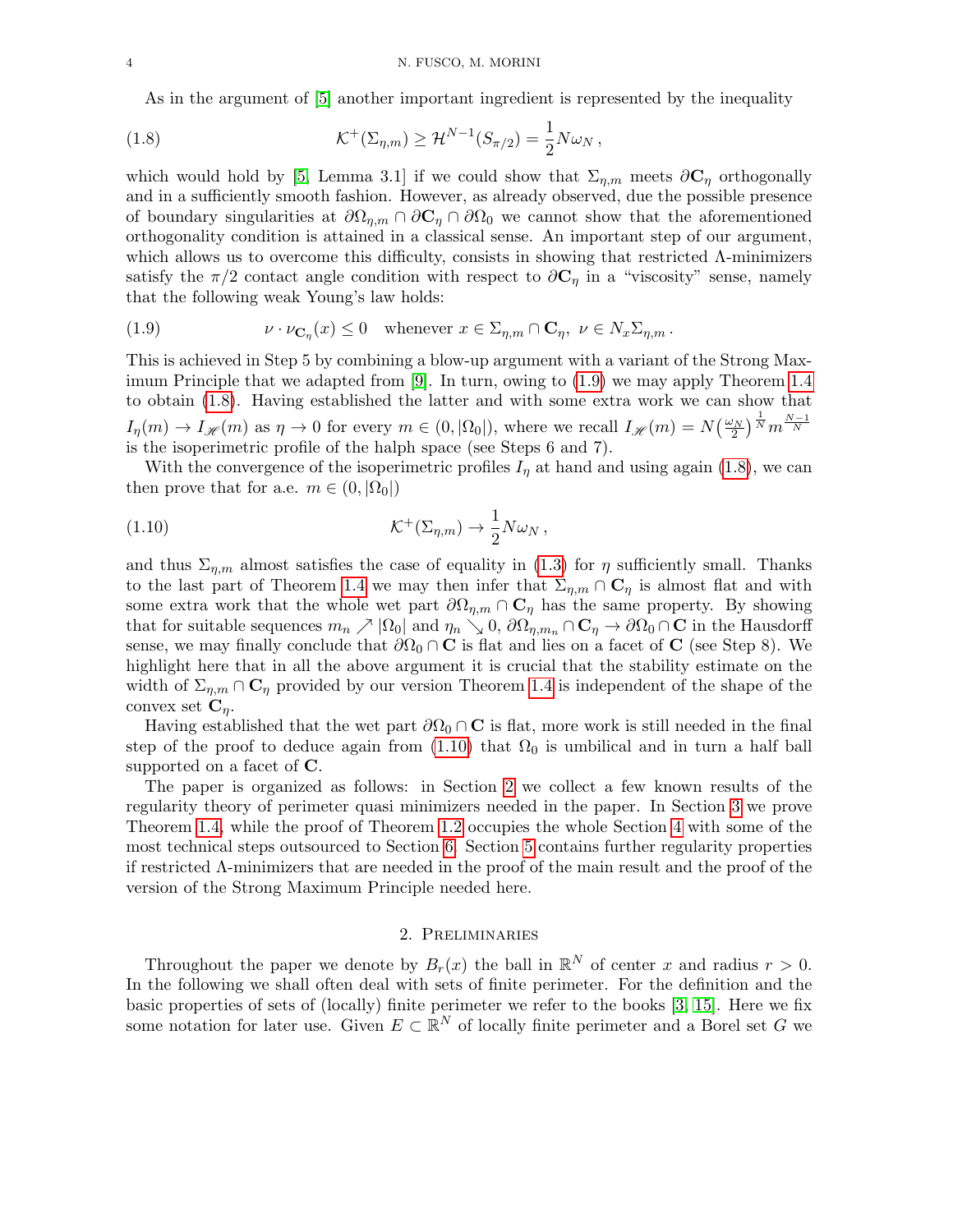denote by  $P(E; G)$  the perimeter of E in G. The reduced boundary of E will be denoted by  $\partial^* E$ , while  $\partial^e E$  will stand for the *essential boundary* defined as

<span id="page-4-2"></span>
$$
\partial^e E := \mathbb{R}^N \setminus (E^{(0)} \cup E^{(1)}),
$$

where  $E^{(0)}$  and  $E^{(1)}$  are the sets of points where the density of E is 0 and 1, respectively. Moreover, we denote by  $\nu_E$  the *generalized exterior normal* to E, which is well defined at each point of  $\partial^* E$ , and by  $\mu_E$  the *Gauss-Green measure* associated to E

$$
\mu_E := \nu_E \, \mathcal{H}^{N-1} \mathcal{L} \, \partial^* E \, .
$$

In the following, when dealing with a set of locally finite perimeter  $E$ , we shall always tacitly assume that E coincides with a precise representative that satisfies the property  $\partial E = \overline{\partial^* E}$ , see [\[15,](#page-29-8) Remark 16.11]. A possible choice is given by  $E^{(1)}$  for which one may easily check that

$$
\partial E^{(1)} = \overline{\partial^* E} \, .
$$

We recall the well known notion of perimeter  $(\Lambda, r_0)$ -minimizer and the main properties which will be used here.

<span id="page-4-1"></span>**Definition 2.1.** Let  $\Omega \subset \mathbb{R}^N$  be an open set. We say that a set of locally finite perimeter  $E \subset \mathbb{R}^N$  is a perimeter  $(\Lambda, r_0)$ -minimizer in  $\Omega, \Lambda \geq 0$  and  $r_0 > 0$ , if for any ball  $B_r(x_0) \subset \Omega$ , with  $0 < r \leq r_0$  and any  $F \subset \mathbb{R}^N$  such that  $E \Delta F \subset C$   $B_r(x_0)$  we have

<span id="page-4-3"></span>
$$
P(E; B_r(x_0)) \le P(F; B_r(x_0)) + \Lambda |E\Delta F|.
$$

In order to state a useful compactness theorem for Λ-minimizers we recall that a sequence  $\{\mathcal{C}_n\}$  of closed sets converge in the Kuratoswki sense to a closed set C if the following conditions are satisfied:

- (i) if  $x_n \in \mathcal{C}_n$  for every n, then any limit point of  $\{x_n\}$  belongs to  $\mathcal{C}$ ;
- (ii) any  $x \in \mathcal{C}$  is the limit of a sequence  $\{x_n\}$  with  $x_n \in \mathcal{C}_n$ .

One can easily see that  $\mathcal{C}_n \to \mathcal{C}$  in the sense of Kuratowski if and only if  $dist(\cdot, \mathcal{C}_n) \to dist(\cdot, \mathcal{C})$ locally uniformly in  $\mathbb{R}^N$ . In particular, by the Arzelà-Ascoli Theorem any sequence of closed sets admits a subsequence which converge in the sense of Kuratowski.

Throughout the paper, with a common abuse of notation, we write  $E_h \to E$  in  $L^1(L_{loc}^1)$ instead of  $\chi_{E_h} \to \chi_E$  in  $L^1(L_{loc}^1)$ . Moreover, given a sequence of Radon measures  $\mu_h$  in an open set  $\Omega$ , we say that  $\mu_h \stackrel{*}{\rightharpoonup} \mu$  weakly<sup>\*</sup> in  $\Omega$  in the sense of measures if

$$
\int_{\Omega} \varphi \, d\mu_h \to \int_{\Omega} \varphi \, d\mu \qquad \text{for all } \varphi \in C_c^0(\Omega) \, .
$$

Next theorem is a well known result, see for instance [\[15,](#page-29-8) Ch. 21].

<span id="page-4-0"></span>**Theorem 2.2.** Let  $\Omega \subset \mathbb{R}^N$  be an open set and  $\{E_n\}$  a sequence of locally finite perimeter sets contained in  $\Omega$  satisfying the following property: there exists  $r_0 > 0$  such that for every n,  $E_n$  is a perimeter  $(\Lambda_n, r_0)$ -minimizer in  $\Omega$ , with  $\Lambda_n \to \Lambda \in [0, +\infty)$ . Then there exist  $E \subset \Omega$ of locally finite perimeter and a subsequence  $\{n_k\}$  such that

- (i) E is a  $(\Lambda, r_0)$ -minimizer in  $\Omega$ ;
- (ii)  $E_{n_k} \to E$  in  $L^1_{loc}(\Omega)$ ,
- (iii)  $\partial E_{n_k} \to \mathcal{C}$  in the Kuratowski sense for some closed set  $\mathcal{C}$  such that  $\mathcal{C} \cap \Omega = \partial E \cap \Omega$ ;
- (iv)  $\mathcal{H}^{N-1} \sqcup (\partial E_{n_k} \cap \Omega) \stackrel{*}{\rightharpoonup} \mathcal{H}^{N-1} \sqcup (\partial E \cap \Omega)$  weakly\* in  $\Omega$  in the sense of measures.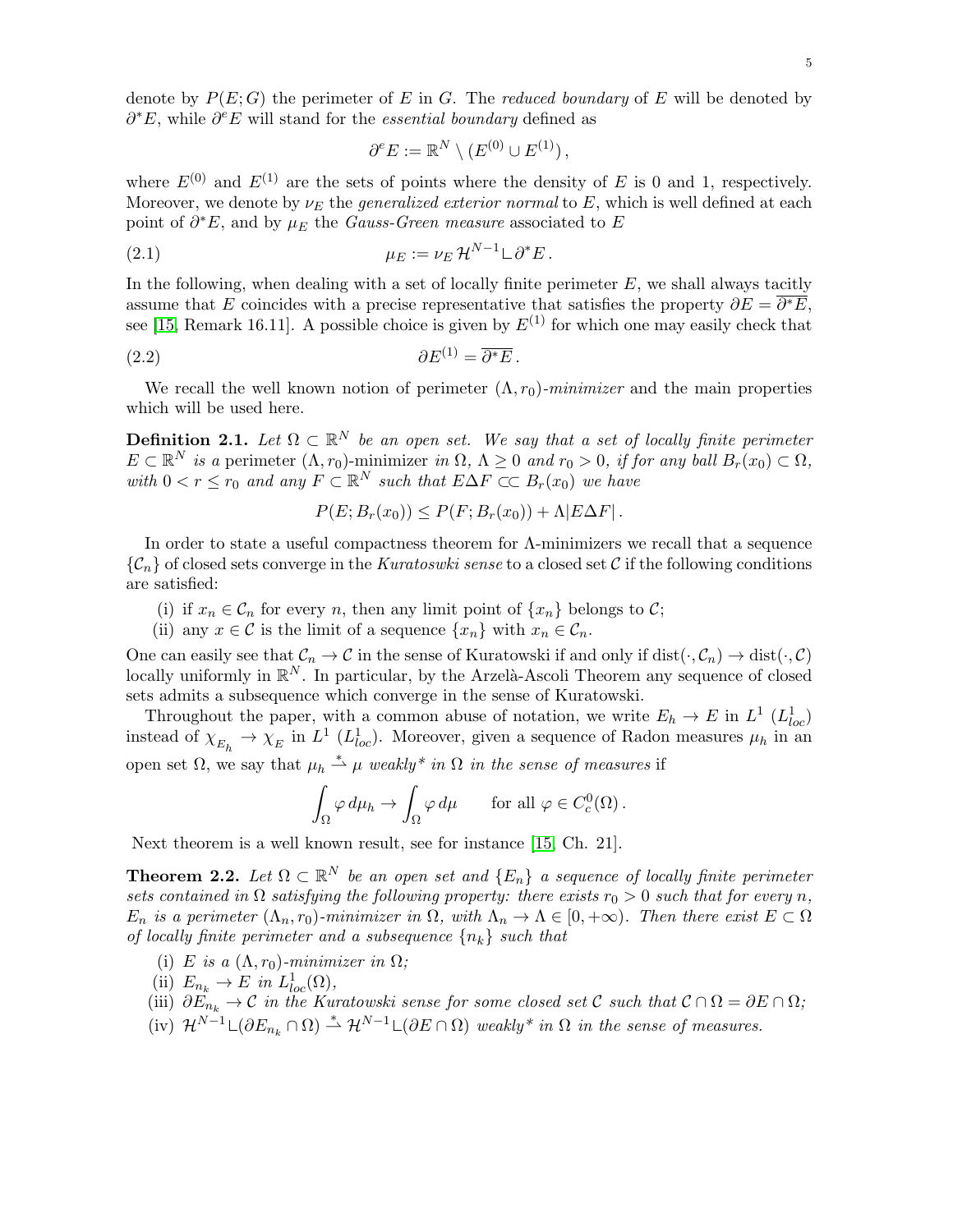<span id="page-5-2"></span>Remark 2.3. From the definition of Kuratowski convergence it is not difficult to see that (ii) and (iii) of Theorem [2.2](#page-4-0) imply that, up to extracting a further subsequence if needed,  $\overline{E_{n_k}} \to K$  in the sense of Kuratowski, with  $K \cap \Omega = \overline{E} \cap \Omega$ .

**Definition 2.4.** Given a set of locally finite perimeter E, we say that a function  $h \in L^{1}_{loc}(\partial^{*}E)$ is the weak mean curvature of E if for any vector field  $X \in C_c^1(\mathbb{R}^N;\mathbb{R}^N)$  we have

$$
\int_{\partial^* E} \operatorname{div}_{\tau} X \, d\mathcal{H}^{N-1} = \int_{\partial^* E} h \, X \cdot \nu_E, d\mathcal{H}^{N-1},
$$

where  $\text{div}_{\tau}X := \text{div}X - (\partial_{\nu_E}X) \cdot \nu_E$  stands for the tangential divergence of X along  $\partial^*E$ . If such an h exists we will denote it by  $H_{\partial E}$ .

Note that if  $\partial E$  is of class  $C^2$  then  $H_{\partial E}$  coincides with the classical mean curvature, or more precisely with the sum of all principal curvatures. In particular, if  $E$  coincides locally with the subgraph of a function u of class  $C^2$  then locally

$$
H_{\partial E} = -\text{div}\left(\frac{\nabla u}{\sqrt{1+|\nabla u|^2}}\right)
$$

.

Concerning the above mean curvature operator, we recall the following useful Strong Maximum Principle, see for instance [\[18,](#page-29-9) Th. 2.3], which covers a more general class of quasilinear equations.

<span id="page-5-1"></span>**Theorem 2.5.** Let  $\Omega \subset \mathbb{R}^{N-1}$  be an open set and let  $u, v \in C^2(\Omega)$  such that  $u \leq v$  and

$$
\operatorname{div}\left(\frac{\nabla u}{\sqrt{1+|\nabla u|^2}}\right) = \lambda = \operatorname{div}\left(\frac{\nabla v}{\sqrt{1+|\nabla v|^2}}\right)
$$

for some constant  $\lambda \in \mathbb{R}$ . If  $u(x_0) = v(x_0)$  for some  $x_0 \in \Omega$ , then  $u \equiv v$ .

We recall the following classical regularity result for Λ-minimizers.

<span id="page-5-0"></span>**Theorem 2.6.** Let E be a perimeter  $(\Lambda, r_0)$ -minimizer in some open set  $\Omega \subset \mathbb{R}^N$ . Then

- (i)  $\partial^* E \cap \Omega$  is a hypersurface of class  $C^{1,\alpha}$  for every  $\alpha \in (0,1)$ , relatively open in  $\partial E \cap \Omega$ . Moreover,  $\dim_{\mathcal{H}}((\partial E \setminus \partial^* E) \cap \Omega) \leq N - 8$ , where  $\dim_{\mathcal{H}}$  stands for the Hausdorff dimension;
- (ii)  $H_{\partial E} \in L^{\infty}(\partial^* E \cap \Omega)$ , with  $\|H_{\partial E}\|_{L^{\infty}} \leq \Lambda$ , and thus  $\partial^* E \cap \Omega$  is of class  $W^{2,p}$  for all  $p \geq 1$ ;
- (iii) if there exists a  $C^1$  hypersurface  $\Sigma$  touching  $\partial E$  at  $x \in \Omega$  and lying on one side with respect to  $\partial E$  in a neighborhood of x, then  $x \in \partial^* E$ .

Items (i) and (ii) are classical, see for instance Theorems 21.8 and 28.1 in [\[15\]](#page-29-8) for (i) and Theorem 4.7.4 in  $[2]$  for (ii).

Concerning (iii) one can show that under the assumption on  $x$  the minimal cone obtained by blowing up  $E$  around  $x$  is contained in a half space. For the existence of such a minimal cone see Theorem 28.6 in [\[15\]](#page-29-8). Since any minimal cone contained in a half space is a half space, see for instance [\[8,](#page-29-11) Lemma 3], it follows that x is a regular point.

The so-called  $\varepsilon$ -regularity theory for A-minimizers underlying the proof of the above theorem yields that sequences of  $\Lambda$ -minimizers  $E_h$  converging in  $L^1$  to a smooth set E are regular for h large and in fact converge in a stronger sense. More precisely, we have the following result, which is well known to the experts.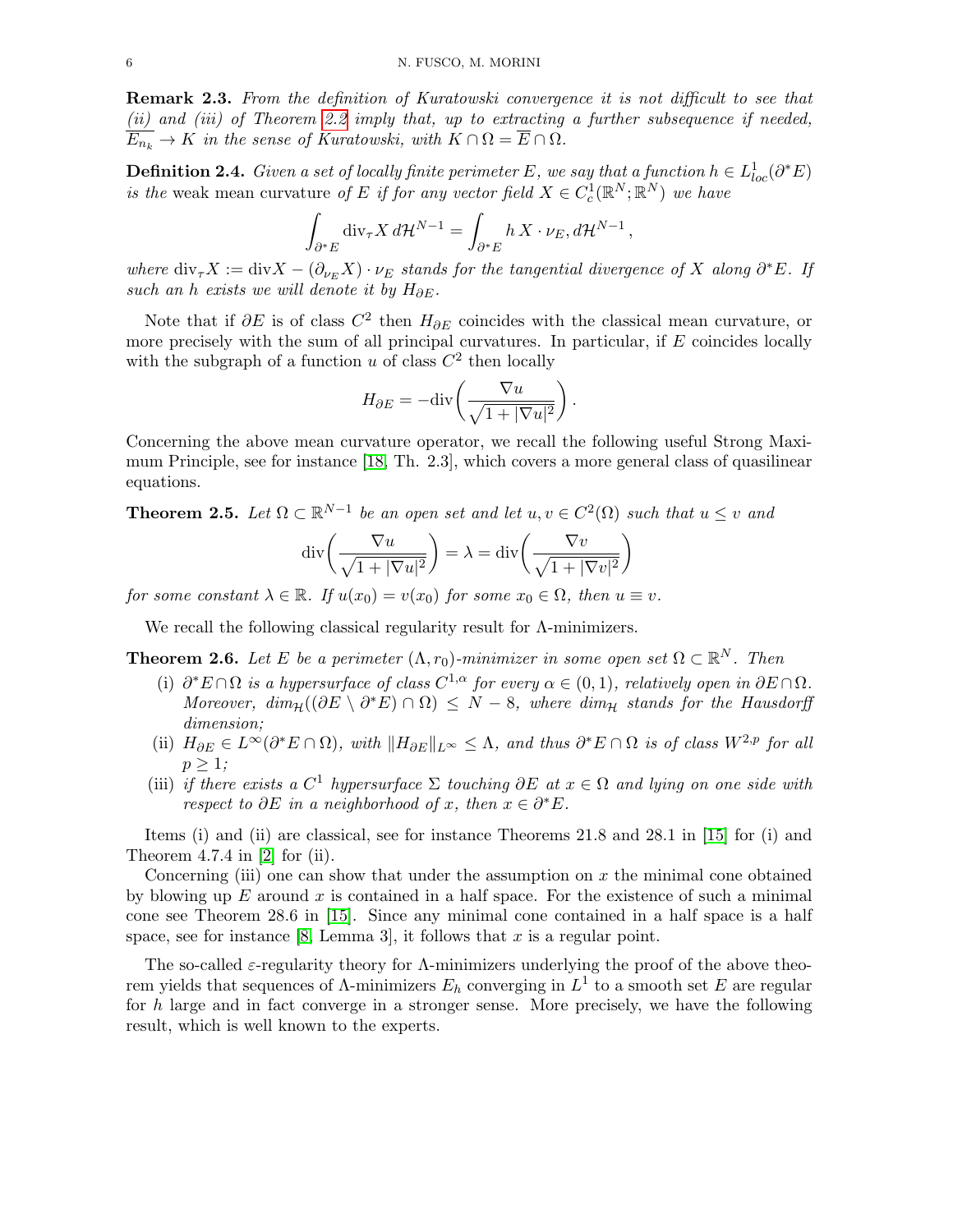<span id="page-6-4"></span>**Theorem 2.7.** Let  $E_n$ , E be  $(\Lambda, r_0)$ -minimizers in an open set  $\Omega \subset \mathbb{R}^N$  such that  $E_n \to E$ in  $L_{loc}^1(\Omega)$ . Let  $x \in \partial^* E \cap \Omega$ . Then, up to rotations and translations, there exist a  $(N-1)$ dimensional open ball  $B' \subset \mathbb{R}^{N-1}$ , functions  $\varphi_n, \varphi \in W^{2,p}(B')$  for all  $p \geq 1$ , and  $r > 0$  such that  $x \in B' \times (-r, r)$  and for n large

<span id="page-6-1"></span>(2.3)  
\n
$$
\partial E_n \cap (B' \times (-r, r)) = \{(x', \varphi_n(x')) : x' \in B'\},
$$
\n
$$
\partial E \cap (B' \times (-r, r)) = \{(x', \varphi(x')) : x' \in B'\},
$$
\n
$$
\varphi_n \to \varphi \quad in \ C^{1,\alpha}(\overline{B'}) \ \text{for some } \alpha \in (0, 1).
$$

Moreover,  $H_{\partial E_n}(x', \varphi_n(x')) \stackrel{*}{\rightharpoonup} H_{\partial E}(x', \varphi(x'))$  in  $L^{\infty}(B')$  and thus  $\varphi_n \rightharpoonup \varphi$  in  $W^{2,p}(B')$  for all  $p \geq 1$ .

Properties stated in [\(2.3\)](#page-6-1) follow from the classical  $\varepsilon$ -regularity theory, see [\[21,](#page-29-12) Th. 1.9] (see also the arguments of Lemma 3.6 in  $[6]$ . The last part of the statement then easily follows from Theorem [2.6-](#page-5-0)(ii) combined with the classical Calderon-Zygmund estimates.

## 3. An estimate of the total positive curvature

<span id="page-6-0"></span>This section is mainly devoted to the proof of Theorem [1.4](#page-1-3) and to some applications.

We recall that a set  $X \subset \mathbb{S}^{N-1}$  is called *spherically convex* (in short *convex*) if it is geodesically convex, that is, for any pair of points  $x_1, x_2 \in X$  there exists a distance minimizing geodesic connecting  $x_1$  and  $x_2$  contained in X.

If  $x \in \mathbb{S}^{N-1}$  and  $\theta \in (0, \pi)$  we denote by  $S_{\theta, x}$  the spherical cap

$$
S_{\theta,x} := \{ y \in \mathbb{S}^{N-1} : x \cdot y \ge \cos \theta \}.
$$

If  $x = e_N$  we shall simply write  $S_{\theta}$  instead of  $S_{\theta,e_N}$ . Note that  $S_{\pi-\theta,-x}$  coincides with  $(\mathbb{S}^{N-1}\setminus S_{\theta,x})\cup \partial S_{\theta,x}$ , where  $\partial S_{\theta,x}$  denotes the relative boundary of  $S_{\theta,x}$  in  $\mathbb{S}^{N-1}$ . We recall that

<span id="page-6-2"></span>
$$
\mathcal{H}^{N-1}(S_{\theta}) = (N-1)\omega_{N-1} \int_0^{\theta} \sin^{N-2} \sigma \, d\sigma,
$$

and  $\mathcal{H}^{N-1}(\mathbb{S}^{N-1}) = N\omega_N$ , where  $\omega_N$  is the measure of the unit ball.

The following lemma extends [\[4,](#page-29-5) Proposition 3.1] to general angles.

<span id="page-6-3"></span>**Lemma 3.1.** Let  $X \subset \mathbb{S}^{N-1}$  be spherically convex and closed, with  $\mathcal{H}^{N-1}(X) > 0$ , let  $\theta \in$  $(0, \pi)$  and fix  $x \in X$ . Then we have

(3.1) 
$$
\mathcal{H}^{N-1}(X \cap S_{\theta,x}) \geq \frac{\mathcal{H}^{N-1}(S_{\theta})}{N \omega_N} \mathcal{H}^{N-1}(X).
$$

Moreover, the equality holds if and only if  $-x \in X$ . Finally, given  $\theta_0 \in (0, \pi)$ , for every  $\varepsilon > 0$ there exists  $\delta > 0$ , independent of X, such that if  $\theta \in [\theta_0/2, \theta_0]$ , then

$$
\mathcal{H}^{N-1}(X \cap S_{\theta,x}) \le \left(\frac{\mathcal{H}^{N-1}(S_{\theta})}{N \omega_N} + \delta\right) \mathcal{H}^{N-1}(X) \quad implies \quad \text{dist}(-x,X) \le \varepsilon \, .
$$

*Proof.* We denote by A the spherically convex subset of  $S_{\theta,x}$  obtained by taking the union of all the minimal geodesics connecting x with the points of  $X \cap \partial S_{\theta,x}$ . Let  $B := S_{\theta,x} \setminus A$ . Similarly denote by  $A^-$  the spherically convex subset of  $S_{\pi-\theta,-x}$  obtained by taking the union of all the minimal geodesics connecting  $-x$  with the points of  $X \cap \partial S_{\theta,x} = X \cap \partial S_{\pi-\theta,-x}$ , and set  $B^- := S_{\pi-\theta,-x} \setminus A^-$ .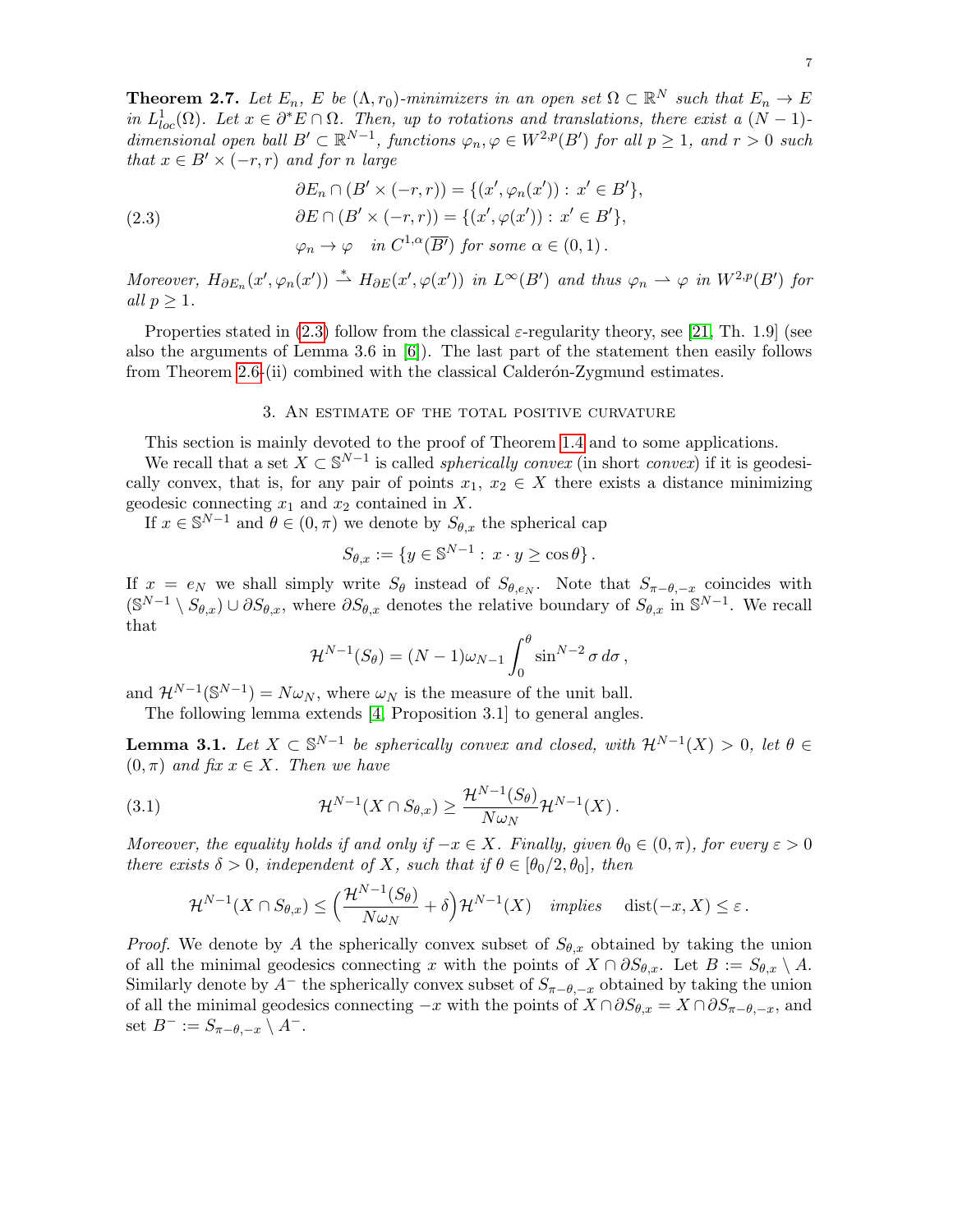Assume first that  $\mathcal{H}^{N-1}(A) > 0$ . We note that

$$
\frac{\mathcal{H}^{N-1}(A^-)}{\mathcal{H}^{N-1}(A)} = \frac{\mathcal{H}^{N-1}(S_{\pi-\theta,-x})}{\mathcal{H}^{N-1}(S_{\theta,x})}.
$$

Thus, we have

$$
\mathcal{H}^{N-1}(X \cap A) = \mathcal{H}^{N-1}(A) = \frac{\mathcal{H}^{N-1}(S_{\theta,x})}{\mathcal{H}^{N-1}(S_{\pi-\theta,-x})} \mathcal{H}^{N-1}(A^{-}) \geq \frac{\mathcal{H}^{N-1}(S_{\theta,x})}{\mathcal{H}^{N-1}(S_{\pi-\theta,-x})} \mathcal{H}^{N-1}(X \cap A^{-}).
$$

Note now that  $X \cap B^- = \emptyset$ . Indeed, if  $y \in X \cap B^-$ , then the geodesic connecting y to x is contained in X and intersects  $\partial S_{\theta,x}$  at a point  $z \in X \cap \partial S_{\theta,x}$ . It follows in turn that y belongs to the geodesic connecting z with  $-x$ , and thus  $y \in A^-$ , which is a contradiction. Therefore,

<span id="page-7-0"></span>(3.2)  
\n
$$
\mathcal{H}^{N-1}(X \cap S_{\theta,x}) = \mathcal{H}^{N-1}(A) + \mathcal{H}^{N-1}(X \cap B) \ge \mathcal{H}^{N-1}(A)
$$
\n
$$
= \frac{\mathcal{H}^{N-1}(S_{\theta,x})}{\mathcal{H}^{N-1}(S_{\pi-\theta,-x})} \mathcal{H}^{N-1}(A^{-})
$$
\n
$$
\ge \frac{\mathcal{H}^{N-1}(S_{\theta,x})}{\mathcal{H}^{N-1}(S_{\pi-\theta,-x})} \mathcal{H}^{N-1}(X \cap S_{\pi-\theta,-x}).
$$

From this inequality [\(3.1\)](#page-6-2) follows, recalling that  $\mathcal{H}^{N-1}(\mathbb{S}^{N-1}) = N\omega_N$ .

If instead  $\mathcal{H}^{N-1}(A) = 0$ , then  $\mathcal{H}^{N-1}(X \setminus S_{\theta,x}) = 0$  and thus [\(3.1\)](#page-6-2) holds trivially.

If [\(3.1\)](#page-6-2) holds with the equality, then  $\mathcal{H}^{N-1}(A) > 0$  and all the inequalities in [\(3.2\)](#page-7-0) are equalities. In particular,  $\mathcal{H}^{N-1}(A^-) = \mathcal{H}^{N-1}(X \cap S_{\pi-\theta,-x}) > 0$ . In turn, by closedness and convexity we deduce that  $-x \in X$ . Conversely, if  $-x \in X$  then by spherical convexity we have  $A^- = X \cap S_{\pi-\theta,-x}$  and also  $X \cap B = \emptyset$  since otherwise any geodesic connecting a point  $y \in X \cap B$  to  $-x$  would intersect  $\partial S_{\theta,x} \cap X$ , thus implying that y belongs to A, a contradiction. Therefore all the inequalities in [\(3.2\)](#page-7-0) are equalities and the conclusion follows.

To establish the last part, we argue by contradiction assuming that there exist  $\varepsilon > 0$ , a sequence of closed spherically convex sets  $X_n \ni x$  such that  $\mathcal{H}^{N-1}(X_n) > 0$  and a sequence  $\theta_n \in [\theta_0/2, \theta_0]$  converging to  $\theta'$  such that

<span id="page-7-1"></span>(3.3) 
$$
\mathcal{H}^{N-1}(X_n \cap S_{\theta_n,x}) \leq \left(\frac{\mathcal{H}^{N-1}(S_{\theta_n})}{N \omega_N} + \frac{1}{n}\right) \mathcal{H}^{N-1}(X_n) \text{ but } \text{dist}(-x,X_n) \geq \varepsilon.
$$

We denote by  $A_n$  and by  $A_n^-$  the sets corresponding to  $X_n$  and  $S_{\theta_n,x}$  defined as above. Note that  $X_n = (X_n \cap S_{\theta_n,x}) \cup (X_n \cap A_n)$ . From [\(3.3\)](#page-7-1) it follows that  $\mathcal{H}^{N-1}(A_n)$ ,  $\mathcal{H}^{N-1}(A_n) > 0$ for n large and

$$
\frac{\mathcal{H}^{N-1}(X_n \cap S_{\theta_n,x})}{\mathcal{H}^{N-1}(X_n \cap A_n^{-})} \leq \frac{\mathcal{H}^{N-1}(S_{\theta_n,x})}{\mathcal{H}^{N-1}(S_{\pi-\theta_n,-x})} + O(\tfrac{1}{n}).
$$

Since  $\mathcal{H}^{N-1}(X_n \cap S_{\theta_n,x}) \geq \mathcal{H}^{N-1}(A_n) \geq \frac{\mathcal{H}^{N-1}(S_{\theta_n,x})}{\mathcal{H}^{N-1}(S_{\pi-\theta_n,-x})} \mathcal{H}^{N-1}(X_n \cap A_n^{-}),$  it follows that

<span id="page-7-2"></span>(3.4) 
$$
\lim_{n \to \infty} \frac{\mathcal{H}^{N-1}(X_n \cap S_{\theta_n, x})}{\mathcal{H}^{N-1}(X_n \cap S_{\pi - \theta_n, -x})} = \lim_{n \to \infty} \frac{\mathcal{H}^{N-1}(A_n)}{\mathcal{H}^{N-1}(X_n \cap A_n)} = \frac{\mathcal{H}^{N-1}(S_{\theta', x})}{\mathcal{H}^{N-1}(S_{\pi - \theta', -x})}.
$$

Note that we have

$$
\frac{\mathcal{H}^{N-1}(S_{\theta_n,x})}{\mathcal{H}^{N-1}(S_{\pi-\theta_n,-x})} = \frac{\mathcal{H}^{N-1}(A_n)}{\mathcal{H}^{N-1}(A_n^-)} \to \frac{\mathcal{H}^{N-1}(S_{\theta',x})}{\mathcal{H}^{N-1}(S_{\pi-\theta',-x})}
$$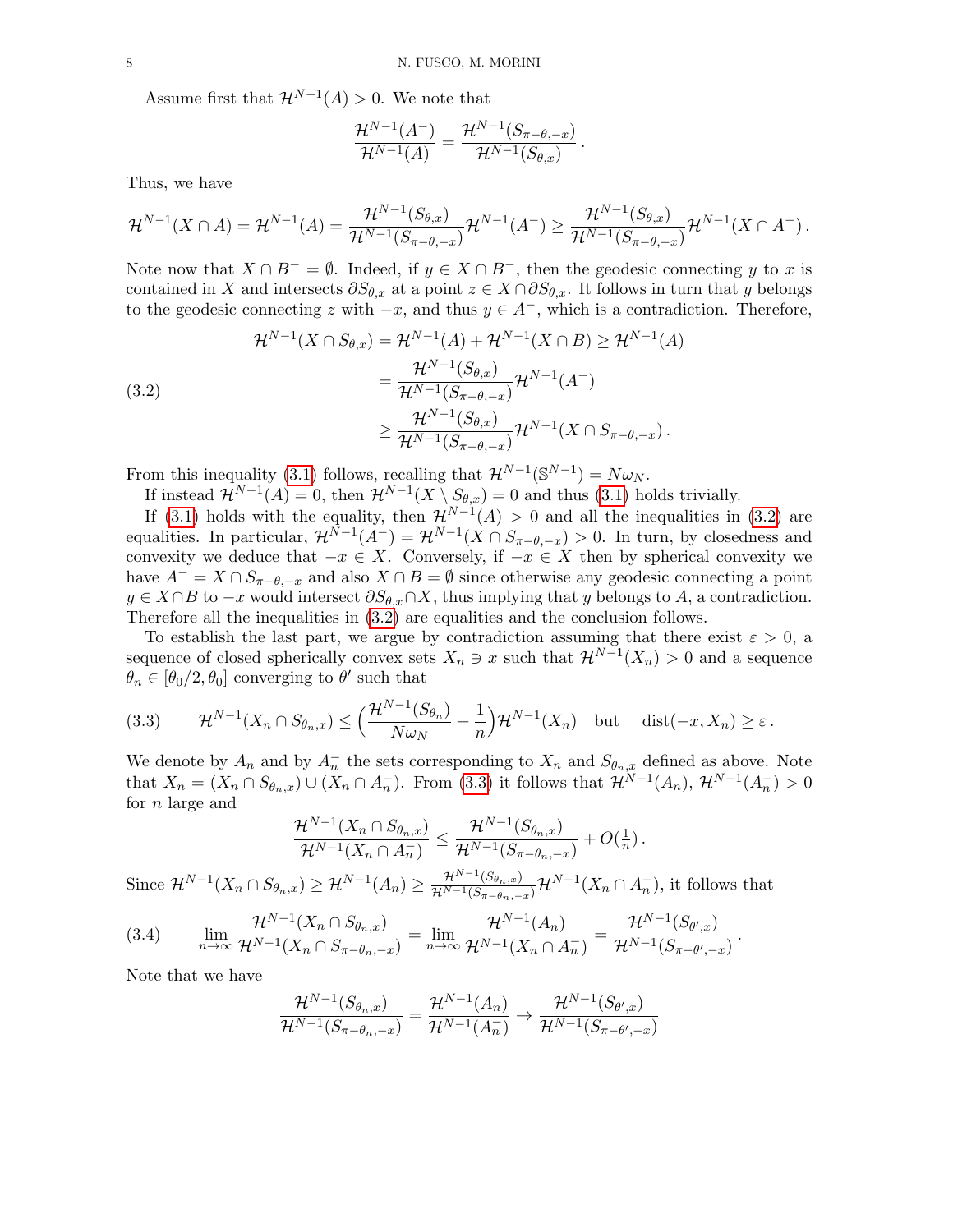and thus, from [\(3.4\)](#page-7-2) we get

$$
\lim_{n \to \infty} \frac{\mathcal{H}^{N-1}(A_n^-)}{\mathcal{H}^{N-1}(X_n \cap A_n^-)} = 1,
$$

which clearly contradicts the fact that by the second inequality in  $(3.3)$  we easily infer that  $\mathcal{H}^{N-1}(A_n^- \setminus X_n) \geq C(\varepsilon) \mathcal{H}^{N-1}(A_n^-)$ , for a positive constant  $C(\varepsilon)$  depending only in  $\varepsilon$ .

Next we adapt to our case [\[4,](#page-29-5) Proposition 4.2]. To this aim we recall some preliminary definitions.

**Definition 3.2.** Given a set  $X \subset \mathbb{R}^N$  and  $x \in \mathbb{R}^N$  the unit normal cone of X at x is the (possibly empty) set defined as

$$
N_x X := \{ \nu \in \mathbb{S}^{N-1} : (y - x) \cdot \nu \le 0 \text{ for all } y \in X \}.
$$

Any hyperplane passing through x and orthogonal to a direction  $\nu \in N_xX$  is called a support hyperplane for X with outward normal  $\nu$ . In turn, we define the corresponding normal bundle of  $X$  as

$$
NX := \bigcup_{x \in X} N_x X.
$$

Given a map  $\sigma: X \to \mathbb{S}^{N-1}$  and  $\theta \in (0, \pi)$  we introduce the following restricted normal cone and restricted normal bundle respectively as

<span id="page-8-1"></span><span id="page-8-0"></span>
$$
N_x^{\sigma,\theta} X := N_x X \cap S_{\theta,\sigma(x)} \quad \text{and} \quad N^{\sigma,\theta} X := \bigcup_{x \in X} N_x^{\sigma,\theta} X.
$$

Moreover, we say that a point  $x \in X$  is exposed if there exists a support hyperplane  $\Pi$  passing through x such that  $X \cap \Pi = \{x\}$ . Finally, we denote by width $(X)$  the distance between the closest pair of parallel hyperplanes which contains  $X$  in between them, i.e.,

(3.5) 
$$
\text{width}(X) = \inf_{\nu \in \mathbb{S}^{N-1}} \left( \sup \{ x \cdot \nu : x \in X \} - \inf \{ x \cdot \nu : x \in X \} \right).
$$

<span id="page-8-3"></span>**Lemma 3.3.** Let  $r > 0$  and let  $X = \{x_1, \ldots, x_k\} \subset B_r(0)$ . Let  $\sigma : X \to \mathbb{S}^{N-1}$  be such that  $\sigma(x_i) \in N_{x_i}X$  whenever  $N_{x_i}X$  is nonempty. Then

(3.6) 
$$
\mathcal{H}^{N-1}(N^{\sigma,\theta}X) \geq \mathcal{H}^{N-1}(S_{\theta}).
$$

Moreover, equality holds in [\(3.6\)](#page-8-1) if and only if X lies in a hyperplane  $\Pi$  such that  $\sigma(x_i) \perp \Pi$ whenever  $x_i$  is exposed. Finally, given  $\theta_0 \in (0, \pi)$ , for every  $\varepsilon > 0$  there exists  $\delta > 0$ (depending also on  $r > 0$  and  $\theta_0$ , but not on  $\sigma$  and not on X) such that if  $\theta \in [\theta_0/2, \theta_0]$ , then

<span id="page-8-2"></span>(3.7) 
$$
\mathcal{H}^{N-1}(N^{\sigma,\theta}X) \leq \mathcal{H}^{N-1}(S_{\theta}) + \delta \quad implies \quad \text{width}(X) \leq \varepsilon
$$

and more precisely there exist an exposed point  $x \in X$  and two parallel hyperplanes orthogonal to  $\sigma(x)$  with mutual distance equal to  $\varepsilon$  such that X lies between them.

*Proof.* The proof is essentially the same as for  $[4,$  Proposition 4.2, using Lemma [3.1](#page-6-3) in place of [\[4,](#page-29-5) Proposition 3.1]. We give the argument for the sake of completeness. Owing to the compactness of X, for every  $\nu \in \mathbb{S}^{N-1}$  there exists a support hyperplane to X with outward normal equal to  $\nu$ . Thus,  $NX = \mathbb{S}^{N-1}$ . Observe also that  $\nu \in \text{int}_{\mathbb{S}^{N-1}}(N_{x_i}X)$  if and only if the hyperplane orthogonal to  $\nu$  and passing through  $x_i$  is a support hyperplane intersecting X only at  $x_i$  (and thus  $x_i$  is exposed). In turn, if  $i \neq j$  we have

$$
int_{\mathbb{S}^{N-1}}(N_{x_i}X)\cap int_{\mathbb{S}^{N-1}}(N_{x_j}X)=\emptyset.
$$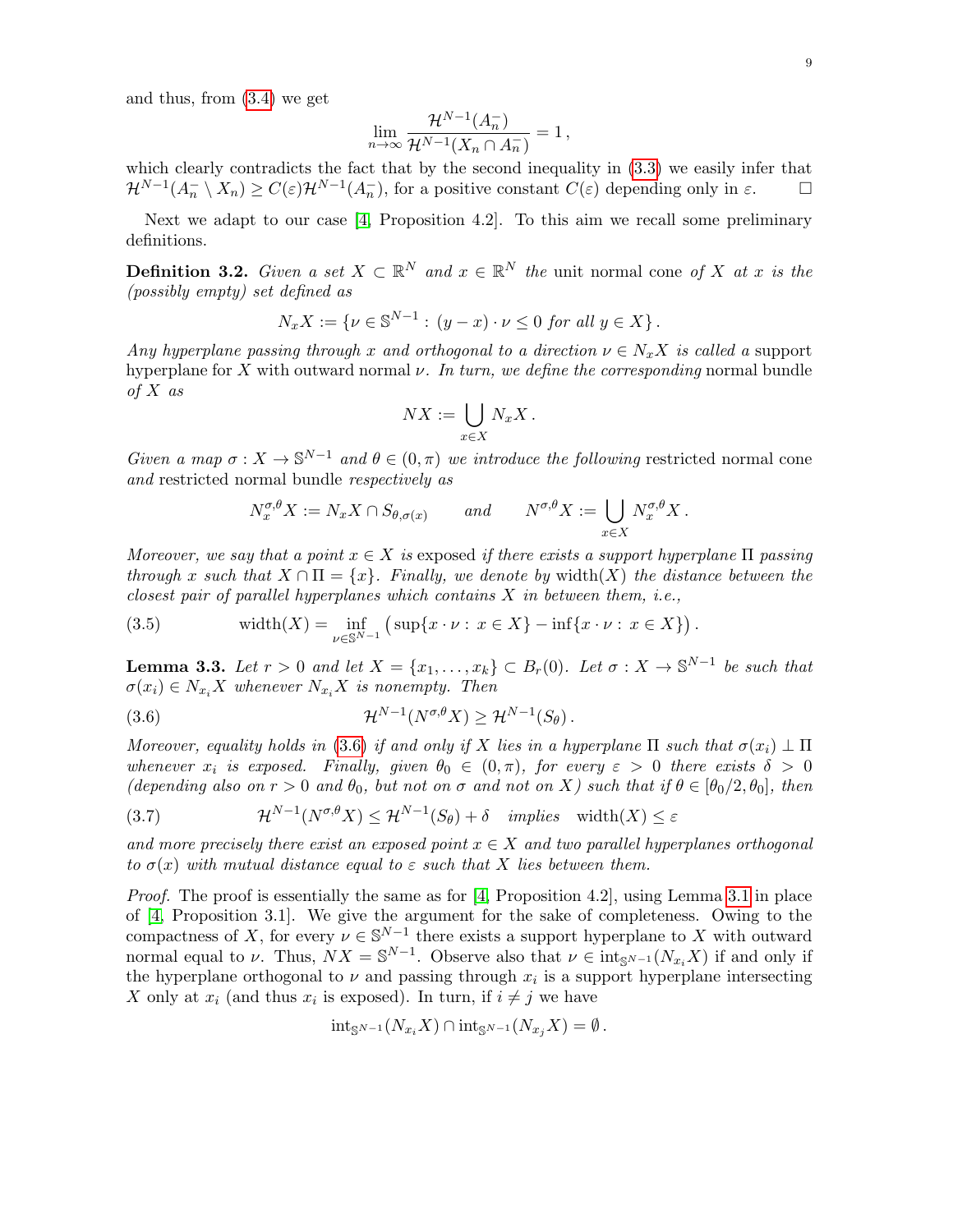Since by [\[4,](#page-29-5) Lemma 4.1] every  $N_{x_i}X$  with nonvanishing  $\mathcal{H}^{N-1}$ -measure is spherically convex, we may invoke Lemma [3.1](#page-6-3) to conclude that

<span id="page-9-1"></span>
$$
(3.8) \qquad \mathcal{H}^{N-1}(N^{\sigma,\theta}X) = \sum_{i=1}^{k} \mathcal{H}^{N-1}(N_{x_i}^{\sigma,\theta}X) \ge \frac{\mathcal{H}^{N-1}(S_{\theta})}{N\omega_N} \sum_{i=1}^{k} \mathcal{H}^{N-1}(N_{x_i}X) = \mathcal{H}^{N-1}(S_{\theta}),
$$

thus establishing [\(3.6\)](#page-8-1).

<span id="page-9-0"></span>If equality holds in [\(3.6\)](#page-8-1), then the above inequality is an equality and in particular

(3.9) 
$$
\mathcal{H}^{N-1}(N_{x_i}^{\sigma,\theta}X) = \frac{\mathcal{H}^{N-1}(S_{\theta})}{N\omega_N}\mathcal{H}^{N-1}(N_{x_i}X)
$$

whenever  $\mathcal{H}^{N-1}(N_{x_i}X) > 0$ , that is whenever  $x_i$  is exposed. Therefore, by Lemma [3.1](#page-6-3)  $N_{x_i}^{\sigma,\theta}X$ contains both  $\sigma(x_i)$  and  $-\sigma(x_i)$  and thus X lies in the hyperplane orthogonal to  $\sigma(x_i)$  and passing through  $x_i$ . Conversely, if X lies in a hyperplane orthogonal to  $\sigma(x_i)$ , for every  $x_i$ exposed, then also  $-\sigma(x_i) \in N_{x_i}X$  and thus by Lemma [3.1](#page-6-3) [\(3.9\)](#page-9-0) holds for all  $x_i$  exposed. And thus equality holds also in [\(3.8\)](#page-9-1).

To prove [\(3.7\)](#page-8-2) and the last part of the lemma, let  $X_n = \{x_1^n, \ldots, x_{k_n}^n\} \subset B_r(0)$  and let  $\sigma_n: X_n \to \mathbb{S}^{N-1}$ , with  $\sigma_n(x_i^n) \in N_{x_i^n} X_n$  whenever  $x_i^n$  is exposed,  $\theta_n \in [\theta_0/2, \theta_0]$  be such that

$$
\mathcal{H}^{N-1}(N^{\sigma_n,\theta_n}X_n)-\mathcal{H}^{N-1}(S_{\theta_n})\to 0.
$$

Arguing as for [\(3.8\)](#page-9-1) we then have, in particular, that for every  $n \in \mathbb{N}$  there exists  $i_n \in$  $\{1, \ldots, k_n\}$  such that

$$
\frac{\mathcal{H}^{N-1}(N_{x_{i_n}^n}^{\sigma_n,\theta_n}X_n)}{\mathcal{H}^{N-1}(N_{x_{i_n}^n}X_n)}-\frac{\mathcal{H}^{N-1}(S_{\theta_n})}{N\omega_N}\to 0\,.
$$

By Lemma [3.1](#page-6-3) this implies that dist( $-\sigma_n(x_{i_n}^n), N_{x_{i_n}^n}X_n$ )  $\to 0$ . From this, owing to the equiboundedness of the  $X_n$ 's it follows that for every  $k \in \mathbb{N}$  and for n large enough  $X_n$  lies between the two parallel hyperplanes orthogonal to  $\sigma_n(x_{i_n}^n)$  and passing through the points  $x_{i_n}^n$  and  $x_{i_n}^n - \frac{1}{k}$  $\frac{1}{k}\sigma_n(x_{i_n}^n)$ . In particular, width $(X_n) \to 0$ .

Next proposition extends the previous lemma to the case of a general compact set  $X$  and a continuous map  $\sigma$ .

<span id="page-9-5"></span>**Proposition 3.4.** Let  $X \subset B_r(0)$  be a compact set. Let  $\sigma : X \to \mathbb{S}^{N-1}$  be a continuous map such that  $\sigma(x) \in N_x X$  for all  $x \in X$  such that  $N_x X \neq \emptyset$ . Then,

<span id="page-9-4"></span>(3.10) 
$$
\mathcal{H}^{N-1}(N^{\sigma,\theta}X) \ge \mathcal{H}^{N-1}(S_{\theta})
$$

and if equality holds, then X lies in a hyperplane  $\Pi$  which is orthogonal to  $\sigma(x)$  for some  $x \in X$ . Moreover, given  $\theta_0 \in (0, \pi)$  and  $\varepsilon > 0$  there exists  $\delta_0 > 0$  (depending also on r and  $\theta_0$ , but not on  $\sigma$  and not on X) such that if  $\theta \in [\theta_0/2, \theta_0]$ , then

<span id="page-9-3"></span>(3.11) 
$$
\mathcal{H}^{N-1}(N^{\sigma,\theta}X) \leq \mathcal{H}^{N-1}(S_{\theta}) + \delta_0 \quad implies \quad \text{width}(X) \leq \varepsilon
$$

and more precisely there exist  $x \in X$  and two parallel hyperplanes orthogonal to  $\sigma(x)$ , with mutual distance equal to  $\varepsilon$  such that X lies between them.

*Proof.* Let  $\{X_i\}_{i\in\mathbb{N}}$  be an increasing sequence of discrete subsets of X such that  $X_i \to X$  in the Hausdorff sense. We claim that

<span id="page-9-2"></span>(3.12) 
$$
\chi_{N^{\sigma,\theta}X} \geq \limsup_{i} \chi_{N^{\sigma,\theta}X_i} \quad \text{pointwise in } \mathbb{S}^{N-1}.
$$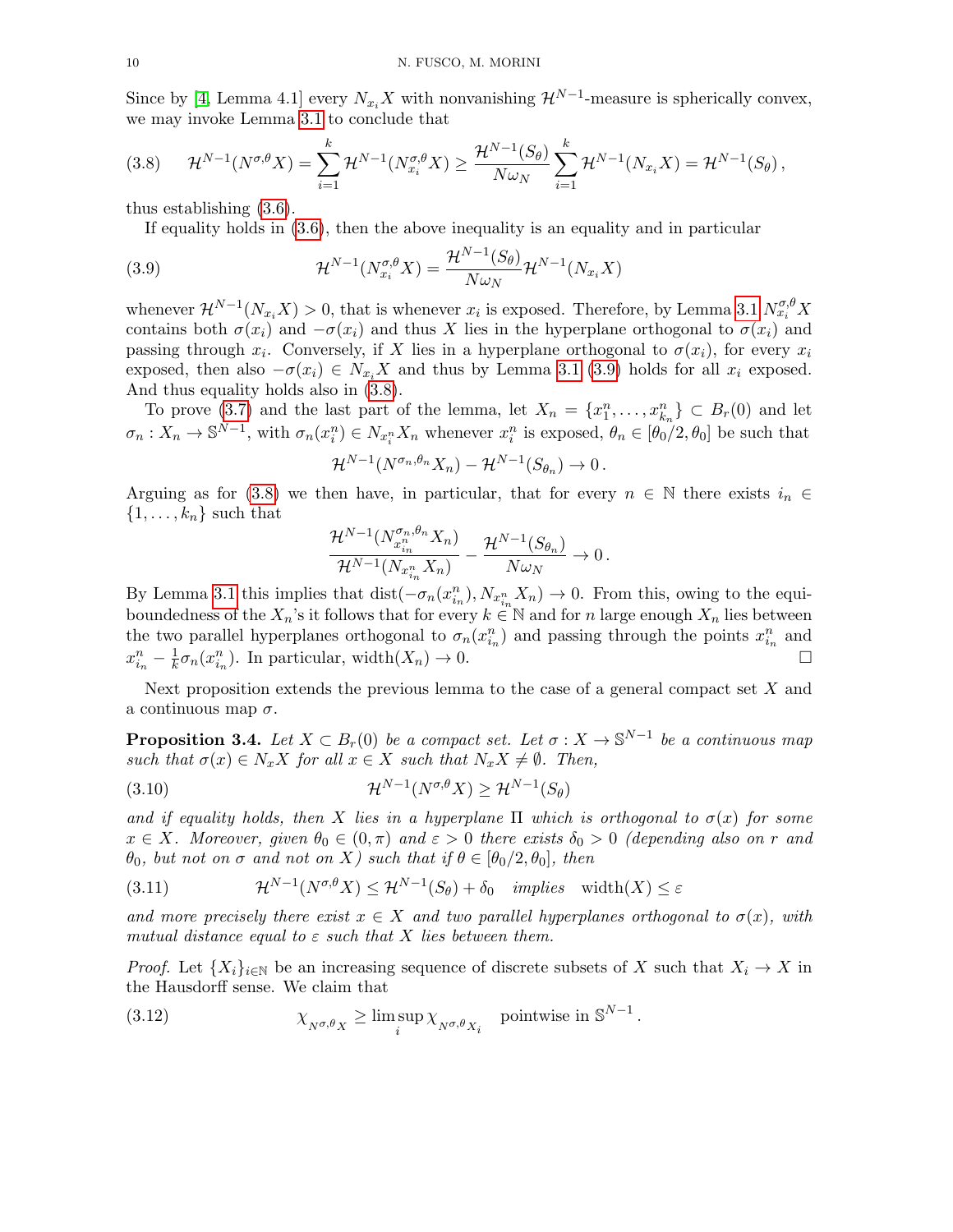To this aim let  $\nu \notin N^{\sigma,\theta}X$  and assume by contradiction that [\(3.12\)](#page-9-2) does not hold at  $\nu$  and thus that there exist a subsequence  $\{i_n\}$  and points  $x_n \in X_{i_n}$  such that  $\nu \in N_{x_n}^{\sigma,\theta} X_{i_n}$ . Passing to a further (not relabelled) subsequence if needed, we may assume that  $x_n \to \bar{x} \in X$ . Observe that by the continuity of  $\sigma(\cdot), \nu \in S_{\theta, \sigma(\bar{x})}$ . Fix now any  $x \in X$  and due to the Hausdorff convergence find  $y_n \in X_{i_n}$  such that  $y_n \to x$ . Since for every  $n, (y_n - x_n) \cdot \nu \leq 0$  passing to the limit we get  $(x - \bar{x}) \cdot \nu \leq 0$ . Due to the arbitrariness of x, we have shown that  $\nu \in N_{\bar{x}}X$ and thus  $\nu \in N_{\bar{x}}^{\sigma,\theta} X$ , a contradiction.

Using the first part of Lemma [3.3](#page-8-3) (with X replaced by  $X_i$ ), [\(3.12\)](#page-9-2) and Fatou's Lemma we get

$$
\mathcal{H}^{N-1}(N^{\sigma,\theta}X) \geq \limsup_{i} \mathcal{H}^{N-1}(N^{\sigma,\theta}X_i) \geq \liminf_{i} \mathcal{H}^{N-1}(N^{\sigma,\theta}X_i) \geq \mathcal{H}^{N-1}(S_{\theta}).
$$

Assume now that the first inequality [\(3.11\)](#page-9-3) holds for some  $\theta \in [\theta_0/2, \theta_0]$ , with  $\delta_0 = \frac{\delta}{2}$  $\frac{\delta}{2}$ , where  $\delta$ is the constant provided by Lemma [3.3.](#page-8-3) Then the previous inequality yields for  $i$  sufficiently large, depending on  $\theta$ ,

$$
\mathcal{H}^{N-1}(N^{\sigma,\theta}X_i) \le \mathcal{H}^{N-1}(S_{\theta}) + \delta
$$

and thus, thanks to second part of Lemma [3.3](#page-8-3) we infer that there exists  $x_i \in X_i$  and two parallel hyperplanes orthogonal to  $\sigma(x_i)$  with mutual distance equal to  $\varepsilon$  such that  $X_i$  lies between them. By a compactness argument and the continuity of  $\sigma$ , letting  $i \to \infty$  we get that there exist  $x \in X$  and two parallel hyperplanes orthogonal to  $\sigma(x)$  with mutual distance equal to  $\varepsilon$  such that X lies between them. Thus, in particular width $(X) \leq \varepsilon$ . This establishes  $(3.11)$ , which in turn, again by a compactness argument and the continuity of  $\sigma$ , yields the conclusion in the equality case.  $\Box$ 

Next we prove a result in the spirit of [\[4,](#page-29-5) Theorem 1.1]. In the following C,  $\Omega$  and  $\Sigma$  will be as in Definition [1.3.](#page-1-0) Moreover if  $x \in \Sigma$  is a point where the tangent hyperplane to  $\Sigma$  exists we denote by  $\nu_{\Sigma}(x)$  the normal to this hyperplane pointing outward with respect to  $\Omega$ . We give the following definition.

<span id="page-10-1"></span>**Definition 3.5.** We denote by  $\Sigma^+$  the set of points in  $\Sigma \setminus \mathbf{C}$  such that there exists a support hyperplane  $\Pi_x$  with the property that  $\Pi_x \cap \Sigma = \{x\}.$ 

We recall the following result, see [\[19,](#page-29-14) Theorem 2.2.9]:

<span id="page-10-0"></span>**Theorem 3.6.** Let  $K \subset \mathbb{R}^N$  be a compact convex set. Then for  $\mathcal{H}^{N-1}$ -almost every  $\nu \in \mathbb{S}^{N-1}$ the support hyperplane for K orthogonal to  $\nu$  intersects K at a single point.

<span id="page-10-2"></span>**Corollary 3.7.** Let **C** and  $\Sigma \subset \mathbb{R}^N$  be as in Definition [1.3.](#page-1-0) With the notation above, we have that

$$
\mathcal{K}^+(\Sigma) = \mathcal{H}^{N-1}\Big(\bigcup_{x \in \Sigma^+} N_x \Sigma\Big),\,
$$

where  $\mathcal{K}^+(\Sigma)$  is the total positive curvature defined in Definition [1.3.](#page-1-0)

*Proof.* Let K denote the convex hull of  $\Sigma$ . By Theorem [3.6](#page-10-0) we have that for  $\mathcal{H}^{N-1}$ -a.e. direction  $\nu \in \bigcup_{x \in \Sigma \backslash \mathbf{C}} N_x \Sigma$  the corresponding support plane for K intersects K at a single point that necessarily belongs to  $\Sigma \setminus \mathbf{C}$  and thus to  $\Sigma^+$ .

*Proof of Theorem [1.4.](#page-1-3)* Observe that if  $\Sigma \cap \mathbf{C} = \emptyset$  then

$$
\bigcup_{x \in \Sigma \backslash \mathbf{C}} N_x \Sigma = \mathbb{S}^{N-1} \,,
$$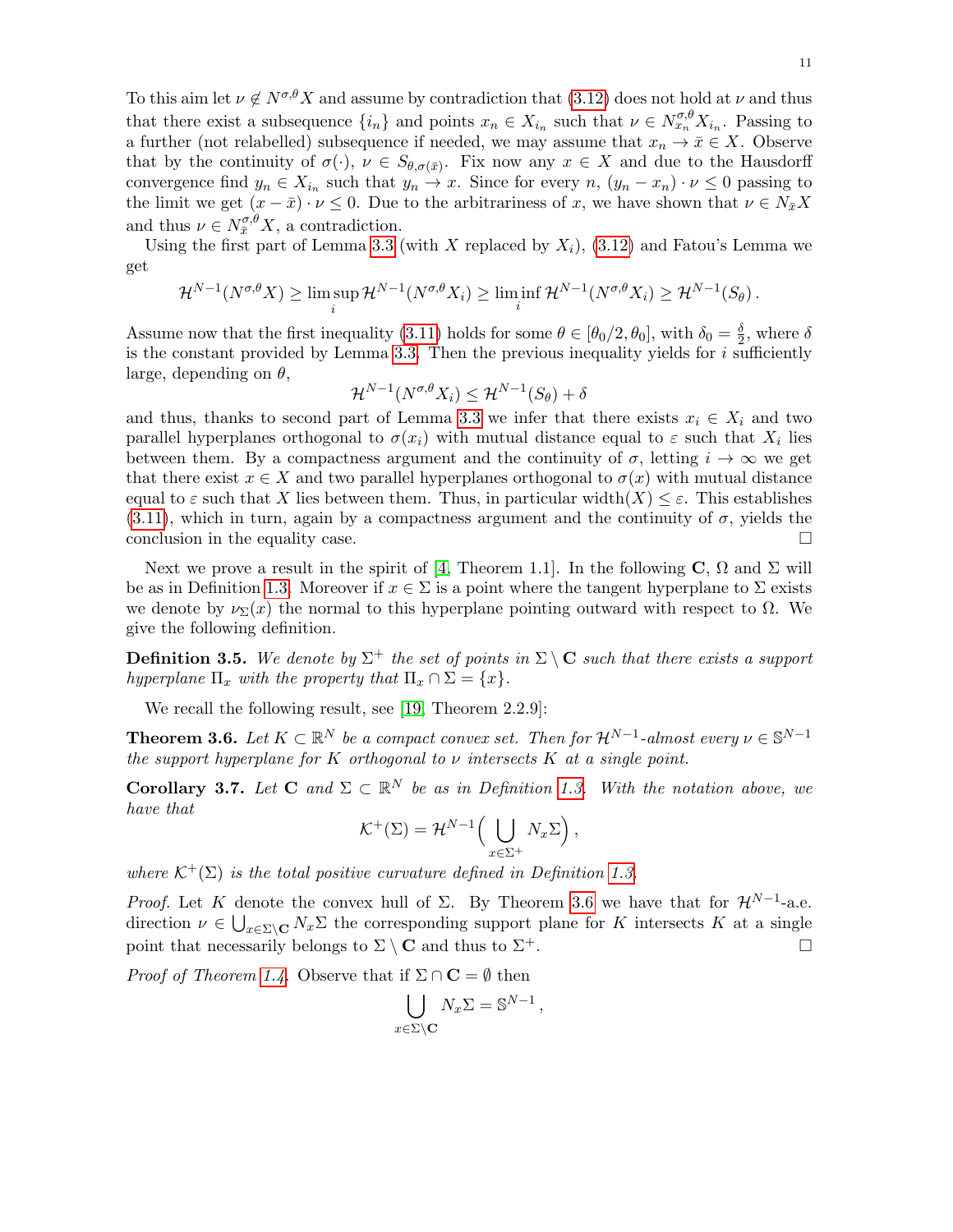hence  $(1.3)$  trivially holds.

Hence in the following we may assume that  $\Sigma \cap C \neq \emptyset$ .

We denote by  $\nu_{\mathbf{C}}$  the outward normal to **C**. We start by proving [\(1.3\)](#page-1-2). Let us define  $\sigma : \Sigma \cap \mathbf{C} \to \mathbb{S}^{N-1}$  as  $\sigma(x) := \nu_{\mathbf{C}}(x)$ . Note that since **C** is convex the direction  $\sigma(x)$  belongs to  $N_x$ **C** and thus to  $N_x(\Sigma \cap \mathbf{C})$  for every  $x \in \Sigma \cap \mathbf{C}$ .

Given  $\nu \in \mathbb{S}^{N-1}$ , we denote by  $\nu^{\perp}$  the hyperplane orthogonal to  $\nu$  and passing through the origin and we set

<span id="page-11-0"></span>
$$
\bar{t} := \max\{t \in \mathbb{R} : (t\nu + \nu^{\perp}) \cap \Sigma \neq \emptyset\}.
$$

Clearly, by definition for every  $\nu \in \mathbb{S}^{N-1}$  the hyperplane  $\bar{t}\nu + \nu^{\perp}$  is a support hyperplane for Σ. Fix  $θ ∈ (0, θ_0)$ . We claim that for every  $x ∈ Σ ∩ C$ 

(3.13) 
$$
\nu \in N_x(\Sigma \cap \mathbf{C}) \cap S_{\theta, \sigma(x)} \text{ implies } \overline{t} \nu + \nu^{\perp} \cap \Sigma \subset \Sigma \setminus \mathbf{C}.
$$

Let  $t_0 \in \mathbb{R}$  be such that  $x + \nu^{\perp} = t_0 \nu + \nu^{\perp}$  and observe that since  $\nu \cdot \sigma(x) \ge \cos \theta > \cos \theta_0$  then by assumption [\(1.2\)](#page-1-1)  $\nu \notin N_x\Sigma$ , hence the hyperplane  $t_0\nu + \nu^{\perp}$  enters  $\Omega$ . Thus it easily follows that  $\bar{t} > t_0$ . Let  $y \in \bar{t} \nu + \nu^{\perp} \cap \Sigma$ . Then  $y \notin \Sigma \cap \mathbf{C}$ , since otherwise this would contradict the fact that  $t_0 \nu + \nu^{\perp}$  is a support hyperplane for  $\Sigma \cap \mathbf{C}$ . This establishes [\(3.13\)](#page-11-0). From (3.13) it follows that

(3.14) 
$$
N^{\sigma,\theta}(\Sigma \cap \mathbf{C}) \subset \bigcup_{x \in \Sigma \setminus \mathbf{C}} N_x \Sigma.
$$

Recall that by Definition [1.3](#page-1-0)

<span id="page-11-2"></span><span id="page-11-1"></span>
$$
\mathcal{H}^{N-1}\Big(\bigcup_{x\in\Sigma\setminus\mathbf{C}}N_x\Sigma\Big)=\mathcal{K}^+(\Sigma).
$$

Combining the equality above with  $(3.14)$ , the inequality  $(1.3)$  follows from  $(3.10)$  with  $X =$  $\Sigma \cap \mathbf{C}$ , letting  $\theta \to \theta_0^-$ .

Given  $\varepsilon > 0$ , let  $\delta_0$  be the constant provided by Proposition [3.4](#page-9-5) and let  $\theta \in [\theta_0/2, \theta_0)$  such that

(3.15) 
$$
\mathcal{H}^{N-1}(S_{\theta_0}) \leq \mathcal{H}^{N-1}(S_{\theta}) + \frac{\delta_0}{2}.
$$

Assume that [\(1.4\)](#page-1-4) and [\(1.5\)](#page-1-5) for some  $\delta \in (0, \delta_0/2)$  such that  $\cos \theta_0 + \delta < \cos \theta$ . Then, using the assumption  $(1.4)$ , the same argument as before yields  $(3.13)$ , hence  $(3.14)$ . Thus, from [\(1.5\)](#page-1-5) and [\(3.15\)](#page-11-2) we have in particular

$$
\mathcal{H}^{N-1}(N^{\sigma,\theta}(\Sigma \cap \mathbf{C})) \leq \mathcal{K}^{+}(\Sigma) \leq \mathcal{H}^{N-1}(S_{\theta_0}) + \delta \leq \mathcal{H}^{N-1}(S_{\theta}) + \delta_0.
$$

The conclusion follows from Proposition [3.4.](#page-9-5)

<span id="page-11-3"></span>**Remark 3.8.** Observe that the equality case in [\(1.3\)](#page-1-2) does not imply  $\partial\Omega \cap C$  lies on a facet of C. In fact it may happen that  $\partial\Omega\cap\mathbf{C}$  is contained in a convex set of Hausdorff dimension strictly less than  $N-1$ , see Figure [3.](#page-11-3)

**Remark 3.9.** Note that if  $x \in \Sigma \cap \mathbf{C}$  is a point where  $\nu_{\Sigma}(x)$  exists and belongs to  $N_{x}\Sigma$ , then  $\nu \cdot \nu_{\mathbf{C}}(x) \leq \nu_{\Sigma}(x) \cdot \nu_{\mathbf{C}}(x)$  for every  $\nu \in N_x \Sigma$ . Therefore in this case it suffices to check [\(1.2\)](#page-1-1) for  $\nu = \nu_{\Sigma}(x)$ .

$$
\qquad \qquad \Box
$$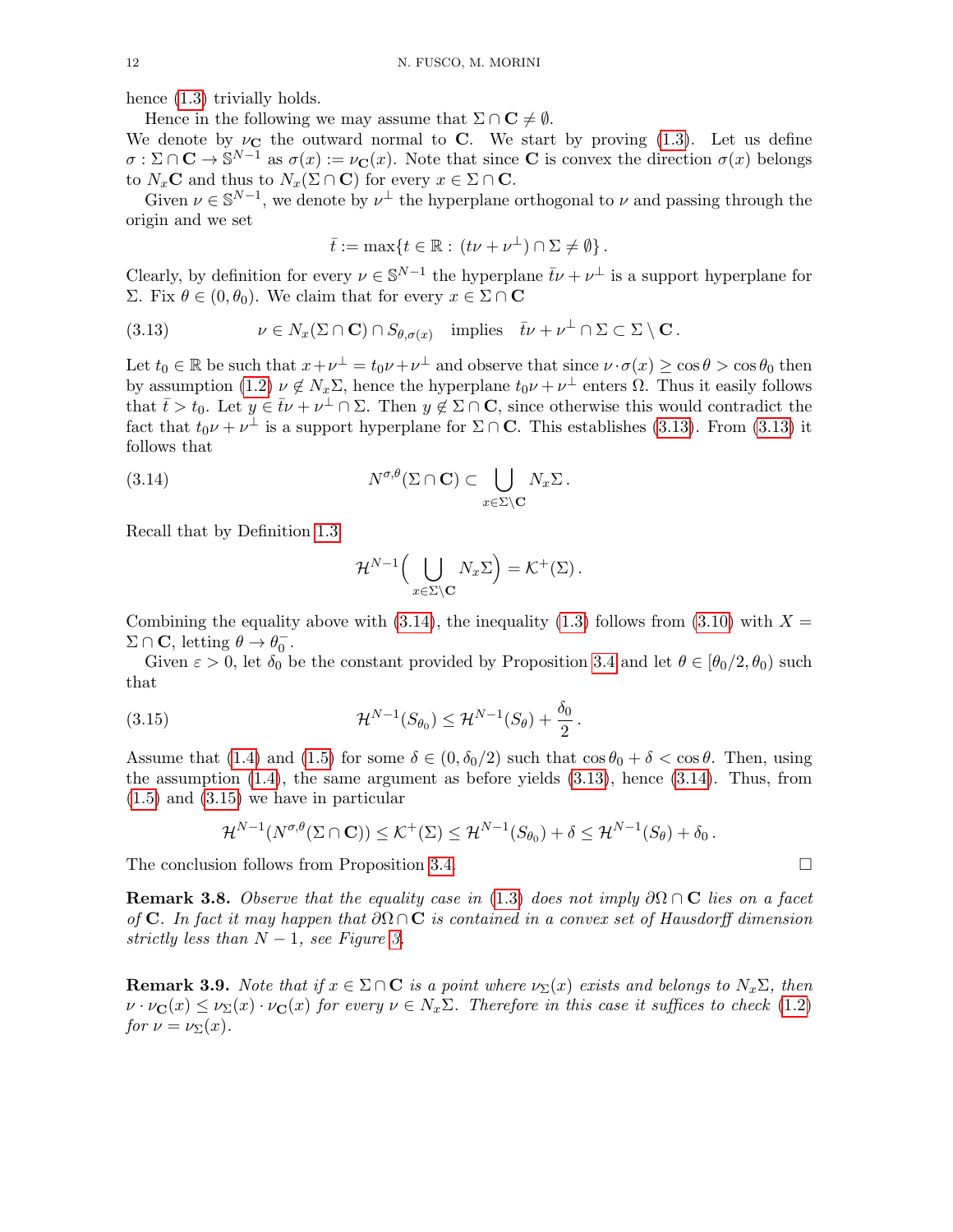

FIGURE 1. Both  $\Sigma_1 = \overline{\partial \Omega_1 \setminus \mathbf{C}}$  and  $\Sigma_2 = \overline{\partial \Omega_2 \setminus \mathbf{C}}$  meet **C** with contact angle  $\pi/4$ and satisfy the equality in [\(1.3\)](#page-1-2) with  $\theta_0 = \pi/4$ . Note that  $\partial\Omega_1 \cap \mathbf{C}$  is a point and  $\partial \Omega_2 \cap {\bf C}$  is a segment.

It is well known that for surfaces  $\Sigma \subset \mathbb{R}^3$  without boundary the following inequality holds

$$
\int_{\Sigma} |H_{\Sigma}|^2 d\mathcal{H}^2 \geq 16\pi.
$$

with equality achieved if and only if  $\Sigma$  is a sphere. We now apply Theorem [1.4](#page-1-3) to extend this inequality to the following extension of the Willmore energy in  $N$ -dimensions

$$
\int_{\Sigma\setminus\mathbf{C}}|H_{\Sigma}|^{N-1} d\mathcal{H}^{N-1},
$$

for  $C^{1,1}$  hypersurfaces with boundary supported on convex sets and with contact angle larger than a given  $\theta_0 \in (0, \pi)$ . Note that in the next theorem we do not assume any regularity on the convex set C.

<span id="page-12-0"></span>**Theorem 3.10** (A Willmore type inequality.). Let  $C$ ,  $\Omega$  and  $\Sigma$  be as in Definition [1.3](#page-1-0) and let  $\theta_0 \in (0, \pi)$ . Assume that  $\Sigma \setminus \mathbf{C}$  is of class  $C^{1,1}$ . Set  $H_{\Sigma} := \text{div}_{\Sigma} \nu_{\Sigma}$  (where  $\nu_{\Sigma}$  is the unit normal to  $\Sigma$  pointing outward with respect to  $\Omega$ ). Assume also

<span id="page-12-2"></span>(3.16) 
$$
\nu \cdot \nu' \leq \cos \theta_0 \quad \text{whenever } x \in \Sigma \cap \mathbf{C}, \ \nu \in N_x \Sigma \quad \text{and} \quad \nu' \in N_x \mathbf{C}.
$$

Then,

(3.17) 
$$
\int_{\Sigma\setminus\mathbf{C}} |H_{\Sigma}|^{N-1} d\mathcal{H}^{N-1} \geq (N-1)^{N-1} \mathcal{H}^{N-1}(S_{\theta_0}).
$$

Moreover, if equality holds in [\(3.17\)](#page-12-1) and  $H_{\Sigma} \neq 0$  a.e., then  $\Sigma \setminus \mathbf{C}$  coincides, up to a rigid motion, with an omothetic of  $S_{\theta_0}$  sitting on a facet of **C**.

Proof. Without loss of generality we may assume that

<span id="page-12-1"></span>
$$
\int_{\Sigma\setminus\mathbf{C}} |H_{\Sigma}|^{N-1} d\mathcal{H}^{N-1} < \infty.
$$

Set for any  $\eta > 0$  sufficiently small  $\mathbf{C}_\eta := \mathbf{C} + \overline{B_n(0)}$  and  $\Sigma_\eta := \overline{\partial \Omega \setminus \mathbf{C}_\eta}$ . Observe that  $\mathbf{C}_\eta$ satisfies both a outer and inner uniform ball condition and thus is of class  $C^{1,1}$ , see [\[16,](#page-29-15) [7\]](#page-29-16). Note also that there exists  $\theta_{\eta} \in (0, \theta_0)$  such that

<span id="page-12-3"></span>(3.18) 
$$
\nu \cdot \nu_{\mathbf{C}_{\eta}}(x) \leq \cos \theta_{\eta} \quad \text{whenever } x \in \Sigma_{\eta} \cap \mathbf{C}_{\eta}, \ \nu \in N_{x} \Sigma_{\eta},
$$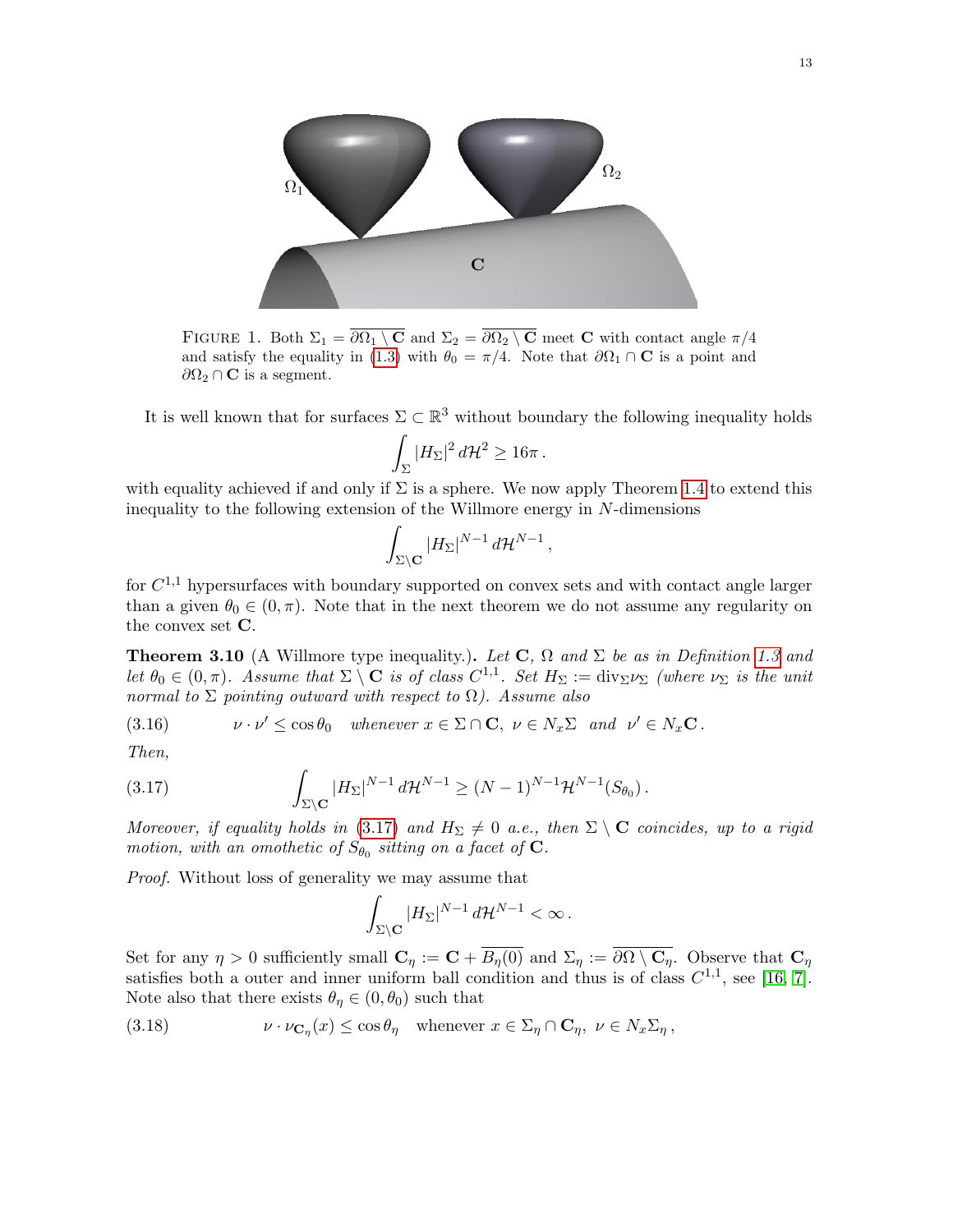with  $\theta_{\eta} \to \theta_0$  as  $\eta \to 0^+$ . Indeed, if not, there would exist a sequence  $\eta_h \to 0$ , a sequence of points  $x_h \in \Sigma_{\eta_h} \cap \mathbf{C}_{\eta_h}$  and a sequence  $\nu_h \in N_{x_h} \Sigma_{\eta_h}$ , such that  $\nu_h \cdot \nu_{\mathbf{C}_{\eta_h}}(x_h) \geq \cos \theta'$  for some  $\theta' \in (0, \theta_0)$ . We may assume that  $x_h \to x \in \Sigma \cap \mathbf{C}$ ,  $\nu_h \to \nu$  and  $\nu_{\mathbf{C}_{\eta_h}}(x_h) \to \nu'$ . Clearly  $\nu \in N_x \Sigma, \nu' \in N_x \mathbf{C}$  and  $\nu \cdot \nu_{\mathbf{C}}(x) \ge \cos \theta'$ , a contradiction to [\(1.2\)](#page-1-1).

We set

$$
\widetilde{\Sigma} = \{x \in \Sigma \setminus \mathbf{C} : N_x \Sigma \neq \emptyset\}, \qquad \widetilde{\Sigma}_{\eta} = \{x \in \Sigma \setminus \mathbf{C}_{\eta} : N_x \Sigma_{\eta} \neq \emptyset\}.
$$

We claim that

(3.19) 
$$
\chi_{\widetilde{\Sigma}_{\eta}} \to \chi_{\widetilde{\Sigma}} \quad \text{pointwise in } \Sigma \setminus \mathbf{C}.
$$

First of all note that  $\widetilde{\Sigma} \setminus \mathbf{C}_\eta \subset \widetilde{\Sigma}_\eta$  for all  $\eta$ , whence

<span id="page-13-0"></span>
$$
\chi_{\widetilde{\Sigma}} = \lim_{\eta \to 0+} \chi_{\widetilde{\Sigma} \setminus \mathbf{C}\eta} \le \liminf_{\eta \to 0^+} \chi_{\widetilde{\Sigma}\eta} \quad \text{pointwise in } \Sigma \setminus \mathbf{C}
$$

If otherwise  $x \notin \Sigma$ , we show that  $x \notin \Sigma_n$  for  $\eta$  small. Indeed, assume by contradiction that there exist  $\nu_h \in N_x(\Sigma_{\eta_h})$ , for a sequence  $\eta_h \to 0$ . Then, passing to a subsequence, if needed,  $\nu_h \to \nu \in N_x \Sigma$ , a contradiction. This proves that

$$
\chi_{\widetilde{\Sigma}} \geq \limsup_{\eta \to 0^+} \chi_{\widetilde{\Sigma}_{\eta}} \quad \text{pointwise in } \Sigma \setminus \mathbf{C}
$$

and thus [\(3.19\)](#page-13-0) holds.

Let  $(\Sigma_{\eta})^+$  the subset of  $\widetilde{\Sigma}_{\eta}$  defined as in Definition [3.5](#page-10-1) with  $\Sigma$  replaced by  $\Sigma_{\eta}$ . Denote by  $K_{\Sigma}$  the Gaussian curvature of  $\Sigma \setminus \mathbf{C}$  and observe that on  $\widetilde{\Sigma}_{\eta}$  we have  $H_{\Sigma} \geq 0$ . By the arithmetic-geometric mean inequality  $(N-1)^{N-1}K_{\Sigma}\leq H_{\Sigma}^{N-1}$  $\Sigma^{\text{N}-1}$  on  $\Sigma_{\eta}$ . Then by Theorem [1.4](#page-1-3) we get

<span id="page-13-1"></span>
$$
\int_{\Sigma \backslash \mathbf{C}_{\eta}} |H_{\Sigma}|^{N-1} d\mathcal{H}^{N-1} \ge \int_{\widetilde{\Sigma}_{\eta}} H_{\Sigma}^{N-1} d\mathcal{H}^{N-1} \ge (N-1)^{N-1} \int_{\widetilde{\Sigma}_{\eta}} K_{\Sigma} d\mathcal{H}^{N-1}
$$
\n
$$
(3.20) \qquad \ge (N-1)^{N-1} \int_{(\Sigma_{\eta})^{+}} K_{\Sigma} d\mathcal{H}^{N-1} = (N-1)^{N-1} \int_{(\Sigma_{\eta})^{+}} \det(D\nu_{\Sigma}) d\mathcal{H}^{N-1}
$$
\n
$$
= (N-1)^{N-1} \mathcal{K}^{+}(\Sigma_{\eta}) \ge (N-1)^{N-1} \mathcal{H}^{N-1}(S_{\theta_{\eta}}),
$$

where in the second equality we have used Corollary [3.7](#page-10-2) and the area formula, since  $\nu_{\Sigma}$  is a Lipschitz map in a neighborhood of  $\Sigma^+$ . Then, letting  $\eta \to 0$  and recalling [\(3.19\)](#page-13-0) and the fact that  $\theta_{\eta} \rightarrow \theta_0$ , we get

<span id="page-13-2"></span>
$$
(3.21) \qquad \int_{\Sigma \backslash \mathbf{C}} |H_{\Sigma}|^{N-1} d\mathcal{H}^{N-1} \ge \int_{\widetilde{\Sigma}} H_{\Sigma}^{N-1} d\mathcal{H}^{N-1} \le (N-1)^{N-1} \mathcal{H}^{N-1}(S_{\theta_0}).
$$
\n
$$
\ge (N-1)^{N-1} \int_{\widetilde{\Sigma}} K_{\Sigma} d\mathcal{H}^{N-1} \ge (N-1)^{N-1} \mathcal{H}^{N-1}(S_{\theta_0}).
$$

In particular [\(3.17\)](#page-12-1) follows.

If equality holds in [\(3.17\)](#page-12-1) holds, from [\(3.20\)](#page-13-1) we have that  $\mathcal{K}^+(\Sigma_\eta) - \mathcal{H}^{N-1}(S_{\theta_\eta}) \to 0$ . In turn from the second part of Theorem [1.4](#page-1-3) we get that width $(\Sigma_{\eta} \cap \mathbb{C}_{\eta}) \to 0$  and more precisely that  $\Sigma_\eta\cap{\bf C}_\eta$  lies between two parallel hyperplanes orthogonal to  $\nu_{{\bf C}_\eta}(x_\eta)$  for some  $x_\eta\in\Sigma_\eta\cap{\bf C}_\eta$ with mutual distance going to zero. Passing to the limit by a simple compactness argument we infer that  $\Sigma \cap \mathbf{C}$  lies on a support hyperplane to  $\mathbf{C}$ .

Note also that in the equality case, if  $H_{\Sigma} \neq 0 \; \mathcal{H}^{N-1}$ -a.e., then [\(3.21\)](#page-13-2) implies that  $\Sigma \setminus \mathbf{C} = \widetilde{\Sigma}$ . In turn this yields that every  $x \in \Sigma \cap \mathbf{C}$  has a support hyperplane to  $\Sigma$ . Moreover, [\(3.21\)](#page-13-2)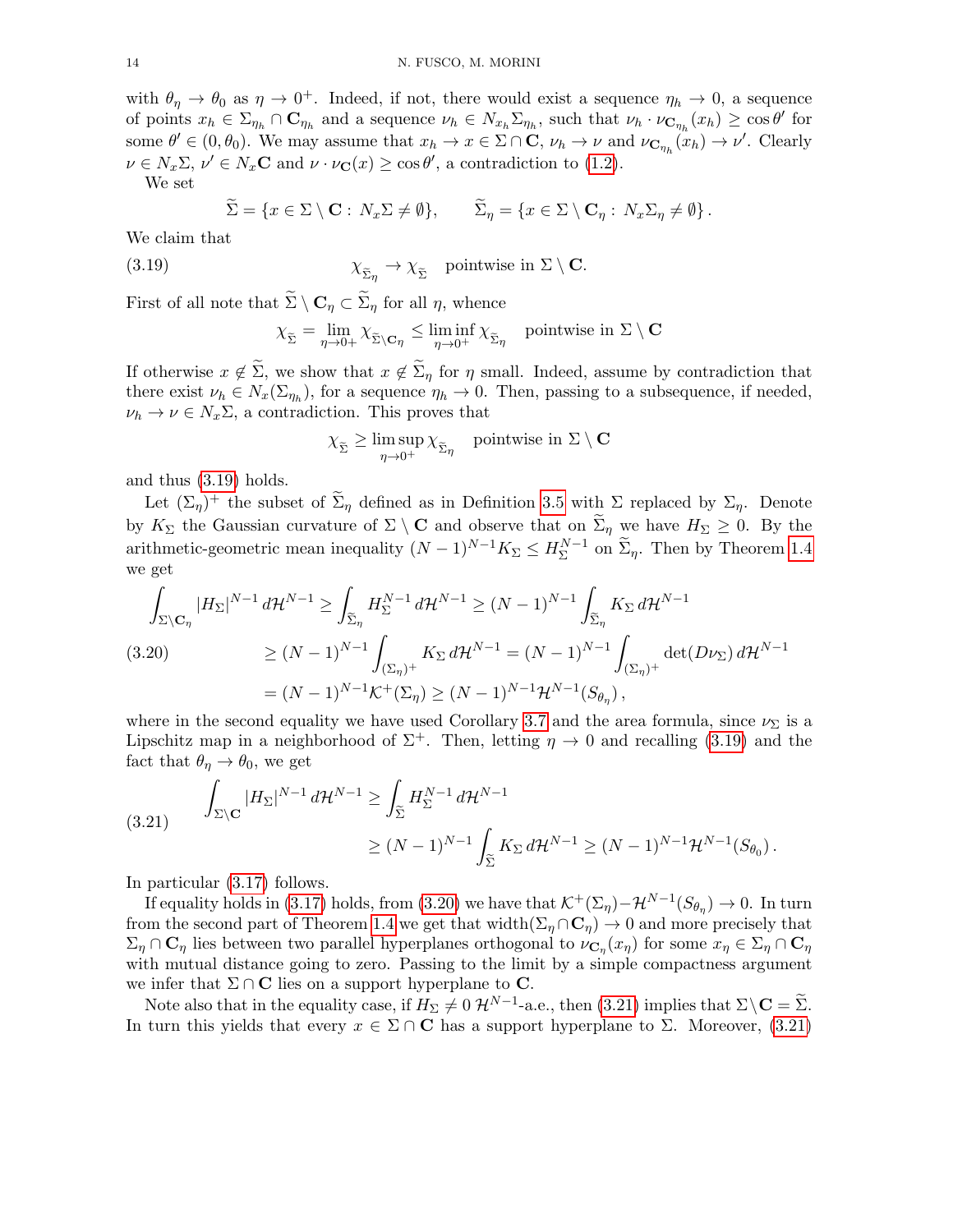yields also that  $H_{\Sigma}^{N-1} = (N-1)^{N-1} K_{\Sigma}$ . In turn this implies that  $\Sigma$  is umbilical and thus, by a classical result, see for instance [\[10,](#page-29-17) Prop. 4, Ch. 3], each connected component  $\Sigma_i$  of  $Σ$  is contained in a sphere. Since  $Σ ∩ C$  is contained in a hyperplane Π tangent to C, each  $\Sigma_i$  is either a spherical cap supported on  $\Pi$  and satisfying [\(3.16\)](#page-12-2) with  $\Sigma$  replaced by  $\Sigma_i$ , or a sphere not intersecting C.

In either case, since [\(3.16\)](#page-12-2) is satisfied at every point in  $\Sigma \cap \mathbf{C}$  (recall that  $\Sigma = \Sigma$ ), we may apply [\(3.17\)](#page-12-1) to infer that for every connected component  $\Sigma_i$  we have

$$
\int_{\Sigma_i\setminus\mathbf{C}} H^{N-1}_{\Sigma_i} d\mathcal{H}^{N-1} \geq (N-1)^{N-1} \mathcal{H}^{N-1}(S_{\theta_0}).
$$

In particular, since we are in the equality case, there must be only one connected component. Thus  $\Sigma$  is a spherical cap homothetic to  $S_{\theta_0}$  up to a rigid motion. Finally  $\Sigma \cap \mathbf{C}$  by convexity must lie on a facet of  $\bf{C}$ .

## <span id="page-14-1"></span>4. The equality case in the relative isoperimetric inequality outside a convex set

In this section we give the proof of Theorem [1.2.](#page-0-2) Throughout this proof we will denote by  $\mathscr H$  the half space

(4.1) 
$$
\mathcal{H} := \{ (x', x_N) \in \mathbb{R}^N : x_N > 0 \}.
$$

We will also need the following notions of  $(\Lambda, r_0)$ -minimizer and restricted  $(\Lambda, r_0)$ -minimizer for the relative perimeter, which extend the standard notion of perimeter  $(\Lambda, r_0)$ -minimizer recalled in Definition [2.1.](#page-4-1)

<span id="page-14-0"></span>**Definition 4.1.** Let  $\mathbf{C} \subset \mathbb{R}^N$  be a closed convex set with nonempty interior and let  $\Lambda, r_0 > 0$ . We say that a set of finite perimeter  $E \subset \mathbb{R}^N \setminus \mathbf{C}$  is a  $(\Lambda, r_0)$ -minimizer of the relative perimeter  $P(\cdot; \mathbb{R}^N \setminus \mathbf{C})$  if for any  $F \subset \mathbb{R}^N \setminus \mathbf{C}$  such that  $diam(E\Delta F) \le r_0$  we have

<span id="page-14-4"></span><span id="page-14-3"></span> $P(E; \mathbb{R}^N \setminus \mathbf{C}) \leq P(F; \mathbb{R}^N \setminus \mathbf{C}) + \Lambda |E\Delta F|.$ 

Moreover, we say that  $E \subset \mathbb{R}^N \setminus \mathbf{C}$  is a restricted  $(\Lambda, r_0)$ -minimizer if the above inequality holds for every set  $F \subset \mathbb{R}^N \setminus \mathbf{C}$  such that  $diam(E\Delta F) \leq r_0$  and  $\partial^* F \cap \mathbf{C} \subset \partial^* E \cap \mathbf{C}$  up to a  $\mathcal{H}^{N-1}$ -negligible set.

*Proof of Theorem [1.2.](#page-0-2)* Let  $m_0 > 0$  be a given mass and let  $\Omega_0$  be a minimizer of the perimeter outside **C** such that  $|\Omega_0| = m_0$  and

(4.2) 
$$
P(\Omega_0; \mathbb{R}^N \setminus \mathbf{C}) = N \left(\frac{\omega_N}{2}\right)^{\frac{1}{N}} m_0^{\frac{N-1}{N}}.
$$

Since  $\Omega_0$  solves the isoperimetric problem we have that  $\Omega_0$  is a  $(\Lambda_0, r_0)$ -minimizer of the relative perimeter in  $\mathbb{R}^N \setminus \mathbf{C}$ , see Definition [4.1,](#page-14-0) for some  $\Lambda_0, r_0 > 0$ , depending on  $\Omega_0$ , see for instance the argument of [\[15,](#page-29-8) Example 2[1](#page-14-2).3].<sup>1</sup> In turn by Proposition [5.2](#page-23-0)  $\Omega_0$  satisfies uniform volume density estimates and thus it easily follows that  $\Omega_0$  is bounded.

We fix a sufficiently large ball  $B_R(0)$  containing  $\overline{\Omega_0}$ . Note that by standard argument, see also the argument of Step 1 below,  $\Omega_0$  solves the following penalized minimum problem

$$
\min\{P(E;\mathbb{R}^N\setminus\mathbf{C})+\Lambda_0||E|-m|:\; E\subset B_R\setminus\mathbf{C}\}\,,
$$

<span id="page-14-2"></span><sup>&</sup>lt;sup>1</sup>Note that in [\[15,](#page-29-8) Example 21.3] it is proved that a mass constrained minimizer  $E$  of the relative perimeter in an open set A is a perimeter  $(\Lambda_0, r_0)$ -minimizer in A according to Definition [2.1.](#page-4-1) However an inspection of the proof shows that E is also a  $(\Lambda_0, r_0)$ -minimizer of the relative perimeter  $P(\cdot, A)$  according to Definition [4.1.](#page-14-0)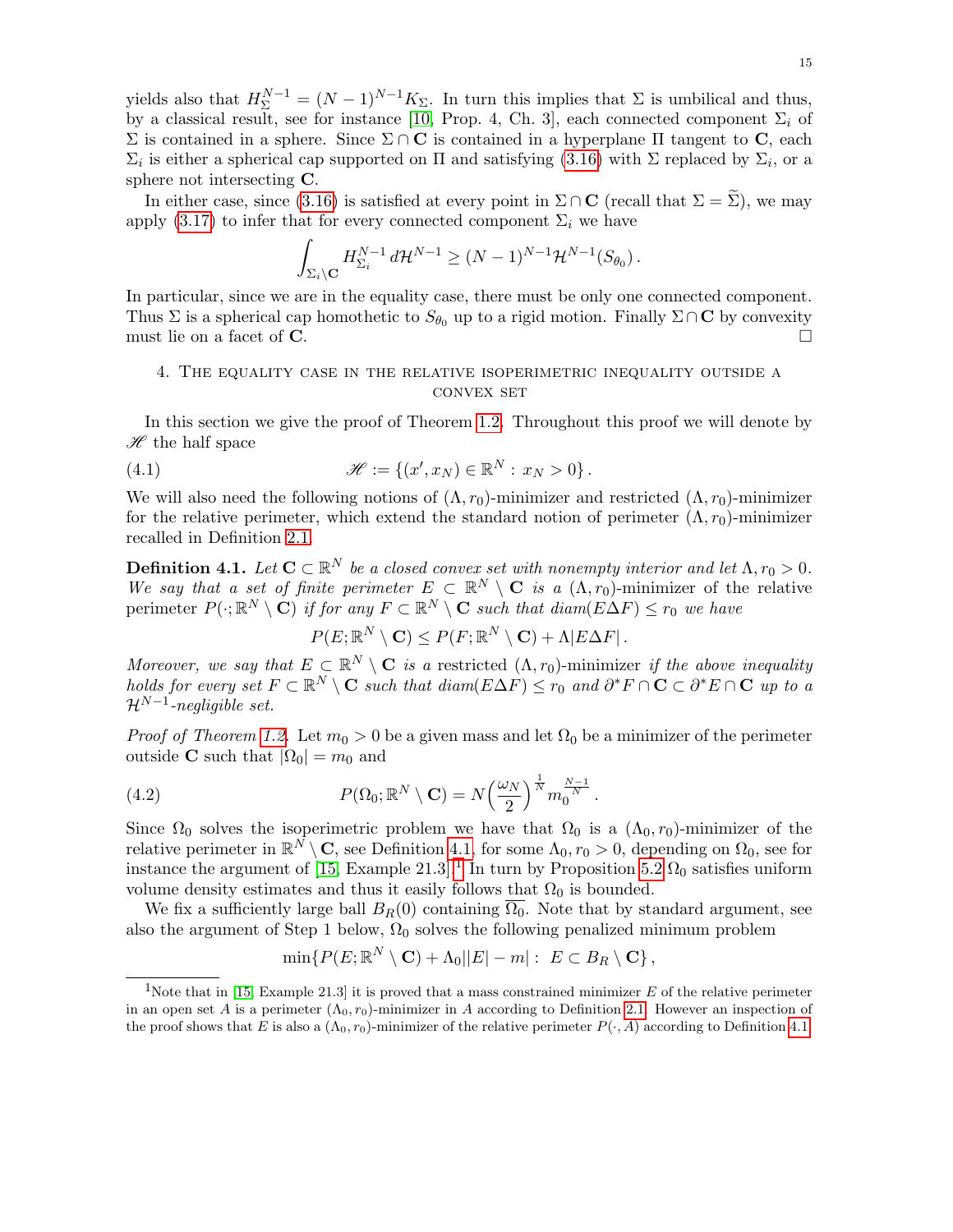for a possibly larger  $\Lambda_0$ . In particular we have

<span id="page-15-1"></span>(4.3) 
$$
P(\Omega_0; \mathbb{R}^N \setminus \mathbf{C}) \leq P(E; \mathbb{R}^N \setminus \mathbf{C}) + \Lambda_0 |\Omega_0 \Delta E| \quad \text{for all } E \subset B_R \setminus \mathbf{C}.
$$

Since in the remaining part of the proof we will always work inside  $B_R$ , up to replacing  $\mathbf C$ with  $C \cap B_R$ , we may assume without loss of generality that C is bounded.

Observe that by Theorem [2.6](#page-5-0) we may assume that  $\Omega_0$  is an open set and that  $\partial\Omega_0 \setminus \mathbf{C}$ coincides with the reduced boundary  $\partial^* \Omega_0 \setminus \mathbf{C}$  up to an  $\mathcal{H}^{N-1}$ -negligible set. Let us show that  $\Omega_0$  is connected. Indeed, if otherwise  $\Omega_0 = \Omega_1 \cup \Omega_2$ , with  $\Omega_1$  and  $\Omega_2$  open,  $\Omega_1$  a connected component of  $\Omega_0$  with  $0 < |\Omega_1| < m_0$ , we have by Theorem [1.1](#page-0-1)

$$
P(\Omega_0; \mathbb{R}^N \setminus \mathbf{C}) = P(\Omega_1; \mathbb{R}^N \setminus \mathbf{C}) + P(\Omega_2; \mathbb{R}^N \setminus \mathbf{C})
$$
  
\$\ge N\left(\frac{\omega\_N}{2}\right)^{\frac{1}{N}}|\Omega\_1|^{\frac{N-1}{N}} + N\left(\frac{\omega\_N}{2}\right)^{\frac{1}{N}}|\Omega\_2|^{\frac{N-1}{N}} > N\left(\frac{\omega\_N}{2}\right)^{\frac{1}{N}}m\_0^{\frac{N-1}{N}},

which is a contradiction to [\(4.2\)](#page-14-3).

For every  $\eta \geq 0$  we set  $\mathbf{C}_{\eta} = \mathbf{C} + \overline{B_{\eta}(0)}$  and, for  $\eta \in [0, \bar{\eta}]$  we set  $m_{\eta} := |\Omega_0 \setminus \mathbf{C}_{\eta}|$ , where  $\bar{\eta} > 0$  is such that  $|\Omega_0 \setminus \mathbf{C}_{\bar{\eta}}| > 0$ . Correspondingly, we set for  $m \in (0, m_{\eta}]$ 

<span id="page-15-2"></span>(4.4) 
$$
I_{\eta}(m) = \min\{P(E; \mathbb{R}^{N} \setminus \mathbf{C}_{\eta}) : E \subset \Omega_{0} \setminus \mathbf{C}_{\eta}, |E| = m\}
$$

and denote by  $\Omega_{n,m}$  any minimizer of the above problem. Note that  $\Omega_{0,m_0} = \Omega_0$ . Observe also that

(4.5) 
$$
\sup_{\eta \in [0,\bar{\eta}]}\sup_{m\in(0,m_{\eta})} P(\Omega_{\eta,m}) < \infty.
$$

Indeed, given  $\eta \in [0, \bar{\eta}]$  and  $0 < m \le m_{\eta}$  there exists  $\eta' \ge \eta$  such that  $|\Omega_0 \setminus \mathbf{C}_{\eta'}| = m$ . Thus

<span id="page-15-4"></span>
$$
P(\Omega_{\eta,m}) \leq P(\Omega_{\eta,m}; \mathbb{R}^N \setminus \mathbf{C}_{\eta}) + P(\mathbf{C}_{\eta}; B_R) \leq P(\Omega_0 \setminus \mathbf{C}_{\eta'}) + P(\mathbf{C}_{\eta}; B_R)
$$
  
\n
$$
\leq P(\Omega_0; \mathbb{R}^N \setminus \mathbf{C}) + 2 \sup_{s \geq 0} P(\mathbf{C}_s; B_R) \leq P(\Omega_0; \mathbb{R}^N \setminus \mathbf{C}) + 2N\omega_N R^{N-1}.
$$

<span id="page-15-0"></span>Let us fix  $m', m'' \in (0, m_0)$ , with  $m' < m''$ . We claim that there exists  $\tilde{\eta} \in (0, \bar{\eta}]$  such that (4.6) if  $\eta \in [0, \tilde{\eta}]$  and U is a connected component of  $\Omega_0 \setminus \mathbf{C}_{\eta}$ , then  $|U| \notin [m', m'']$ .

Note that this property implies in particular that

<span id="page-15-3"></span>(4.7) 
$$
\partial\Omega_{\eta,m}\cap(\Omega_0\setminus\mathbf{C}_{\eta})\neq\emptyset \quad \text{for all } \eta\in[0,\tilde{\eta}] \text{ and } m\in[m',m''].
$$

To prove [\(4.6\)](#page-15-0) we fix  $x_0 \in \Omega_0$  and for every  $\eta$  we denote by  $U_{\eta}$  the connected component of  $\Omega_0 \setminus \mathbf{C}_\eta$  containing  $x_0$ . Note that  $U_\eta$  increases as  $\eta$  becomes smaller. Given any other point  $x \in \Omega_0$  there exists a path connecting  $x_0$  and x contained in  $\Omega_0$ , thus  $x \in U_\eta$  for  $\eta$  small enough. Hence  $|U_n| \to m_0$ , and the claim follows.

We split the remaining part of the proof in several steps. Some of the long technical claims contained in these steps will be proved in Appendix B so as not to break the line of reasoning. **Step 1.** (*Equivalence with a volume penalized problem*). Fix  $0 < m' < m'' < m_0$  and let  $0 < \tilde{\eta} \leq \bar{\eta}$  be as in [\(4.6\)](#page-15-0). We claim that there exists  $\Lambda' > 0$  with the following property: for every  $\eta \in [0, \tilde{\eta}]$  and  $m \in [m', m'']$  we have that  $\Omega_{\eta,m}$  is a minimizer of the following problem

<span id="page-15-5"></span>(4.8) 
$$
\min\{P(E;\mathbb{R}^N\setminus\mathbf{C}_{\eta})+\Lambda'||E|-m|:\ E\subset\Omega_0\setminus\mathbf{C}_{\eta}\}.
$$

The proof of this claim will be given in the Appendix B.

**Step 2.**  $(\Omega_{\eta,m}$  is a restricted  $\Lambda$ -minimizer). Fix  $0 < m' < m'' < m_0$ , let  $0 < \tilde{\eta} \leq \bar{\eta}$  be as in [\(4.6\)](#page-15-0) and set  $\Lambda = \max{\Lambda', \Lambda_0}$ , where  $\Lambda'$  is as in Step 1. We claim that for every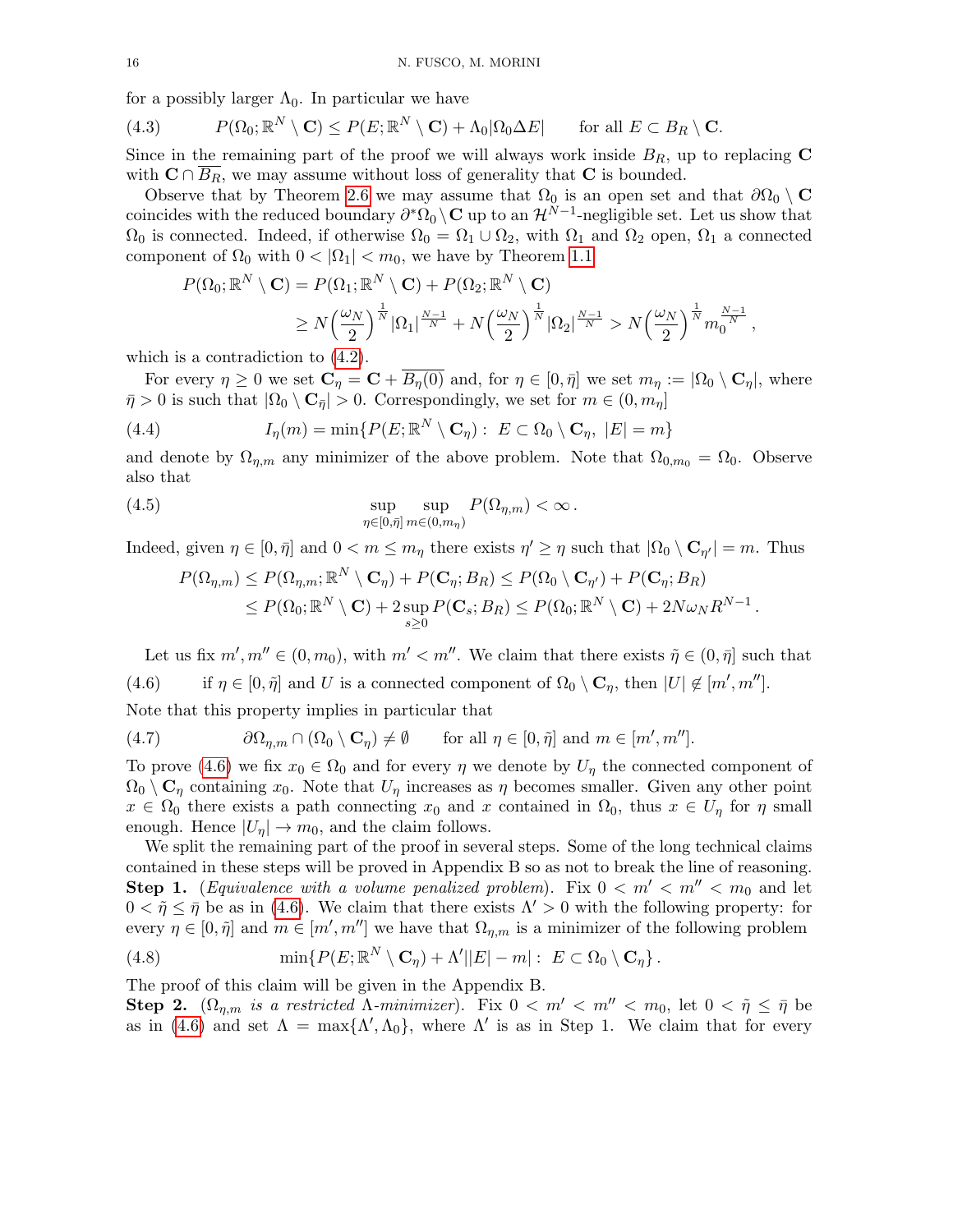$\eta \in [0, \tilde{\eta}]$  and  $m \in [m', m'']$ ,  $\Omega_{\eta,m}$  is a restricted A-minimizer under the constraint that  $\partial^*E \cap \mathbf{C}_\eta \subset \partial^*(\Omega_0 \setminus \mathbf{C}_\eta) \cap \mathbf{C}_\eta$ . More precisely, for every set of finite perimeter  $E \subset B_R(0) \setminus \mathbf{C}_\eta$ such that  $\partial^* E \cap \mathbf{C}_\eta \subset \partial^*(\Omega_0 \setminus \mathbf{C}_\eta) \cap \mathbf{C}_\eta$  up to a  $\mathcal{H}^{N-1}$ -negligible set

<span id="page-16-2"></span>(4.9) 
$$
P(\Omega_{\eta,m}; \mathbb{R}^N \setminus \mathbf{C}_{\eta}) \leq P(E; \mathbb{R}^N \setminus \mathbf{C}_{\eta}) + \Lambda |\Omega_{\eta,m} \Delta E|.
$$

In particular  $\Omega_{n,m}$  is a restricted  $(\Lambda, r_0)$ -minimizer according to Definition [4.1,](#page-14-0) choosing for instance  $r_0 := dist(\Omega_0, \partial B_R(0)).$ 

Given  $E$  as above, from Step 1 we get

<span id="page-16-0"></span>
$$
P(\Omega_{\eta,m};\mathbb{R}^N\setminus\mathbf{C}_{\eta}) \leq P(E \cap \Omega_0;\mathbb{R}^N\setminus\mathbf{C}_{\eta}) + \Lambda'||E \cap \Omega_0| - |\Omega_{\eta,m}||
$$
  
\n
$$
(4.10) \qquad \qquad = \mathcal{H}^{N-1}(\partial^*E \cap (\Omega_0\setminus\mathbf{C}_{\eta})) + \mathcal{H}^{N-1}(\partial^*E \cap \partial^*\Omega_0 \cap \{\nu_E = \nu_{\Omega_0}\}\setminus\mathbf{C}_{\eta})
$$
  
\n
$$
+ \mathcal{H}^{N-1}(\partial^*\Omega_0 \cap E^{(1)}) + \Lambda'||E \cap \Omega_0| - |\Omega_{\eta,m}||.
$$

Then, using [\(4.3\)](#page-15-1) and the condition  $\partial^* E \cap \mathbf{C}_\eta \subset \partial^* (\Omega_0 \setminus \mathbf{C}_\eta) \cap \mathbf{C}_\eta$ , we have

$$
\mathcal{H}^{N-1}((\partial^*\Omega_0 \cap \mathbf{C}_{\eta}) \setminus \mathbf{C}) + \mathcal{H}^{N-1}(\partial^*\Omega_0 \setminus \mathbf{C}_{\eta}) = P(\Omega_0; \mathbb{R}^N \setminus \mathbf{C})
$$
  
\n
$$
\leq P(E \cup \Omega_0; \mathbb{R}^N \setminus \mathbf{C}) + \Lambda_0 |E \setminus \Omega_0|
$$
  
\n
$$
= \mathcal{H}^{N-1}((\partial^*\Omega_0 \cap \mathbf{C}_{\eta}) \setminus \mathbf{C}) + \mathcal{H}^{N-1}((\partial^*\Omega_0 \cap E^{(0)}) \setminus \mathbf{C}_{\eta})
$$
  
\n
$$
+ \mathcal{H}^{N-1}(\partial^*E \cap \partial^*\Omega_0 \cap \{\nu_E = \nu_{\Omega_0}\} \setminus \mathbf{C}_{\eta}) + \mathcal{H}^{N-1}(\partial^*E \setminus \overline{\Omega}_0) + \Lambda_0 |E \setminus \Omega_0|.
$$

Simplifying the above inequality, we get

$$
\mathcal{H}^{N-1}(\partial^*\Omega_0 \cap E^{(1)}) + \mathcal{H}^{N-1}(\partial^*E \cap \partial^*\Omega_0 \cap \{\nu_E = -\nu_{\Omega_0}\}) \leq \mathcal{H}^{N-1}(\partial^*E \setminus \overline{\Omega}_0) + \Lambda_0|E \setminus \Omega_0|.
$$

Combining this inequality with [\(4.10\)](#page-16-0) we conclude that

$$
P(\Omega_{\eta,m};\mathbb{R}^N\setminus\mathbf{C}_{\eta}) \leq \mathcal{H}^{N-1}(\partial^*E \cap (\Omega_0 \setminus \mathbf{C}_{\eta})) + \mathcal{H}^{N-1}(\partial^*E \cap \partial^*\Omega_0 \cap \{\nu_E = \nu_{\Omega_0}\} \setminus \mathbf{C}_{\eta})
$$
  
+ 
$$
+ \mathcal{H}^{N-1}(\partial^*E \setminus \overline{\Omega}_0) + \Lambda'||E \cap \Omega_0| - |\Omega_{\eta,m}|| + \Lambda_0|E \setminus \Omega_0|
$$
  

$$
\leq P(E;\mathbb{R}^N \setminus \mathbf{C}_{\eta}) + \max\{\Lambda',\Lambda_0\}|E\Delta\Omega_{\eta,m}|
$$

so that the claim is proven.

Step 3. (Monotonicity and Lipschitz equicontinuity of the isoperimetric profiles). We claim that  $I_{\eta}$  (see [\(4.4\)](#page-15-2)) is strictly increasing in  $[0, m_{\eta}]$  for all  $\eta \in [0, \bar{\eta}]$ . Moreover, for any fixed  $0 < m' < m'' < m_0$  and for  $0 < \tilde{\eta} \leq \overline{\eta}$  be as in [\(4.6\)](#page-15-0), we claim that for  $\eta \in [0, \tilde{\eta}], I_{\eta}$  is  $\Lambda'$ -Lipschitz in  $[m', m'']$ , where  $\Lambda'$  is as in Step 2.

We postpone the proof to Appendix B.

**Step 4.** (A formula for  $I'_\eta$ ). Fix  $0 < m' < m'' < m_0$  and let  $0 < \tilde{\eta} \leq \bar{\eta}$  be as in [\(4.6\)](#page-15-0). For  $m \in [m', m'']$  and  $\eta \in [0, \tilde{\eta}]$  we set  $\Sigma_{\eta,m} := \overline{\partial \Omega_{\eta,m} \setminus \mathbf{C}_{\eta}}$  and denote by  $\Sigma_{\eta,m}^*$  the regular free part of  $\Sigma_{\eta,m}$ , that is  $\Sigma_{\eta,m}^* := \partial^* \Omega_{\eta,m} \setminus (\partial \Omega_0 \cup \mathbf{C}_{\eta})$ . Observe that by  $(4.7) \Sigma_{\eta,m}^*$  is nonempty. We recall that by a standard first variation argument  $\Sigma_{\eta,m}^*$  is a constant mean curvature manifold. We denote by  $H_{\Sigma_{\eta,m}^*}$  such a mean curvature.

We claim that at any point  $m \in (m', m'')$  of differentiability for  $I_{\eta}, \eta \in [0, \tilde{\eta}]$ , we have

$$
I'_{\eta}(m) = H_{\Sigma_{\eta,m}^*}.
$$

To this end we fix  $x \in \sum_{\eta,m}^*$  and a ball  $B_r(x) \subset\subset \Omega_0 \setminus \mathbf{C}_\eta$  such that  $\sum_{\eta,m}^* \cap B_r(x) = \partial \Omega_{\eta,m} \cap$  $B_r(x)$ . Let X be a smooth vector field compactly supported in  $B_r(x)$  such that

<span id="page-16-1"></span>
$$
\int_{\Sigma_{\eta,m}^*} X \cdot \nu_{\Omega_{\eta,m}} d\mathcal{H}^{N-1} \neq 0.
$$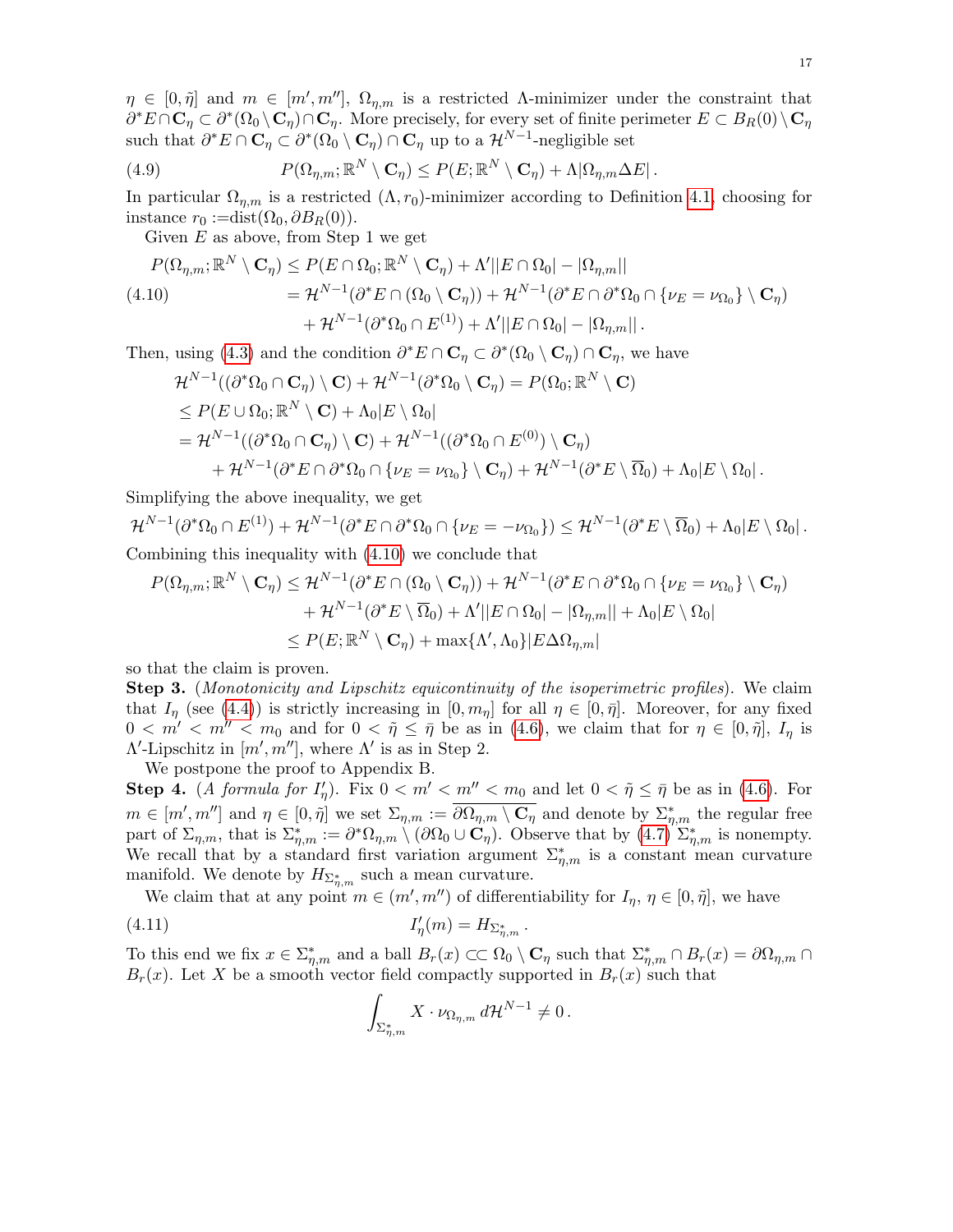Consider now the flow associated with X, that is the solution in  $\mathbb{R}^N \times \mathbb{R}$  of

$$
\begin{cases} \frac{\partial \Phi}{\partial t}(x,t) = X(\Phi(x,t))\\ \Phi(x,0) = x \end{cases}
$$

and set  $\Omega_{\eta,m}(t) := \Phi(\Omega_{\eta,m}, t)$ . Clearly,  $P(\Omega_{\eta,m}(t)); \mathbb{R}^N \setminus \mathbf{C}_{\eta} \geq I_{\eta}(|\Omega_{\eta,m}(t)|)$ , with the equality at  $t = 0$ . Therefore

$$
\frac{d}{dt}\Big(P(\Omega_{\eta,m}(t));\mathbb{R}^N\setminus\mathbf{C}_{\eta}\Big)\Big|_{t=0} = \frac{d}{dt}\Big(I_{\eta}(|\Omega_{\eta,m}(t)|)\Big)\Big|_{t=0}
$$

.

Note that

$$
\frac{d}{dt}\Big(P(\Omega_{\eta,m}(t));\mathbb{R}^N\setminus\mathbf{C}_{\eta}\Big)\Big|_{t=0} = H_{\Sigma_{\eta,m}^*}\int_{\Sigma_{\eta,m}^*} X \cdot \nu_{\Omega_{\eta,m}} d\mathcal{H}^{N-1},
$$
\n
$$
\frac{d}{dt}\Big(I_{\eta}(|\Omega_{\eta,m}(t)|)\Big)\Big|_{t=0} = I'_{\eta}(m)\frac{d}{dt}\big(|\Omega_{\eta,m}(t)|\big)\Big|_{t=0} = I'_{\eta}(m)\int_{\Sigma_{\eta,m}^*} X \cdot \nu_{\Omega_{\eta,m}} d\mathcal{H}^{N-1},
$$

where we have used the well known formulas for the first variation of the perimeter and the volume, see for instance [\[15,](#page-29-8) Chap. 17]. Thus [\(4.11\)](#page-16-1) follows.

**Step 5.** (A weak Young's law). Fix  $0 < m' < m'' < m_0$  and let  $0 < \tilde{\eta} \le \bar{\eta}$  be as in [\(4.6\)](#page-15-0). We claim that the if  $\eta \in [0, \tilde{\eta}]$  and  $m \in [m', m'']$ , the following weak Young's law holds:

<span id="page-17-0"></span>(4.12) 
$$
\nu \cdot \nu_{\mathbf{C}_{\eta}}(x) \leq 0 \quad \text{whenever } x \in \Sigma_{\eta,m} \cap \mathbf{C}_{\eta} \text{ and } \nu \in N_x \Sigma_{\eta,m}.
$$

Let  $x \in \Sigma_{\eta,m} \cap \mathbf{C}_{\eta}$  and  $\nu \in N_x \Sigma_{\eta,m}$ . Without loss of generality, by rotating the coordinate system if needed, we may assume that  $x = 0$ ,  $\nu_{\mathbf{C}_{\eta}}(0) = e_N$  and  $\nu = (\nu_1, 0, \ldots, 0, \nu_N)$  with  $\nu_1 \leq 0$ . Note that [\(4.12\)](#page-17-0) will be proven if we show that

<span id="page-17-2"></span>(4.13) 
$$
\nu_N \geq 0 \text{ implies that } \nu_N = 0.
$$

Set  $E_h = \frac{1}{h} \Omega_{\eta,m}$ ,  $h \in \mathbb{N}$  and  $\mathbf{C}_{\eta,h} = \frac{1}{h} \mathbf{C}_{\eta}$  and observe that, since  $\nu_1 \leq 0$  and  $\nu_N \geq 0$ ,  $E_h \subset \{x_1 \geq 0\}$ . Note also that by [\(4.9\)](#page-16-2) we have that

<span id="page-17-3"></span>(4.14) 
$$
P(E_h; \mathbb{R}^N \setminus \mathbf{C}_{\eta,h}) \leq P(G; \mathbb{R}^N \setminus \mathbf{C}_{\eta,h}) + \frac{1}{h} \Lambda |E_h \Delta G|
$$

for all sets  $G \subset B_{hR}(0) \setminus \mathbf{C}_{\eta,h}$  such that  $\partial^* G \cap \mathbf{C}_{\eta,h} \subset \partial^* E_h \cap \mathbf{C}_{\eta,h}$  up to a  $\mathcal{H}^{N-1}$ -negligible set. Using the density estimate proved in Proposition [5.2](#page-23-0) and passing possibly to a not relabelled subsequence we may assume that  $E_h$  converge in  $L_{loc}^1(\mathbb{R}^N)$  to some set  $E \subset \mathscr{H} \cap \{x_1 > 0\}$  (see [\(4.1\)](#page-14-4)) of locally finite perimeter and that  $\mu_{E_h} \stackrel{*}{\rightharpoonup} \mu_E$  as Radon measures in  $\mathbb{R}^N$ , see [\(2.1\)](#page-4-2) for the definition of  $\mu_E$ . Finally, given  $r > 0$ , from the volume density estimate in Proposition [5.2](#page-23-0) we get that for h large enough  $|E_h \cap B_r(0)| \geq c r^N$  and thus, passing to the limit, we have  $|E \cap B_r(0)| \geq c r^N$  for all  $r > 0$ . This in turn implies that  $0 \in \partial^e E \subset \partial E$ . Since each  $E_h$  is a Λ  $\frac{\Lambda}{h}$ -minimizer, by Theorem [2.2](#page-4-0) we have that E is a 0-minimizer that is

$$
(4.15) \qquad P(E; B_r(x_0)) \le P(F; B_r(x_0)) \text{ for any } F, B_r(x_0) \text{ s.t. } E\Delta F \subset B_r(x_0) \subset \mathcal{H}.
$$

We claim that also the minimality with respect to inner perturbations passes to the limit. More precisely we want to show that  $E$  satisfies the following minimality property: for any cube  $Q_r(0) = (-r, r)^N$  and any open set with Lipschitz boundary  $V \subset \subset Q_r(0)$ 

<span id="page-17-1"></span>
$$
(4.16) \quad \mathcal{H}^{N-1}(\partial E \cap \partial V \cap \mathscr{H}) = 0 \quad \text{implies} \quad P(E; \mathscr{H} \cap Q_r(0)) \le P(E \setminus V; \mathscr{H} \cap Q_r(0)).
$$

We postpone the proof of this claim to Appendix B.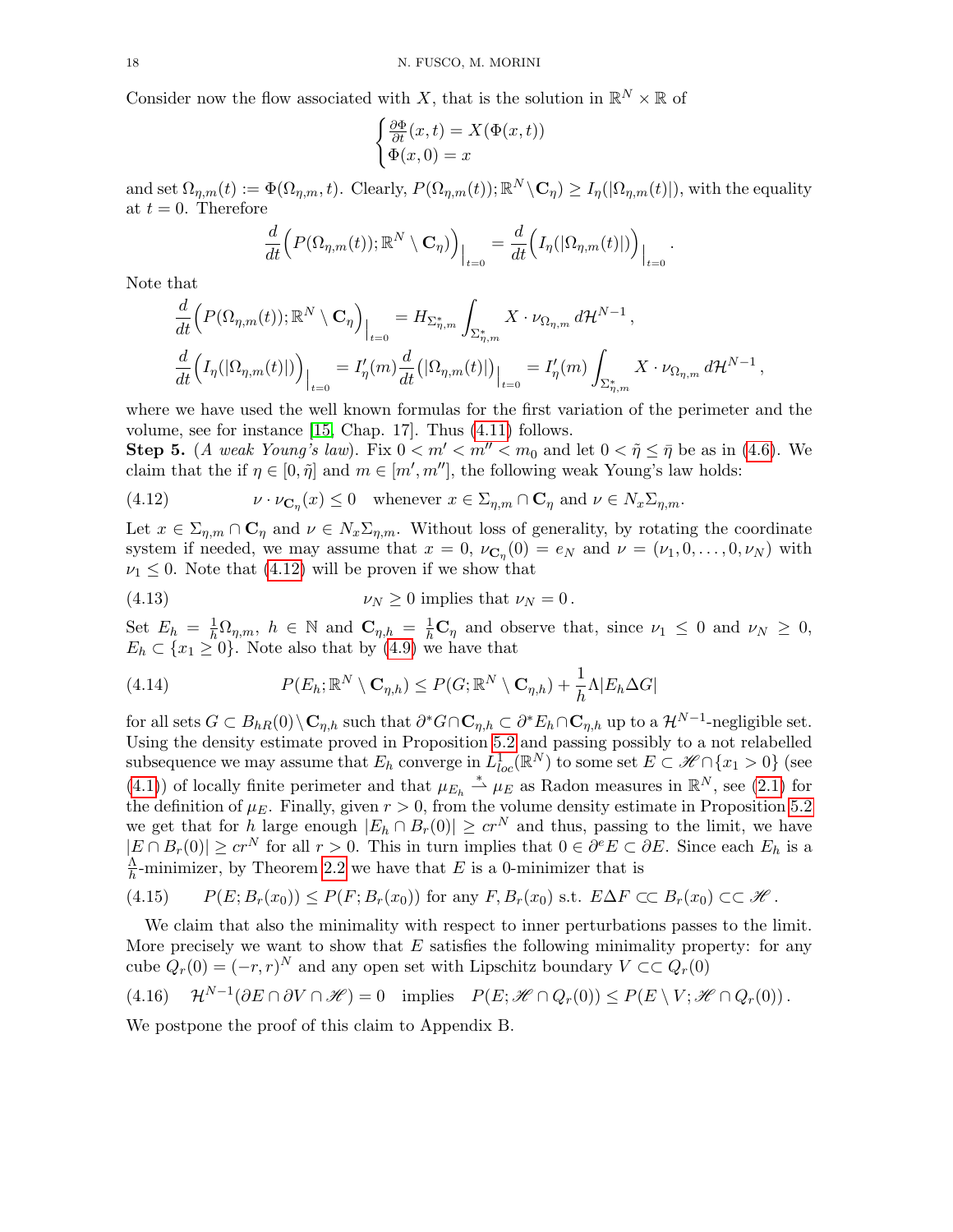We now denote by  $\widehat{E} = E \cup R(E)$  where R denotes the reflection map  $R(x', x_N) = (x', -x_N)$ . From [\(4.16\)](#page-17-1) one can easily check that given an open set with Lipschitz boundary  $V \subset\subset Q_r(0)$ such that  $\mathcal{H}^{N-1}(\partial \widehat{E} \cap \partial V) = 0$  we have

$$
P(\widehat{E}; Q_r(0)) \leq P(\widehat{E} \setminus V; Q_r(0)).
$$

We claim that the connected component  $\Gamma$  of  $\partial \widehat{E}$  containing 0 coincides with  $\{x_1 = 0\}$ . In turn this implies [\(4.13\)](#page-17-2).

To see this assume first that  $\Gamma$  intersects  $\{x_1 = 0\} \setminus \{x_N = 0\}$  at some point  $x_0$ . Then, by Theorem [2.6-](#page-5-0)(iii)  $\Gamma$  is a smooth minimal surface in a neighborhood of  $x_0$ . In turn, by the Strong Maximum Principle Theorem [2.5](#page-5-1) it coincides with the hyperplane  ${x_1 = 0}$  in a neighborhood of  $x_0$ . The same argument shows that  $\Gamma \cap \{x_1 = 0\}$  is both relatively closed and open in  $\{x_1 = 0\}$  and therefore  $\Gamma = \{x_1 = 0\}.$ 

Observe that  $\partial \widehat{E} \cap \{x_1 = 0\} \subset \{x_1 = 0\} \cap \{x_N = 0\}$  and thus in particular  $\mathcal{H}^{N-1}(\partial \widehat{E} \cap \{x_1 = 0\})$  $0$ ) = 0. We may then apply Lemma [5.3](#page-24-0) to conclude that  $0 \notin \partial \overline{E}$ , thus getting a contradiction. Step 6. (Convergence of the isoperimetric profiles). We claim that

<span id="page-18-1"></span>(4.17) 
$$
\lim_{\eta \to 0} I_{\eta}(m) = I_0(m) \text{ for all } m \in [0, m_0) \text{ and } \lim_{\eta \to 0} I_{\eta}(m_{\eta}) = I_0(m_0).
$$

Let  $\eta_n$  be a sequence converging to zero such that  $I_{\eta_n}(m) \to \liminf_{\eta \to 0} I_{\eta}(m)$ . Since the perimeters of  $\Omega_{\eta_n,m}$  are equibounded, see [\(4.5\)](#page-15-4), up to a subsequence we may assume that  $\Omega_{\eta_n,m}$  converge in  $L^1$  to a set of finite perimeter  $E \subset \Omega_0$  with  $|E| = m$ . Thus, by lower semicontinuity,

<span id="page-18-0"></span>(4.18) 
$$
I_0(m) \le P(E; \mathbb{R}^N \setminus \mathbf{C}) \le \liminf_n P(\Omega_{\eta_n,m}, \mathbb{R}^N \setminus \mathbf{C}_{\eta_n}) = \liminf_{\eta \to 0} I_{\eta}(m).
$$

Recall that  $\Omega_{0,m}$  denotes a minimizer for the problem defining  $I_0(m)$ . Since

<span id="page-18-3"></span> $I_{\eta}(m - |\Omega_{0,m} \cap \mathbf{C}_{\eta}|) \leq P(\Omega_{0,m}; \mathbb{R}^N \setminus \mathbf{C}_{\eta}) \leq I_0(m),$ 

using the equilipschitz continuity of  $I_n$  proved in Step 3, by letting  $\eta$  tend to 0 in the previous inequality and recalling  $(4.18)$  we obtain the first equality in  $(4.17)$ . The second one follows simply from the fact that  $\Omega_{\eta,m_{\eta}} = \Omega_0 \setminus \mathbf{C}_{\eta}$ .

Note that the above argument shows in particular that if  $m \in (0, m_0)$ ,  $\eta_n \to 0$  and  $\Omega_{n_n,m}$ is a sequence converging in  $L^1$  to a set E, then E coincides with a minimizer  $\Omega_{0,m}$ . **Step 7.**  $(I_0 = I_{\mathcal{H}})$ . We set

(4.19) 
$$
I_{\mathscr{H}}(m) = N \left(\frac{\omega_N}{2}\right)^{\frac{1}{N}} m^{\frac{N-1}{N}},
$$

that is the isoperimetric profile of half spaces. We claim that

<span id="page-18-2"></span>(4.20) 
$$
I_0(m) = I_{\mathscr{H}}(m) \quad \text{for all } m \in [0, m_0].
$$

To this end we fix  $0 < m' < m'' < m_0$  and let  $0 < \tilde{\eta} \leq \bar{\eta}$  be as in [\(4.6\)](#page-15-0). Recall that by Step 2 for all  $\eta \in [0, \tilde{\eta}], \Omega_{\eta,m}$  is a restricted  $(\Lambda, r_0)$ -minimizer for all  $m \in [m', m'']$ . We claim that for any such  $\eta$  if  $x_0 \in \Sigma_{\eta,m}^+$  then  $\Sigma_{\eta,m}$  is of class  $C^{1,1}$  in a neighborhood of  $x_0$ . Here  $\Sigma_{\eta,m}^+$  is defined as in Definition [3.5](#page-10-1) with  $\Sigma$  and  $\mathbf{C}$  replaced by  $\Sigma_{\eta,m}$  and  $\mathbf{C}_{\eta}$ . Indeed, observe first that if  $x_0 \in \Sigma_{\eta,m}^+$  then by Theorem [2.6](#page-5-0)  $\Sigma_{\eta,m}$  is of class  $C^{1,\alpha}$  in a neighborhood of  $x_0$ . Moreover, if  $x_0 \in \Omega_0$  then, since  $H_{\Sigma_{n,m}}$  is constant in a neighborhood of  $x_0$ , we have that in fact  $\Sigma_{n,m}$  is analytic in such a neighborhood.

If instead  $x_0 \in \partial \Omega_0$ , since  $\Omega_0$  is a  $(\Lambda, r_0)$ -minimizer and  $\partial \Omega_0$  lies on one side with respect to  $\Sigma_{\eta,m}$  which is of class  $C^{1,\alpha}$  in a neighborhood of  $x_0$ , again by Theorem [2.6](#page-5-0) we infer that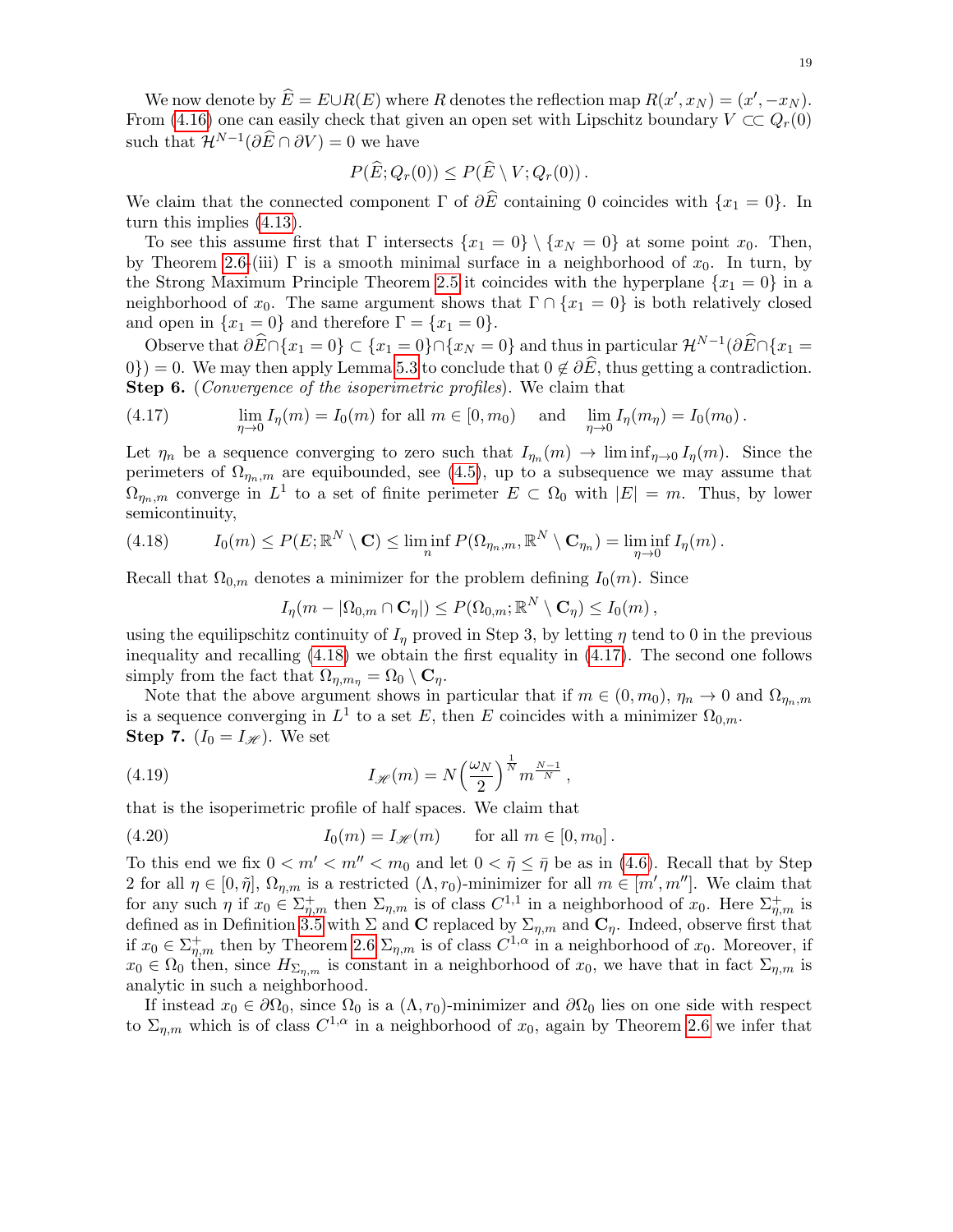$\partial\Omega_0$  is of class  $C^{1,\alpha}$ , hence analytic in a neighborhood of  $x_0$ . The claim then follows from Proposition [5.5.](#page-26-1)

To prove [\(4.20\)](#page-18-2) observe that the very same argument of [\(3.20\)](#page-13-1) (with  $\tilde{\Sigma}_{\eta}$  replaced by  $\Sigma_{\eta,m}^+$ and  $\theta_{\eta}$  replaced by  $\pi/2$ ) yields that

<span id="page-19-0"></span>(4.21) 
$$
\int_{\Sigma_{\eta,m}^+\backslash \mathbf{C}_{\eta}} H_{\Sigma_{\eta,m}}^{N-1} d\mathcal{H}^{N-1} \geq (N-1)^{N-1} N \frac{\omega_N}{2}.
$$

Indeed this argument only requires that  $\Sigma_{\eta,m}$  is of class  $C^{1,1}$  in a neighborhood of  $\Sigma_{\eta,m}^+$  and that [\(3.18\)](#page-12-3) holds. Recall that the latter condition with  $\theta_{\eta} = \pi/2$  is ensured by Step 5. Observe also that if  $\Sigma_{\eta,m}^+$  intersects  $\partial\Omega_0$  in a set of positive  $\mathcal{H}^{N-1}$  measure then for  $\mathcal{H}^{N-1}$ -a.e. x on such a set

<span id="page-19-4"></span>(4.22) 
$$
H_{\Sigma_{\eta,m}}(x) = H_{\partial\Omega_0} \le H_{\Sigma_{\eta,m}^*}
$$

where  $\sum_{n,m}^*$  is the regular free part defined in Step 4 and the inequality follows from Propo-sition [5.5.](#page-26-1) Here, with a slight abuse of notation, we denote by  $H_{\partial\Omega_0}$  the constant curvature of  $\partial^* \Omega_0 \setminus \mathbf{C}$ . Therefore the previous inequality, [\(4.21\)](#page-19-0) and [\(4.11\)](#page-16-1) imply in particular that for a.e.  $m \in (m', m'')$  and for all  $\eta \in [0, \tilde{\eta}]$ 

<span id="page-19-2"></span>(4.23) 
$$
I_{\eta}(m)(I'_{\eta}(m))^{N-1} = P(\Omega_{\eta,m}; \mathbb{R}^N \setminus \mathbf{C}_{\eta}) H_{\Sigma_{\eta,m}^*}^{N-1}
$$

$$
\geq (N-1)^{N-1} N \frac{\omega_N}{2} = I_{\mathscr{H}}(m) (I'_{\mathscr{H}}(m))^{N-1},
$$

where the last equality follows from [\(4.19\)](#page-18-3). Recalling that  $I_{\eta}$  is Lipschitz in  $[m', m'']$  and thus absolutely continuous, raising the above inequality to the power  $\frac{1}{N-1}$  and integrating in  $[m, m'']$ , for any  $m \in (m', m'')$  we get

<span id="page-19-1"></span>
$$
I_{\eta}(m'')^{\frac{N}{N-1}} - I_{\eta}(m)^{\frac{N}{N-1}} \geq I_{\mathscr{H}}(m'')^{\frac{N}{N-1}} - I_{\mathscr{H}}(m)^{\frac{N}{N-1}}
$$

for all  $\eta \in [0, \tilde{\eta}]$ . Passing to the limit as  $\eta \to 0$  and using Step 6 we get

(4.24) 
$$
I_0(m'')^{\frac{N}{N-1}} - I_0(m)^{\frac{N}{N-1}} \geq I_{\mathscr{H}}(m'')^{\frac{N}{N-1}} - I_{\mathscr{H}}(m)^{\frac{N}{N-1}}
$$

for all  $0 < m < m'' < m_0$ . Observe now that  $\lim_{m'' \to m_0} I_0(m'') = I_0(m_0)$  (this follows by a simple semicontinuity argument and by the fact that  $I_0$  is increasing). Thus, passing to the limit in [\(4.24\)](#page-19-1) as  $m'' \to m_0$ , recalling that by assumption  $I_0(m_0) = I_{\mathscr{H}}(m_0)$  and that by Theorem [1.1](#page-0-1)  $I_0(m) \geq I_{\mathscr{H}}(m)$ , we get  $I_0(m) = I_{\mathscr{H}}(m)$  for all  $m \in (0, m_0)$ , as claimed.

Step 8.  $(\partial\Omega_0 \cap \mathbf{C}$  is flat). In this step we prove that  $\partial\Omega_0 \cap \mathbf{C}$  lies on a hyperplane  $\Pi$ .

To this aim we start by showing that

(4.25) 
$$
\left(I_{\eta}^{\frac{N}{N-1}}\right)' \to \left(I_{\mathcal{H}}^{\frac{N}{N-1}}\right)' \quad \text{in } L^1_{loc}(0, m_0) \, .
$$

Indeed, given  $0 < m' < m'' < m_0$  from [\(4.23\)](#page-19-2) and the fact that  $I_{\eta} \to I_{\mathscr{H}}$ , we have that for a.e.  $m \in (m', m'')$  and  $\eta \in [0, \tilde{\eta}], (I_{\eta}^{\frac{N}{N-1}})'(m) \ge (I_{\mathcal{H}}^{\frac{N}{N-1}})'(m)$  and

<span id="page-19-3"></span>
$$
\int_{m'}^{m''} \left( I_{\eta}^{\frac{N}{N-1}} \right)'(t) dt \to \int_{m'}^{m''} \left( I_{\mathcal{H}}^{\frac{N}{N-1}} \right)'(t) dt \text{ as } \eta \to 0 \, .
$$

Hence, [\(4.25\)](#page-19-3) follows.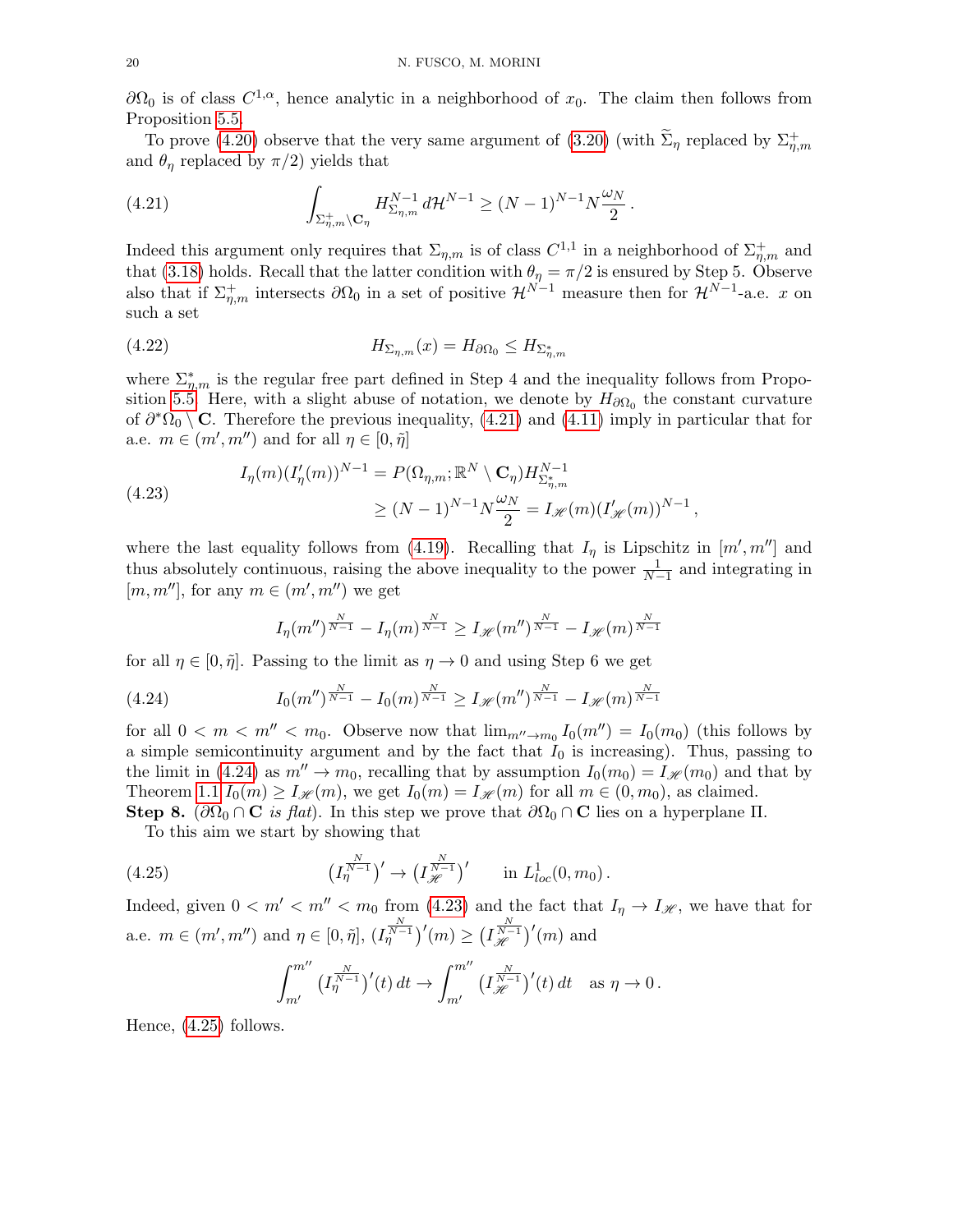Returning to the proof of the flatness of  $\partial\Omega_0\cap\mathbf{C}$ , observe that by a simple diagonal argument we can construct two sequences  $m_n \to m_0$  and  $\eta_n \to 0$  such that  $\Omega_{\eta_n,m_n}$  is a  $\Lambda_n$ -minimizer for some  $\Lambda_n > 0$  (possibly going to  $+\infty$ ) and

$$
I_{\eta_n}(m_n) \to I_0(m_0), \quad (I_{\eta_n}^{\frac{N}{N-1}})'(m_n) \to (I_{\mathcal{H}}^{\frac{N}{N-1}})'(m_0) = N\left(N\frac{\omega_N}{2}\right)^{\frac{1}{N-1}}.
$$

This is possible thanks to Step 2, Step 6 and [\(4.25\)](#page-19-3). Given  $\varepsilon > 0$ , let  $\delta > 0$  be as in Theorem [1.4](#page-1-3) with  $\theta_0 = \pi/2$ . Recall that  $\delta$  depends only on  $\varepsilon$  and on diam( $\Omega_0$ ). Recall also that  $\Sigma_{\eta_n,m_n}$  is of class  $C^{1,1}$  in a neighborhood of  $\Sigma_{\eta_n,m_n}^+$ , thanks to Step 7. Then from the above convergence, arguing as in the proof of  $(3.20)$  with  $\tilde{\Sigma}_{\eta}$  replaced by  $\Sigma_{\eta_n,m_n}^+$ , and recalling that the weak Young's inequality [\(4.12\)](#page-17-0) holds for  $\Sigma_{\eta_n,m_n}$ , we have that for n large

$$
\frac{N\omega_N}{2} \leq K^+(\Sigma_{\eta_n,m_n}) \leq (N-1)^{1-N} \int_{\Sigma_{\eta_n,m_n}^+} H_{\Sigma_{\eta_n,m_n}}^{N-1} d\mathcal{H}^{N-1}
$$
  

$$
\leq (N-1)^{1-N} P(\Omega_{\eta_n,m_n}; \mathbb{R}^N \setminus \mathbf{C}_{\eta_n}) H_{\Sigma_{\eta_n,m_n}^*}^{N-1}
$$
  

$$
= \left[ \frac{1}{N} \left( I_{\eta_n}^{\frac{N}{N-1}} \right)'(m_n) \right]^{N-1} < \frac{N\omega_N}{2} + \delta.
$$

Note that in the third inequality above we have used [\(4.22\)](#page-19-4). Thus from Theorem [1.4](#page-1-3) we get that for *n* sufficiently large width $(\Sigma_{\eta_n,m_n} \cap \mathbf{C}_{\eta_n}) := \varepsilon_n \to 0$  and more precisely that there exists  $x_n \in \partial \mathbf{C}_{\eta_n}$  such that

<span id="page-20-3"></span>(4.26) 
$$
\Sigma_{\eta_n,m_n} \cap \mathbf{C}_{\eta_n} \subset \{x : -\varepsilon_n \leq (x - x_n) \cdot \nu_{\mathbf{C}_{\eta_n}}(x_n) \leq 0\}.
$$

Observe that, up to a not relabelled subsequence,

<span id="page-20-4"></span>(4.27) 
$$
x_n \to \overline{x} \in \mathbf{C}, \qquad \nu_{\mathbf{C}_{\eta_n}}(x_n) \to \overline{\nu} \in N_{\overline{x}}(\mathbf{C}).
$$

Denote by Π the support hyperplane passing through  $\bar{x}$  and orthogonal to  $\bar{\nu}$  and by  $\Pi^{\pm}$  the half spaces  $\{x: (x-\overline{x})\cdot\overline{\nu}\geqslant 0\}$ . We claim that  $\partial\Omega_0 \cap \mathbf{C} \subset \Pi$  up to a set of  $\mathcal{H}^{N-1}$ -measure zero.

<span id="page-20-2"></span>To prove the claim we first show that, passing possibly to a further subsequence,

$$
(4.28) \qquad \partial\Omega_{\eta_n,m_n}\cap\mathbf{C}_{\eta_n}\to K \quad \text{ for some }K\subset\partial\Omega_0\cap\mathbf{C} \text{ s.t. } \mathcal{H}^{N-1}(\partial\Omega_0\cap\mathbf{C}\setminus K)=0\,.
$$

To this aim observe first that since  $\mathbf{C}_{\eta_n} \cap \overline{B_R(0)}$  is a sequence of convex sets converging to the convex set  $\mathbf{C} \cap \overline{B_R(0)}$  in the sense of Kuratowski then  $P(\mathbf{C}_{\eta_n} \cap \overline{B_R(0)}) \to P(\mathbf{C} \cap \overline{B_R(0)})$ . This in turn yields that  $\mathcal{H}^{N-1} \cup \partial(\mathbf{C}_{\eta_n} \cap \overline{B_R(0)}) \stackrel{*}{\rightharpoonup} \mathcal{H}^{N-1} \cup \partial(\mathbf{C} \cap \overline{B_R(0)})$  and in particular that

(4.29) 
$$
\mathcal{H}^{N-1} \sqcup \partial \mathbf{C}_{\eta_n} \stackrel{*}{\rightharpoonup} \mathcal{H}^{N-1} \sqcup \partial \mathbf{C} \quad \text{in } B_R(0) \, .
$$

We claim that

(4.30) 
$$
\limsup_n \mathcal{H}^{N-1}(\partial \Omega_{\eta_n,m_n} \cap \mathbf{C}_{\eta_n}) \leq \mathcal{H}^{N-1}(K).
$$

To this aim set  $K_{\sigma} = K + B_{\sigma}(0) \subset B_R(0)$  for  $\sigma > 0$  sufficiently small. Then for *n* sufficiently large  $\partial\Omega_{\eta_n,m_n}\cap \mathbf{C}_{\eta_n}\subset K_{\sigma}\cap\partial\mathbf{C}_{\eta_n}$ , hence

<span id="page-20-1"></span><span id="page-20-0"></span>
$$
\mathcal{H}^{N-1}(\partial\Omega_{\eta_n,m_n}\cap\mathbf{C}_{\eta_n})\leq \mathcal{H}^{N-1}(K_{\sigma}\cap\partial\mathbf{C}_{\eta_n}).
$$

From this inequality we then have

$$
\limsup_n \mathcal{H}^{N-1}(\partial \Omega_{\eta_n,m_n} \cap \mathbf{C}_{\eta_n}) \leq \limsup_n \mathcal{H}^{N-1}(K_\sigma \cap \partial \mathbf{C}_{\eta_n}) \leq \mathcal{H}^{N-1}(K_\sigma \cap \partial \mathbf{C}),
$$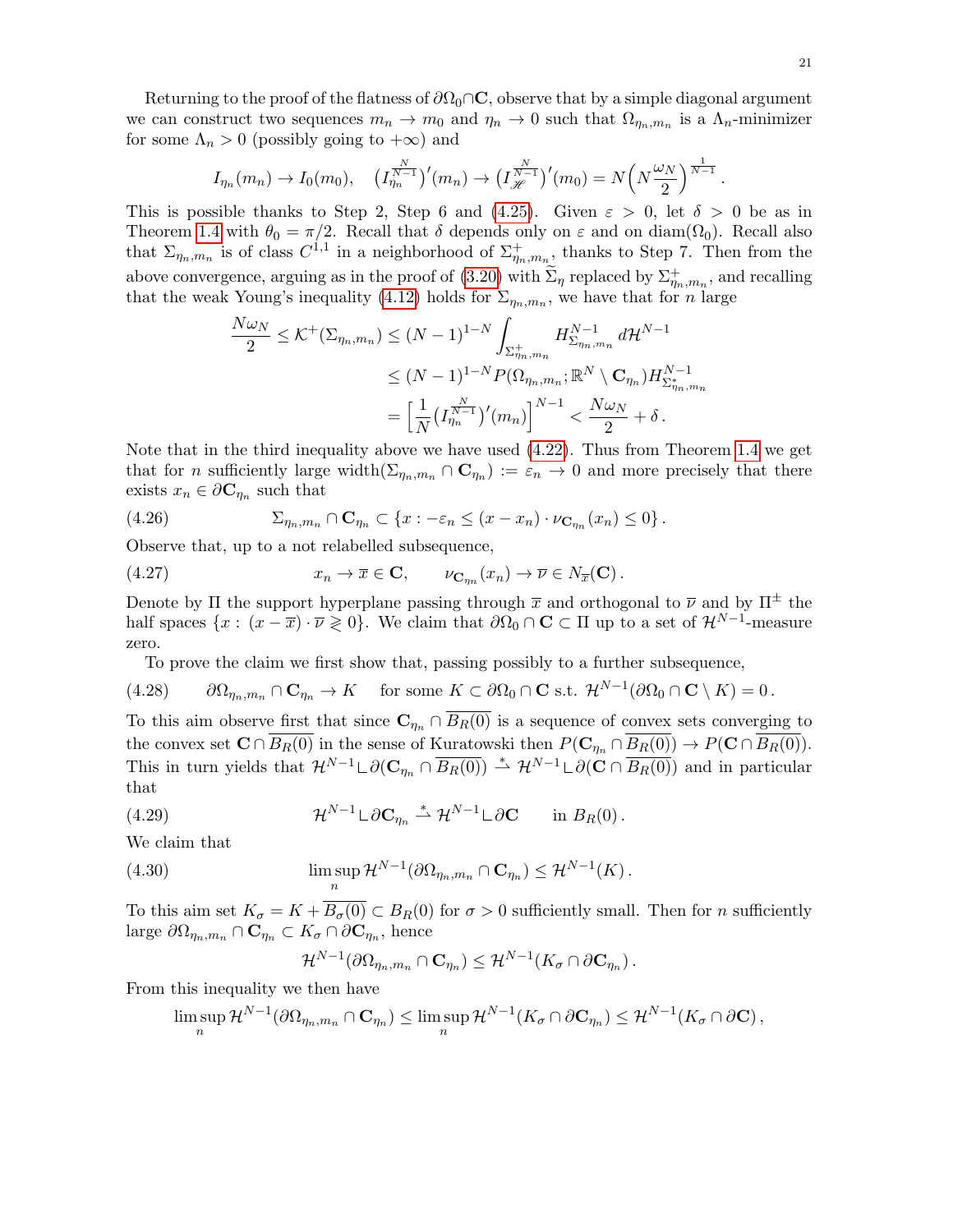where in the last inequality we have used [\(4.29\)](#page-20-0). Then [\(4.30\)](#page-20-1) follows letting  $\sigma \to 0$ . On the other hand,  $\Omega_{\eta_n,m_n} \to \Omega_0$  in  $L^1$  and by the lower semicontinuity of perimeter and [\(4.30\)](#page-20-1)

$$
P(\Omega_0) = I_0(m_0) + \mathcal{H}^{N-1}(\partial^* \Omega_0 \cap \mathbf{C}) \le \liminf_n P(\Omega_{\eta_n, m_n})
$$
  
= 
$$
\liminf_n \left[ I_{\eta_n}(m_n) + \mathcal{H}^{N-1}(\partial \Omega_{\eta_n, m_n} \cap \mathbf{C}_{\eta_n}) \right]
$$
  

$$
\le I_0(m_0) + \mathcal{H}^{N-1}(K).
$$

Recall that by the volume estimate Proposition [5.2-](#page-23-0)(ii)  $\partial^* \Omega_0 \cap \mathbf{C}$  coincides  $\mathcal{H}^{N-1}$ -a.e. with  $\partial\Omega_0\cap\mathbf{C}$ . Thus the above inequality implies that K coincides  $\mathcal{H}^{N-1}$ -a.e. with  $\partial\Omega_0\cap\mathbf{C}$ . Hence,  $(4.28)$  follows.

<span id="page-21-1"></span>We finally claim that for  $n$  large

(4.31) 
$$
\partial\Omega_{\eta_n,m_n}\cap \mathbf{C}_{\eta_n}\subset \{x:-\varepsilon\leq (x-x_n)\cdot \nu_{\mathbf{C}_{\eta_n}}(x_n)\leq 0\}.
$$

To prove this we argue by contradiction assuming that for infinitely many  $n$  there exists  $y_n \in \partial \Omega_{\eta_n,m_n} \cap \mathbf{C}_{\eta_n}$  such that  $(y_n - x_n) \cdot \nu_{\mathbf{C}_{\eta_n}}(x_n) < -\varepsilon_n$ . Observe that, if this is the case for all such  $n$ ,

<span id="page-21-0"></span>(4.32) 
$$
F_n := \partial \mathbf{C}_{\eta_n} \cap \{x : (x - x_n) \cdot \nu_{\mathbf{C}_{\eta_n}}(x_n) < -\varepsilon_n\} \subset \partial \Omega_{\eta_n, m_n} \cap \mathbf{C}_{\eta_n}.
$$

Indeed if not there exists  $z_n \in F_n \backslash \partial \Omega_{\eta_n,m_n}$  and in turn a continuous path  $\gamma \subset F_n$  connecting  $z_n$ to  $y_n$  (recall that  $\mathbf{C}_{\eta_n}$  is bounded). But then this arc must contain a point in  $\partial_{\mathbf{C}_{\eta_n}}(\partial\Omega_{\eta_n,m_n}\cap\Omega)$  $\mathbf{C}_{\eta_n}$   $\subset \Sigma_{\eta_n,m_n} \cap \mathbf{C}_{\eta_n}$ , which contradicts [\(4.26\)](#page-20-3). Therefore, from [\(4.32\)](#page-21-0), [\(4.27\)](#page-20-4) and [\(4.28\)](#page-20-2) we have that

$$
\partial \mathbf{C} \cap \{x : (x - \overline{x}) \cdot \overline{\nu} < 0\} = \partial \mathbf{C} \cap \Pi^- \subset \partial \Omega_0 \cap \mathbf{C} \, .
$$

Then, let  $\bar{t} := \min\{t \leq 0 : \Pi + t\bar{\nu} \cap \mathbf{C} \neq \emptyset\}$  and set for  $t \in (\bar{t}, 0), \mathbf{C}^t := \mathbf{C} \cap (\Pi^+ + t\bar{\nu})$ . Note that, from the above inclusion,  $P(\Omega_0 \cup (\mathbf{C} \setminus \mathbf{C}^t); \mathbb{R}^N \setminus \mathbf{C}^t) = P(\Omega_0; \mathbb{R}^N \setminus \mathbf{C}) = I_H(m_0)$ , but this contradicts [\(1.1\)](#page-0-0) since  $\Omega_0 \cup (\mathbf{C} \setminus \mathbf{C}^t) > m_0$ . Hence [\(4.31\)](#page-21-1) holds for *n* large enough.

Finally, from [\(4.31\)](#page-21-1) and [\(4.28\)](#page-20-2) we have that  $\partial\Omega_0 \cap C \subset \Pi$  up to a set of vanishing  $\mathcal{H}^{N-1}$ measure.

**Step 9.** (*Conclusion*). In this final step we show that  $\Omega_0$  is a half ball.

<span id="page-21-3"></span>To this aim we fix  $m \in (0, m_0)$  and a sequence  $\eta_n \to 0$  such that

$$
(4.33) \tI_{\eta_n}(m) \to I_0(m) = I_{\mathcal{H}}(m), \t(I_{\eta_n}^{\frac{N}{N-1}})'(m) \to (I_{\mathcal{H}}^{\frac{N}{N-1}})'(m) = N\left(N^{\frac{\omega_N}{2}}\right)^{\frac{1}{N-1}}
$$

Owing to Steps 6-8 we can find such a sequence for a.e.  $m \in (0, m_0)$ . Thanks to Step 2, we may assume that there exists  $\Lambda > 0$  such that  $\Omega_{\eta_n,m}$  is a  $\Lambda$ -minimizer for all n. By Theorem [2.6-](#page-5-0)(ii) this implies in particular that  $|H_{\Sigma_{\eta_n,m}}| \leq \Lambda \mathcal{H}^{N-1}$ -a.e. on  $\partial^* \Omega_{\eta_n,m} \setminus \mathbf{C}_{\eta_n}$ . Arguing as in the previous step, see also the proof of [\(3.20\)](#page-13-1), we have then

.

<span id="page-21-2"></span>
$$
\frac{N\omega_N}{2} \leq K^+(\Sigma_{\eta_n,m}) = \int_{\Sigma_{\eta_n,m}^+} K_{\Sigma_{\eta_n,m}} d\mathcal{H}^{N-1} \leq (N-1)^{1-N} \int_{\Sigma_{\eta_n,m}^+} H_{\Sigma_{\eta_n,m}}^{N-1} d\mathcal{H}^{N-1}
$$
\n
$$
\leq (N-1)^{1-N} P(\Omega_{\eta_n,m}; \mathbb{R}^N \setminus \mathbf{C}_{\eta_n}) H_{\Sigma_{\eta_n,m}^+}^{N-1}
$$
\n
$$
= \left[ \frac{1}{N} \left( I_{\eta_n}^{\frac{N}{N-1}} \right)'(m) \right]^{N-1} \to \frac{N\omega_N}{2},
$$

where we recall  $K_{\sum_{n,m}}$  is the Gaussian curvature of  $\Sigma_{\eta_n,m}$ . We start by observing that, since  $H_{\Sigma_{\eta_n,m}}(x) \le H_{\Sigma_{\eta_n,m}^*}$  for  $\mathcal{H}^{N-1}$ -a.e.  $x \in \Sigma_{\eta_n,m}^+$ , from the third inequality in [\(4.34\)](#page-21-2) we have in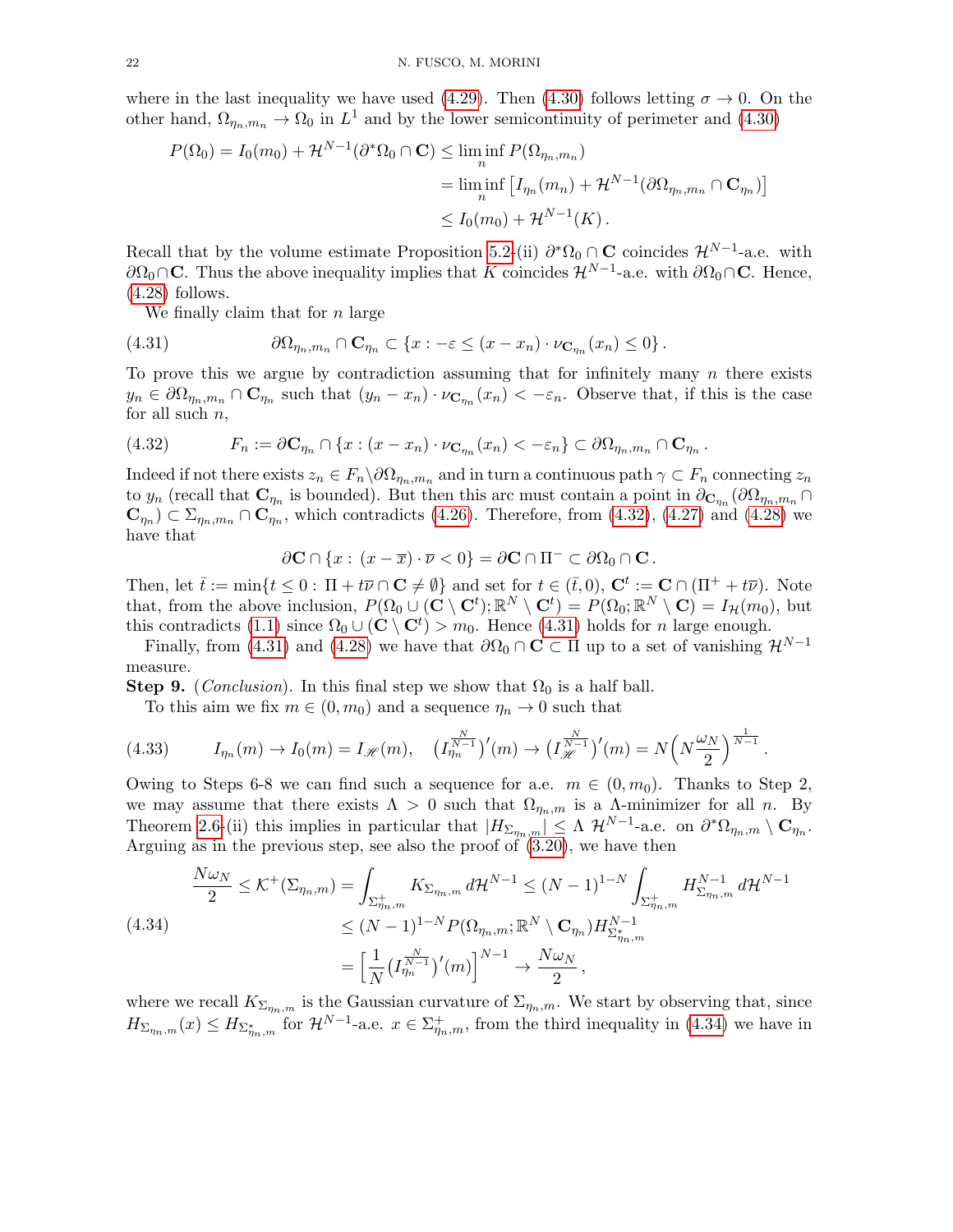particular that

<span id="page-22-2"></span>(4.35) 
$$
\lim_{n} \mathcal{H}^{N-1}(\Sigma_{\eta_n,m}^+) = \lim_{n} P(\Omega_{\eta_n,m}; \mathbb{R}^N \setminus \mathbf{C}_{\eta_n}) = \mathcal{H}^{N-1}(\partial^* \Omega_{0,m} \setminus \mathbf{C}).
$$

Note that indeed  $H_{\Sigma_{\eta_n,m}}$  may only take the constant values  $H_{\partial\Omega_0}$  or  $H_{\Sigma_{\eta_n,m}^*}$ . Then, again from [\(4.34\)](#page-21-2), it follows that

<span id="page-22-1"></span>(4.36) either 
$$
H_{\partial\Omega_0} = H_{\Sigma_{\eta_n,m}^*}
$$
 or  $\mathcal{H}^{N-1}((\partial\Omega_{\eta_n,m} \cap \partial\Omega_0) \setminus \mathbf{C}_{\eta_n}) \to 0$ .

Fix now  $x \in \partial^* \Omega_{0,m}$ . Since  $\Omega_{\eta_n,m} \to \Omega_{0,m}$  in  $L^1$  and  $P(\Omega_{\eta_n,m}; \mathbb{R}^N \setminus \mathbf{C}_{\eta_n}) \to P(\Omega_{\eta_n,m}; \mathbb{R}^N \setminus \mathbf{C})$ thanks to the first condition in [\(4.33\)](#page-21-3), we have that  $\mathcal{H}^{N-1} \Box \partial^* \Omega_{\eta_n,m} \stackrel{*}{\rightharpoonup} \mathcal{H}^{N-1} \Box \partial^* \Omega_{0,m}$  in  $\mathbb{R}^N \setminus \mathbf{C}$ . In turn, by Theorem [2.7](#page-6-4) it follows that, up to rotations and translations, there exist a  $(N-1)$ -dimensional ball  $B' \subset \mathbb{R}^{N-1}$ , functions  $\varphi_n, \varphi \in W^{2,p}(B')$ , and  $r > 0$  such that  $x \in B' \times (-r, r)$  and

$$
\partial\Omega_{\eta_n,m} \cap (B' \times (-r,r)) = \{(x', \varphi_n(x')) : x' \in B'\},\
$$
  
\n
$$
\partial\Omega_{0,m} \cap (B' \times (-r,r)) = \{(x', \varphi(x')) : x' \in B'\},\
$$
  
\n
$$
\varphi_n \rightharpoonup \varphi \quad \text{in } W^{2,p}(B') \text{ for all } p \ge 1,
$$
  
\n
$$
H_{\Sigma_{\eta_n,m}}(x', \varphi_n(x')) \rightharpoonup H_{\Sigma_{0,m}}(x', \varphi(x')) \quad \text{in } L^p(B') \text{ for all } p \ge 1,
$$

Recalling [\(4.36\)](#page-22-1) the fourth condition above implies that

<span id="page-22-3"></span>
$$
H_{\Sigma_{\eta_n,m}}(x',\varphi_n(x')) \to H_{\Sigma_{0,m}}(x',\varphi(x')) \equiv H^{N-1}_{\Sigma_{0,m}^*}
$$

strongly in  $L^p(B')$  for all  $p \geq 1$ . In turn, see for instance [\[1,](#page-29-18) Lemma 7.2], this implies

(4.37) 
$$
\varphi_n \to \varphi \quad \text{strongly in } W^{2,p}(B') \text{ for all } p \ge 1.
$$

Note also that, since from [\(4.35\)](#page-22-2)  $\mathcal{H}^{N-1}(\Sigma_{\eta_n,m} \setminus \Sigma_{\eta_n,m}^+) \to 0$ , we have that for every  $y \in$  $(B' \times (-r, r)) \cap \Sigma_{0,m}$  there exists a sequence  $y_n \in (\overline{B'} \times (-r, r)) \cap \Sigma_{\eta_n,m}^+$  such that  $y_n \to y$ . Therefore, using the  $L^1$  convergence of  $\Omega_{\eta_n,m}$  to  $\Omega_{0,m}$  we conclude that the tangent hyperplane to  $\partial\Omega_{0,m}$  at y is also a support hyperplane. Thus we have shown that all principal curvatures at any point in  $(B' \times (-r, r)) \cap \partial \Sigma_{0,m}$  are nonnegative. Thus, from the second inequality in  $(4.34)$ , recalling  $(4.35)$  and  $(4.37)$  we may conclude that

$$
K_{\Sigma_{0,m}} = (N-1)^{1-N} H_{\Sigma_{0,m}}^{N-1} = (N-1)^{1-N} H_{\Sigma_{0,m}^*}^{N-1} \text{ on } (B' \times (-r,r)) \cap \Sigma_{0,m}.
$$

The equality above implies that  $\Sigma_{0,m} \cap (B' \times (-r,r)))$  is umbilical. Hence  $\partial^* \Omega_{0,m} \setminus \mathbf{C}$  is umbilical, thus each connected component of  $\partial^* \Omega_{0,m} \setminus \mathbf{C}$  lies on a sphere of radius  $R_m =$  $(N-1)/H_{\Sigma_{0,m}^*}$ . Consider the unique unbounded connected component of  $U := \mathbb{R}^N \setminus \overline{\Omega_{0,m}}$ . Then, recalling Step 8,  $\partial U \setminus \mathbf{C}$  is contained in a sphere of radius  $R_m$  intersecting  $\mathbf{C}$  on  $\Pi$ . Thus  $\partial U \setminus \mathbf{C}$  is a spherical cap and  $\Omega_{0,m}$  is contained in the region enclosed by  $\partial U \setminus \mathbf{C}$  and Π. In particular  $\Omega_{0,m}$  is contained in the half space  $\Pi^+$  determined by Π not containing C. Since  $P(\Omega_{0,m};\Pi^+) = P(\Omega_{0,m};\mathbb{R}^N\setminus\mathbf{C}) = N(\frac{\omega_N}{2})^{\frac{1}{N}}m^{\frac{N-1}{N}},$  by Theorem 19.21 in [\[15\]](#page-29-8) for a.e. m we conclude that for such m  $\Omega_{0,m}$  is a half ball. Since the argument above can be carried out for a.e.  $m \in (0, m_0)$ , in particular there exists a sequence  $m_n \to m_0$  such that  $\Omega_{0,m_n}$  is a half ball. Hence  $\Omega_0$  is a half ball.

 $\Box$ 

### 5. Appendix A: some auxiliary results

<span id="page-22-0"></span>In this section we collect some auxiliary results needed in the proof of Theorem [1.2.](#page-0-2)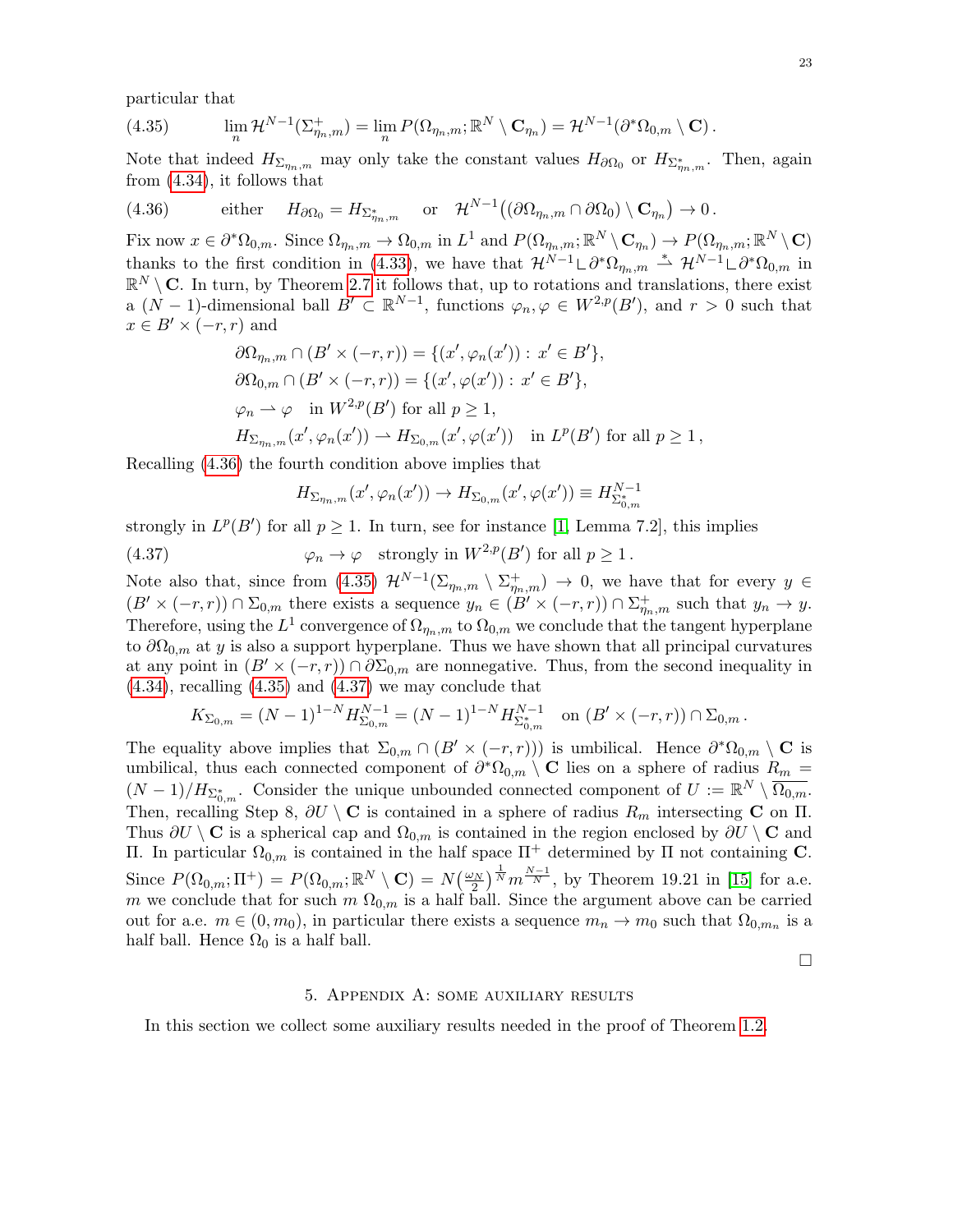5.1. Density estimates. Density estimates for  $(\Lambda, r_0)$ -minimizers are well known. However for the sake of completeness we give the proof of the proposition below showing that such density estimates are independent of the convex obstacle.

<span id="page-23-1"></span>**Lemma 5.1.** Let  $C$  be a closed convex set with nonempty interior and  $F \subset \mathbb{R}^N \setminus C$  a bounded set of finite perimeter. Then

$$
P(F; \partial \mathbf{C}) \le P(F; \mathbb{R}^N \setminus \mathbf{C})
$$

*Proof.* Let B a ball such that  $F \subset\subset B$  and let  $H_i$  be a sequence of closed half spaces such that  $\mathbf{C} = \bigcap_{n=1}^{\infty}$  $i=1$  $H_i$ . Since  $\mathbf{C} = (\mathbf{C} \cup F) \cap \bigcap_{i=1}^{\infty}$  $i=1$  $H_i$  we have  $P(\mathbf{C};B) \leq \liminf_{n} P((\mathbf{C} \cup F) \cap \bigcap_{n=1}^{n} P(n)$  $H_i; B\rangle \leq P(\mathbf{C} \cup F; B),$ 

where the last inequality follows by applying repeatedly the inequality  $P(G \cap H_i; B) \leq P(G; B)$ where G is a set of finite perimeter. Since  $P(\mathbf{C} \cup F; B) = \mathcal{H}^{N-1}(\partial \mathbf{C} \cap F^{(0)} \cap B) + \mathcal{H}^{N-1}(\partial^* F \setminus F)$ **C**), the conclusion follows observing that  $P(\mathbf{C};B) = \mathcal{H}^{N-1}(\partial \mathbf{C} \cap F^{(0)} \cap B) + \mathcal{H}^{N-1}(\partial \mathbf{C} \cap B)$  $\partial^* F$ ).  $*F$ ).

 $i=1$ 

<span id="page-23-0"></span>**Proposition 5.2.** Let  $C$  be a closed convex set with nonempty interior and let  $E \subset \mathbb{R}^N \setminus C$  be a restricted  $(\Lambda, r_0)$ -minimizer of the relative perimeter  $P(\cdot; \mathbb{R}^N \setminus \mathbf{C})$  according to Definition [4.1.](#page-14-0) Then there are positive constants  $c_1 = c_1(N)$  and  $C_1 = C_1(N)$  independent of **C** such that for all  $r \in (0, \min\{r_0, N/(4\Lambda)\})$  we have:

(i) for all  $x \in \mathbb{R}^N \setminus int(\mathbf{C})$ 

$$
P(E; B_r(x)) \leq C_1 r^{N-1} ,
$$

(ii) for all  $x \in \partial^* E$ 

 $|E \cap B_r(x)| \geq c_1 r^N$ .

Moreover E is equivalent to an open set  $\Omega$  such that  $\partial\Omega = \partial^e\Omega$ , hence  $\mathcal{H}^{N-1}(\partial\Omega \setminus \partial^*\Omega) = 0$ , and (ii) holds at any point  $x \in \partial\Omega$ .

*Proof.* Given  $x \in \mathbb{R}^N \setminus \text{int}(\mathbf{C})$  and  $r < \min\{r_0, N/(4\Lambda)\}\)$ , we set  $m(r) := |E \cap B_r(x)|$ . Recall that for a.e. such r we have  $m'(r) = \mathcal{H}^{N-1}(E^{(1)} \cap \partial B_r(x))$  and  $\mathcal{H}^{N-1}(\partial^* E \cap \partial B_r(x)) = 0$ . For any such r we set  $F := E \setminus B_r(x)$ . Then, using Definition [4.1,](#page-14-0) we have

<span id="page-23-2"></span>(5.1) 
$$
P(E; B_r(x) \setminus \mathbf{C}) \leq \mathcal{H}^{N-1}(\partial B_r(x) \cap E^{(1)}) + \Lambda |E \cap B_r(x)| \leq C_1 r^{N-1}
$$

for a suitable constant  $C_1$ . In turn

$$
P(E; B_r(x)) \le P(E; B_r(x) \setminus \mathbf{C}) + \mathcal{H}^{N-1}(\partial(\mathbf{C} \cap B_r(x))) \le C_1 r^{N-1} + \mathcal{H}^{N-1}(\partial B_r(x)),
$$

where in the last inequality we estimated the perimeter  $C \cap B_r(x)$  with the perimeter of the larger convex set  $B_r(x)$ . Thus (i) follows by taking  $C_1$  larger.

Observe now that by Lemma [5.1](#page-23-1)

$$
P(E \cap B_r(x); \partial \mathbf{C}) \leq P(E \cap B_r(x); \mathbb{R}^N \setminus \mathbf{C}).
$$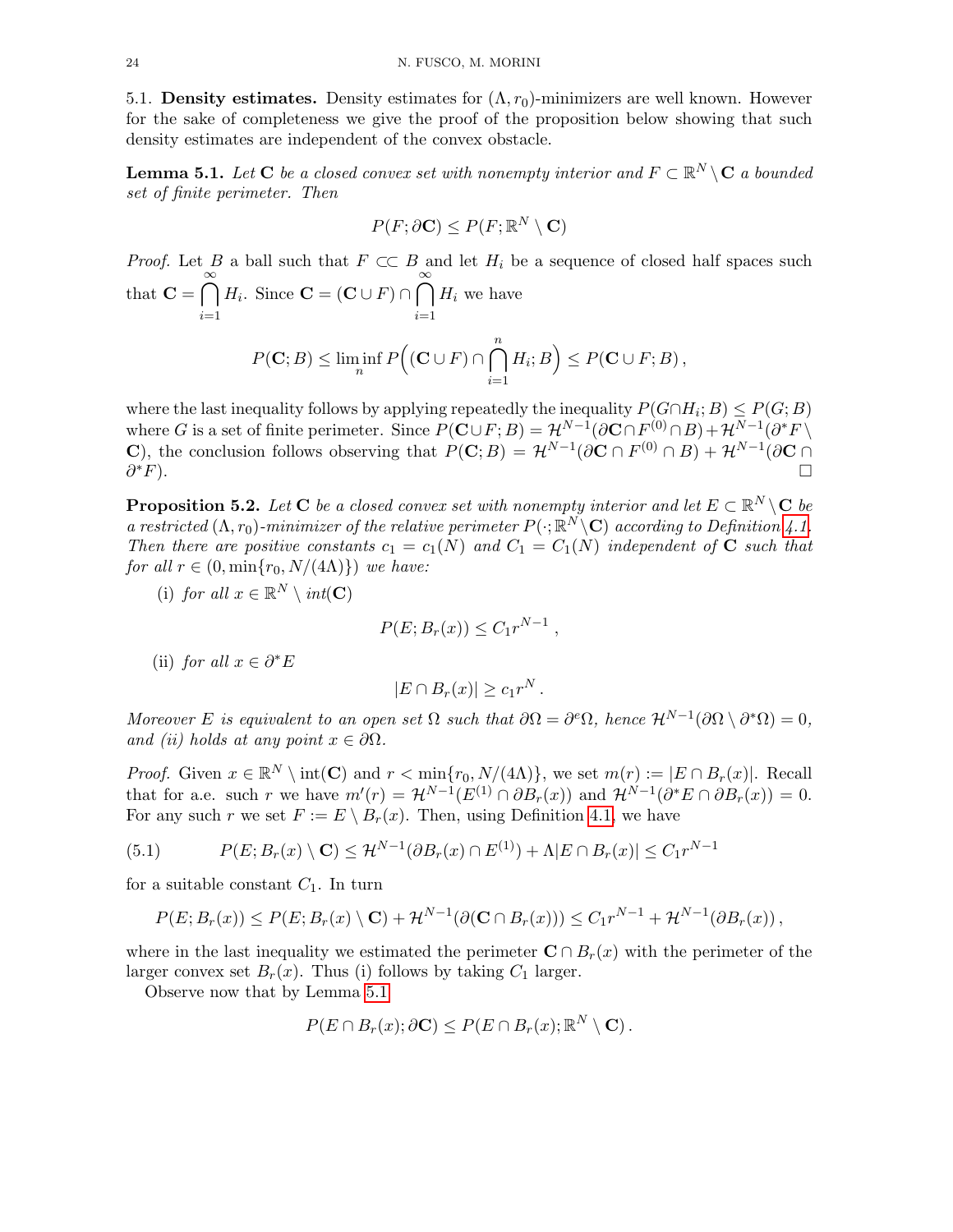Thus, using also [\(5.1\)](#page-23-2), we have

$$
P(E \cap B_r(x)) = P(E \cap B_r(x); \mathbb{R}^N \setminus \mathbf{C}) + P(E \cap B_r(x); \partial \mathbf{C})
$$
  
\n
$$
\leq 2P(E \cap B_r(x); \mathbb{R}^N \setminus \mathbf{C}) = 2P(E; B_r(x) \setminus \mathbf{C}) + 2m'(r)
$$
  
\n
$$
\leq 4m'(r) + 2\Lambda m(r).
$$

In turn, using the isoperimetric inequality and the fact that  $2\Lambda r < N/2$  we get

$$
N\omega_N^{\frac{1}{N}}m(r)^{\frac{N-1}{N}} \le P(E \cap B_r(x)) \le 4m'(r) + 2\Lambda m(r)
$$
  
\$\le 4m'(r) + 2\Lambda r\omega\_N^{\frac{1}{N}}m(r)^{\frac{N-1}{N}} \le 4m'(r) + \frac{N}{2}\omega\_N^{\frac{1}{N}}m(r)^{\frac{N-1}{N}}.\$

Then from the previous inequality we get

$$
\frac{N}{2}\omega_N^{\frac{1}{N}}m(r)^{\frac{N-1}{N}} \leq 4m'(r).
$$

Observe now that if in addition  $x \in \partial^* E$ , then  $m(r) > 0$  for all r as above. Thus, we may divide the previous inequality by  $m(r)^{\frac{N-1}{N}}$ , and integrate the resulting differential inequality thus getting

$$
|E \cap B_r(x)| \ge c_1 r^N,
$$

for a suitable positive constant  $c_1$  depending only on N.

We show that  $\overline{\partial^*E} \subset \partial^e E$ . To this aim note that (ii) holds for every  $x \in \overline{\partial^*E}$ . Thus, if  $x \in \mathbb{R}^N \setminus \mathbf{C}$ , since both E and  $\mathbb{R}^N \setminus E$  are A-minimizers in a neighborhood of x we have that  $|E \setminus B_r(x)| \ge c_1 r^N$  for r small. Thus  $x \notin (E^{(0)} \cup E^{(1)})$ , that is  $x \in \partial^e E$ . If  $x \in \partial \mathbf{C} \cap \overline{\partial^* E}$  then there exists a constant  $c_2 > 0$ , depending on x such that for r small  $|\mathbf{C} \cap B_r(x)| \ge c_2 r^N$ . This estimate, together with (ii) again implies that  $x \in \partial^e E$ . Hence  $\mathcal{H}^{N-1}(\overline{\partial^*E}\setminus \partial^*E)\leq \mathcal{H}^{N-1}(\partial^e E\setminus \partial^*E)=0,$  where the last equality follows from Theorem 16.2 in [\[15\]](#page-29-8).

Set now  $\Omega = E^{(1)} \setminus \partial E^{(1)}$ . Recalling that  $\partial E^{(1)} = \overline{\partial^* E}$ , see [\(2.2\)](#page-4-3), we have that  $\Omega$  is an open set equivalent to E such  $\partial \Omega = \partial E^{(1)}$ . Hence the conclusion follows.

5.2. A maximum principle. Next result is essentially the strong maximum principle proved in [\[9,](#page-29-6) Lemma 2.13]. However, we have to apply it in a slightly different situation and therefore we indicate the changes needed in the proof.

<span id="page-24-0"></span>**Lemma 5.3.** Let  $E \subset \{x_1 > 0\}$  be a set of locally finite perimeter such that

<span id="page-24-3"></span>(5.2) 
$$
\mathcal{H}^{N-1}((\partial E \setminus \partial^* E) \setminus \{x_N = 0\}) = 0
$$

satisfying the following minimality property: for every  $r > 0$  and every open set with Lipschitz boundary  $V \subset Q_r(0)$  such that  $\mathcal{H}^{N-1}(\partial E \cap \partial V) = 0$  we have

<span id="page-24-2"></span>
$$
(5.3) \t\t P(E; Qr(0)) \le P(E \setminus V; Qr(0)).
$$

Assume also that  $\mathcal{H}^{N-1}(\partial E \cap \{x_1 = 0\}) = 0$ . Then  $0 \notin \partial E^2$  $0 \notin \partial E^2$ .

The proof of lemma above is in turn based on the following variant of [\[9,](#page-29-6) Lemma 2.12]. To this aim, given  $r > 0$  we set  $C_r := (0, r) \times D_r$ , where  $D_r := \{x' \in \mathbb{R}^{N-1} : |x'| < r\}.$ 

<span id="page-24-1"></span><sup>&</sup>lt;sup>2</sup>Here as usual we assume that  $\partial E = \overline{\partial^* E}$ .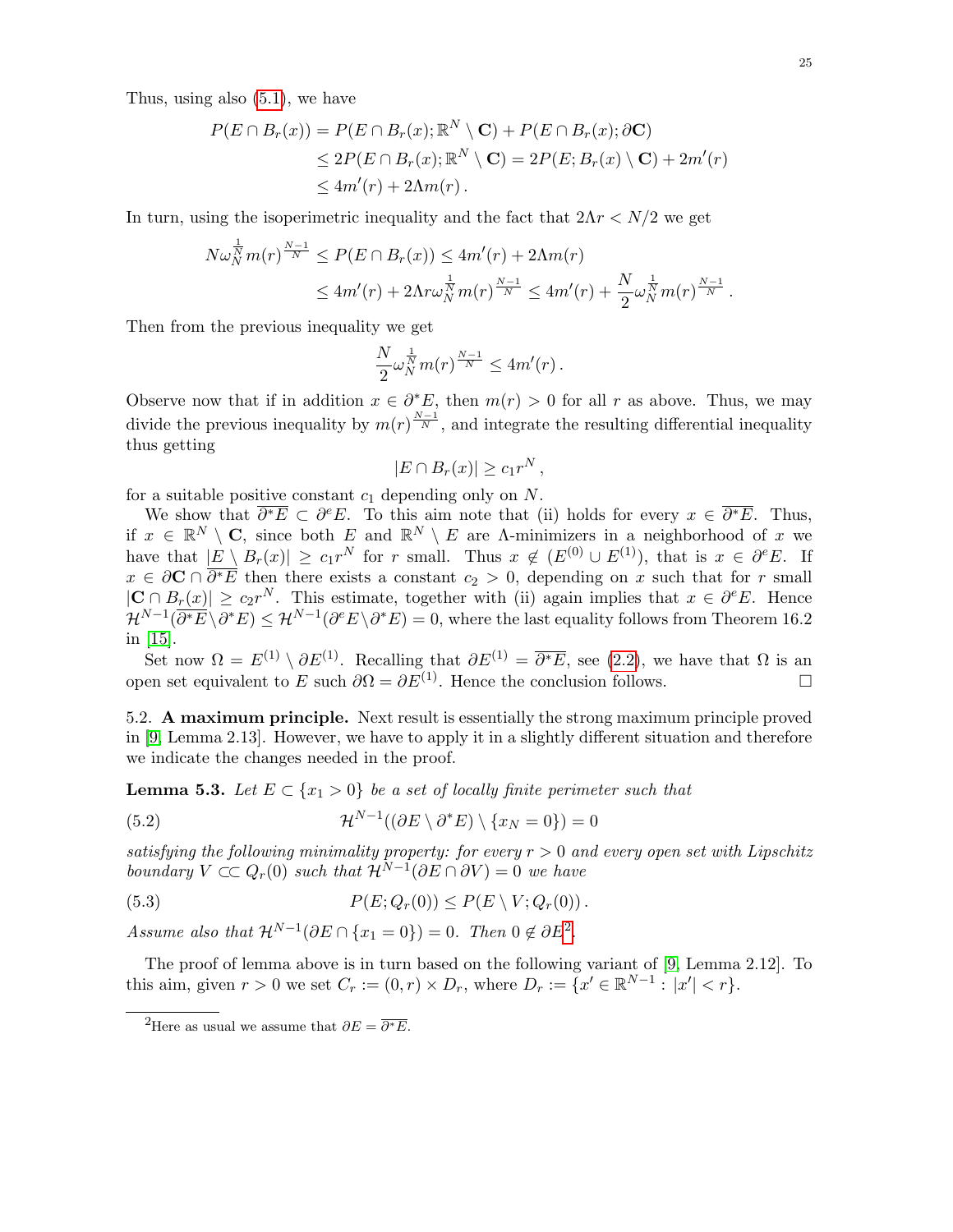<span id="page-25-1"></span>**Lemma 5.4.** Let E be as in Lemma [5.3,](#page-24-0) let  $\bar{r} > 0$  and let  $u_0 \in C^2(D_{\bar{r}}) \cap \text{Lip}(D_{\bar{r}})$  with  $0 < u_0 < \bar{r}$  on  $\overline{D}_{\bar{r}}$ . Assume also that

$$
E^{(1)} \cap [(0, \bar{r}) \times \partial D_{\bar{r}}] \subset \{(x_1, x') \in (0, \bar{r}) \times \partial D_{\bar{r}} : x_1 \ge u_0(x')\},\
$$

$$
div\left(\frac{\nabla u_0}{\sqrt{1 + |\nabla u_0|^2}}\right) = 0 \quad in \ D_{\bar{r}}
$$

and

(5.4) 
$$
\mathcal{H}^{N-1}(\partial E \cap \partial \{(x_1, x') \in C_{\bar{r}} : x_1 < u_0(x')\}) = 0.
$$

Then,

<span id="page-25-0"></span>
$$
E^{(1)} \cap C_{\bar{r}} \subset \{ (x_1, x') \in C_{\bar{r}} : x_1 \ge u_0(x') \}.
$$

*Proof.* The proof goes exactly as the one of Lemma 2.12 in [\[9\]](#page-29-6) as it is based on the comparison with he competitor  $F = E \setminus V$ , where  $V = \{(x_1, x') \in C_{\overline{r}} : x_1 < u_0(x')\}$ . Observe that assumption [\(5.4\)](#page-25-0) guarantees that such a competitor satisfies  $\mathcal{H}^{N-1}(\partial E \cap \partial V) = 0$ , which is required in order  $(5.3)$  to hold.

*Proof of Lemma [5.3.](#page-24-0)* For reader's convenience we reproduce the proof of Lemma 2.13 in [\[9\]](#page-29-6) with the small changes needed in our case.

We choose  $\bar{r} > 0$  so that  $\mathcal{H}^{N-1}(\partial E \cap \partial C_{\bar{r}}) = 0$  and  $\mathcal{H}^{N-2}(\partial E \cap \partial D_{\bar{r}}) = 0$ , where with a slight abuse of notation  $\partial D_{\bar{r}}$  stands for the relative boundary of  $D_{\bar{r}}$  in  $\{x_1 = 0\}$ . Note that a.e.  $r > 0$ satisfies these conditions thanks to [\(5.2\)](#page-24-3) and to the assumption  $\mathcal{H}^{N-1}(\partial E \cap \{x_1 = 0\}) = 0$ . Define now a function  $w_E : \overline{D_{\overline{r}}} \to [0, \infty]$  by setting

$$
w_E(x') = \inf\{x_1 \in \mathbb{R} : (x_1, x') \in \overline{C_{\overline{r}}} \cap \partial E\}.
$$

Observe that  $w_E$  is nonnegative and lower semicontinuous on  $\overline{D_{\bar{r}}},$  with the property that

$$
E^{(1)} \cap C_{\overline{r}} \subset \{ (x_1, x') : x' \in D_{\overline{r}}, x_1 \ge w_E(x') \}.
$$

Recalling that  $\mathcal{H}^{N-2}(\partial E \cap \partial D_{\bar{r}}) = 0$ , we have that  $w_E > 0 \mathcal{H}^{N-2}$ -a.e. on  $\partial D_{\bar{r}}$ . Therefore there exists a family  $(\varphi_t)_{t\in(0,1)} \subset C^{\infty}(\partial D_{\bar{r}})$  such that

$$
0 \leq \varphi_{t_1} \leq \varphi_{t_2} \leq \min\left\{w_E, \frac{\bar{r}}{2}\right\} \quad \varphi_{t_1} \not\equiv \varphi_{t_2} \quad \text{for all } 0 < t_1 < t_2 < 1 \,.
$$

By Lemma 2.11 in [\[9\]](#page-29-6) for every  $t \in (0,1)$  there exists  $u_t \in C^{\infty}(D_{\overline{r}}) \cap \text{Lip}(D_{\overline{r}})$  such that

$$
\begin{cases} \operatorname{div}\left(\frac{\nabla u_t}{\sqrt{1+|\nabla u_t|^2}}\right) = 0 & \text{in } D_{\bar{r}},\\ u_t = \varphi_t & \text{on } \partial D_{\bar{r}}. \end{cases}
$$

Note that by the Strong Maximum Principle Theorem [2.5](#page-5-1) we have that  $0 < u_{t_1} < u_{t_2} < \bar{r}/2$ in  $D_{\bar{r}}$  for every  $0 < t_1 < t_2 < 1$ . Therefore the graphs  $\Gamma_t$  of  $u_t$  are mutually disjoint in  $C_{\bar{r}}$ and so  $\mathcal{H}^{N-1}(\Gamma_t \cap \partial E) = 0$  for all but countably many  $t \in (0,1)$ . In particular there exists  $\bar{t}$ such that [\(5.4\)](#page-25-0) holds with  $u_0$  replaced by  $u_{\bar{t}}$ . Therefore we may apply Lemma [5.4](#page-25-1) to conclude that  $E^{(1)} \cap C_{\bar{r}} \subset \{(x_1, x') \in C_{\bar{r}} : x_1 \geq u_{\bar{t}}(x')\}$  so that in particular  $w_E(0) \geq u_{\bar{t}}(0) > 0$ , hence  $0 \notin \partial E$ .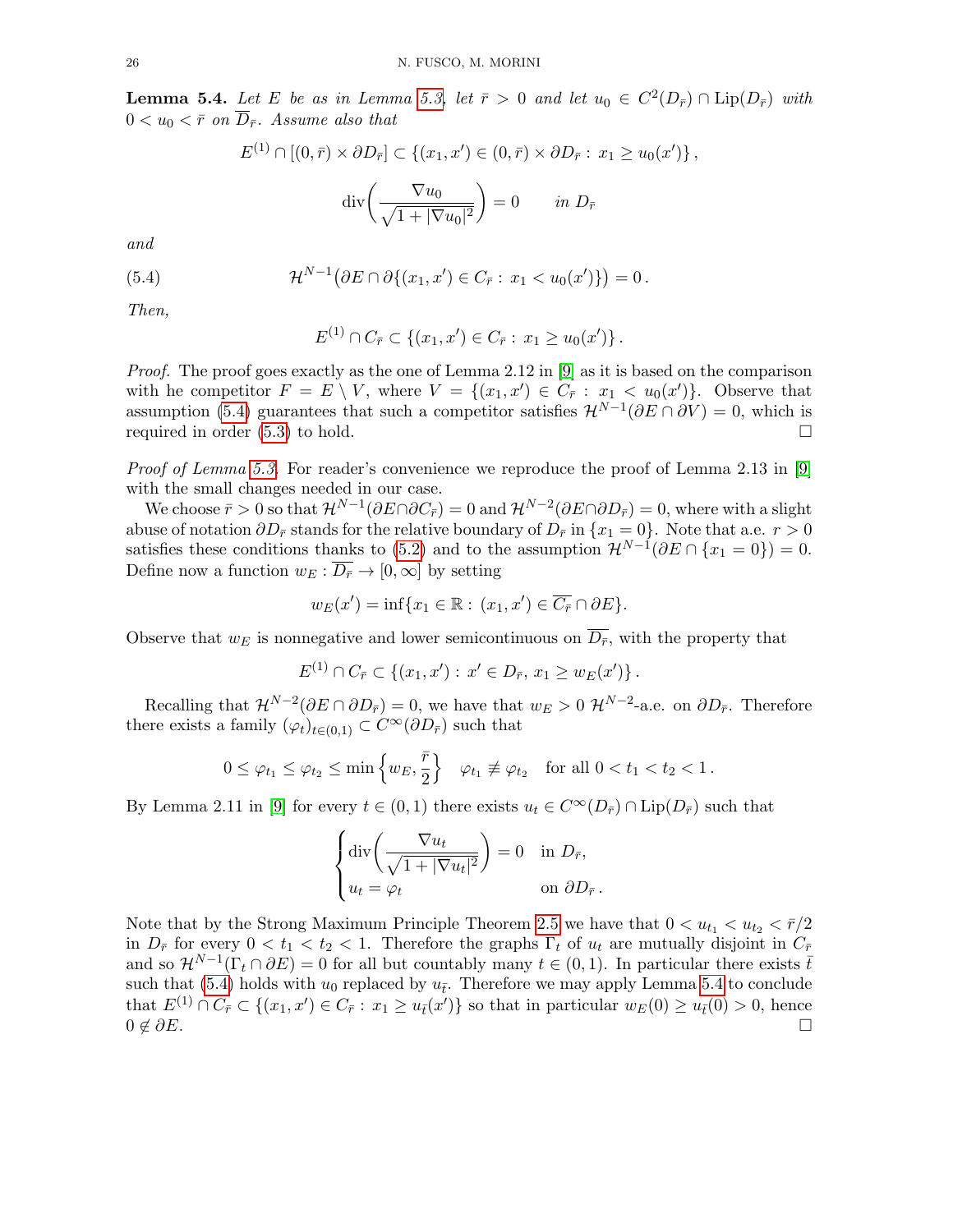5.3. A regularity result. The following proposition is a slight variant of a result contained in [\[20\]](#page-29-19).

<span id="page-26-1"></span>**Proposition 5.5.** Let  $\Omega \subset \mathbb{R}^N$  be a bounded open set and let  $x_0 \in \partial \Omega$  be such that  $\partial \Omega$  is of class  $C^2$  in a neighborhood U of  $x_0$ . Let  $E \subset \Omega$  satisfy

<span id="page-26-2"></span>(5.5) 
$$
P(E) \le P(F) \quad \text{for all } F \subset \Omega, |F| = |E|, \text{ s.t. } E\Delta F \subset\subset U.
$$

If there exists a support hyperplane  $\Pi$  to E at  $x_0$  such that  $\partial E \cap \Pi = \{x_0\}$ , then  $\partial E$  is of class  $C^{1,1}$  in a neighborhood V of  $x_0$ . Moreover if  $\partial^* E \cap \Omega \cap V \neq \emptyset$ , then for  $\mathcal{H}^{N-1}$ -a.e.  $x \in \partial E \cap \partial \Omega \cap V$ 

<span id="page-26-3"></span>(5.6) H∂Ω(x) ≤ H ,

where H denotes the constant curvature of  $\partial^* E \cap \Omega \cap V$ .

*Proof.* Observe that by a standard argument [\(5.5\)](#page-26-2), together with the assumption that  $\partial\Omega$ of class  $C^2$ , implies that E is a  $(\Lambda, r_0)$ -minimizer in a possibly smaller naeighborhood U' of x<sub>0</sub>. Hence, since there exists a support hyperplane to  $\partial E$  at x<sub>0</sub>, by Theorem [2.6](#page-5-0)  $\partial E$  is of class  $C^{1,\alpha}$  in a neighborhood of  $x_0$ . Moreover, up to a change of coordinate system, we may assume that the support hyperplane to E at  $x_0$  is the horizontal hyperplane  $\{x_N = 0\}$  and  $E \subset \{x_N > 0\}$ . Since  $\{x_N = 0\} \cap \partial E = \{x_0\}$ , there exists  $\varepsilon > 0$  sufficiently small such that  $E \cap \{x_N = \varepsilon\}$  is an  $(N-1)$ -dimensional relatively open set, denoted by  $\omega$ , and there exist  $\beta \in C^2(\omega), u \in C^{1,\alpha}(\omega)$  whose graphs coincide with  $\partial \Omega \cap (\omega \times (-r,r))$  and  $\partial E \cap (\omega \times (-r,r))$ respectively, for some  $r > 0$ , with  $u = 0$  on  $\partial \omega$  and  $\beta \le u \le 0$ . The  $C^{1,1}$  regularity of  $\partial E$ then follows arguing exactly as in the proof at page 658 of [\[20\]](#page-29-19). Finally, inequality [\(5.6\)](#page-26-3) is also a byproduct of the same proof, see  $(3.5)$  in [\[20\]](#page-29-19).

## 6. Appendix B: some steps of the proof of Theorem [1.2](#page-0-2)

<span id="page-26-0"></span>6.1. Proof of the claim of Step 1. We argue by contradiction assuming that there exist a sequence  $\Lambda_h \to +\infty$ ,  $\eta_h \in [0, \tilde{\eta}], \eta_h \to \eta_0, m_h \in [m', m'']$  converging to some m, and a sequence  $E_h \subset \Omega_0 \setminus \mathbf{C}_{\eta_h}$  such that each  $E_h$  is a minimizer of [\(4.8\)](#page-15-5) with  $\Lambda', m$  and  $\eta$  replaced by  $\Lambda_h, m_h$  and  $\eta_h$  respectively, and  $|E_h| \neq m_h$ . Since  $P(E_h; \mathbb{R}^N \setminus \mathbf{C}_{\eta_h}) \leq P(\Omega_{\eta_h, m_h}; \mathbb{R}^N \setminus \mathbf{C}_{\eta_h}),$ from  $(4.5)$  we have that the perimeters of  $E_h$  are equibounded perimeters. Therefore, without loss of generality we may assume that  $E_h$  converges in  $L^1$  to some set  $F \subset \Omega_0 \setminus \mathbf{C}_{\eta_0}$  such that  $|F| = m$ . We assume also that  $|E_h| < m_h$  for all h, the other case being analogous. Note also that, since  $\Lambda_h \to +\infty$  we have  $m_h - |E_h| \to 0$ .

Observe now that [\(4.6\)](#page-15-0) implies that there exists a point  $x \in \partial^* F \cap (\Omega_0 \setminus \mathbf{C}_{\eta_0})$ . Arguing as in Step 1 of Theorem 1.1 in [\[11\]](#page-29-20), given  $\varepsilon > 0$  sufficiently small, we can find nearby x a point  $x'$  and  $r > 0$  such that  $B_r(x') \subset \Omega_0 \setminus \mathbf{C}_{\eta_0}$  and

$$
|F \cap B_{r/2}(x')| < \varepsilon r^N \,, \quad |F \cap B_r(x')| > \frac{\omega_N}{2^{N+2}} r^N \,.
$$

Therefore, for  $h$  sufficiently large, we also have

$$
|E_h \cap B_{r/2}(x')| < \varepsilon r^N \,, \quad |E_h \cap B_r(x')| > \frac{\omega_N}{2^{N+2}} r^N \,.
$$

We can now continue as in the proof of [\[11,](#page-29-20) Theorem 1]. We recall the main construction for the reader's convenience. For a sequence  $0 < \sigma_h < 1/2^N$  to be chosen, we introduce the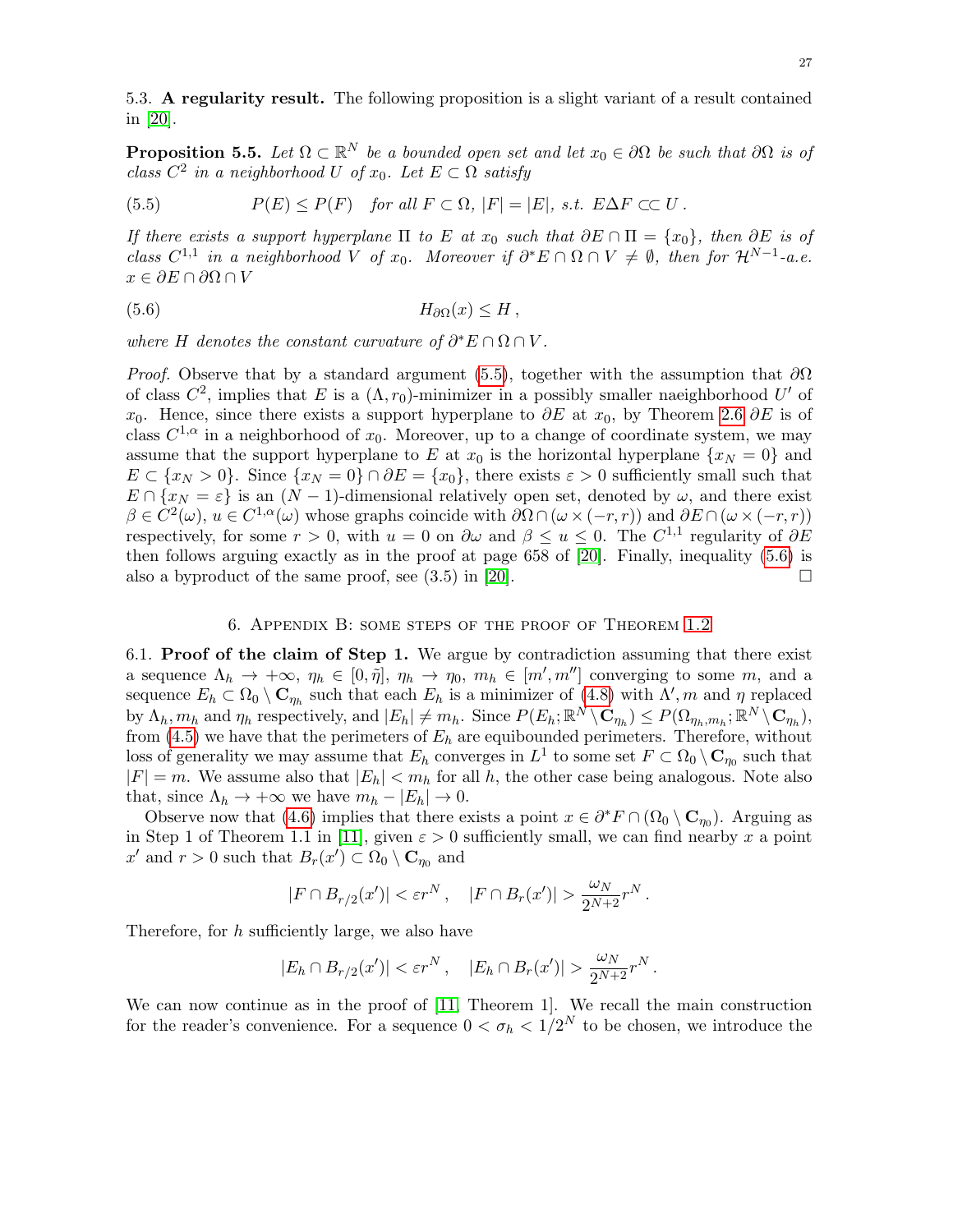following bilipschitz maps:

$$
\Phi_x(x) := \begin{cases} x' + (1 - \sigma_h(2^N - 1))(x - x') & \text{if } |x - x'| \le \frac{r}{2}, \\ x + \sigma_h\left(1 - \frac{r^N}{|x - x'|^N}\right)(x - x') & \frac{r}{2} \le |x - x'| < r, \\ x & |x - x'| \ge r. \end{cases}
$$

<span id="page-27-0"></span>Setting  $\widetilde{E}_h := \Phi_h(E_h)$ , arguing as for the proof of [\[11,](#page-29-20) formula (14)], we have (6.1)  $\mathcal{H}^{N-1}(\partial^* E_h \setminus \mathbf{C}_{\eta_0}) - \mathcal{H}^{N-1}(\partial^* \widetilde{E}_h \setminus \mathbf{C}_{\eta_0}) \geq -2^N N \sigma_h \mathcal{H}^{N-1}(\partial^* E_h \setminus \mathbf{C}_{\eta_0}).$ 

Moreover, arguing exactly as in Step 4 of the proof of [\[11,](#page-29-20) Theorem 1] we have

<span id="page-27-1"></span>
$$
|\widetilde{E}_h| - |E_h| \ge \sigma_h r^N (c - \varepsilon C)
$$

for suitable universal constants  $c, C > 0$ . If we fix  $\varepsilon$  so that the negative term in the brackets does not exceed half the positive one, then we have

(6.2) 
$$
|\widetilde{E}_h| - |E_h| \geq \frac{c}{2} \sigma_h r^N.
$$

In particular from this inequality it is clear that we can choose  $\sigma_h$  so that  $|E_h| = m_h$ ; this implies  $\sigma_h \to 0$ . With this choice of  $\sigma_h$ , it follows from [\(6.1\)](#page-27-0) and [\(6.2\)](#page-27-1) that

$$
P(\widetilde{E}_h; \mathbb{R}^N \setminus \mathbf{C}_{\eta_h}) + \Lambda_h ||\widetilde{E}_h| - m_h| \le P(E_h; \mathbb{R}^N \setminus \mathbf{C}_{\eta_h}) + \Lambda_h ||E_h| - m_h| + 2^N N \sigma_h \mathcal{H}^{N-1} (\partial^* E_h \setminus \mathbf{C}_{\eta_h}) - \Lambda_h \frac{c}{2} \sigma_h r^N < P(E_h; \mathbb{R}^N \setminus \mathbf{C}_{\eta_h}) + \Lambda_h ||E_h| - m_h|
$$

for h large, thus contradicting the minimality of  $E_h$ .

6.2. Proof of the claim of Step 3. We start by showing that the functions  $I_{\eta}$  are strictly increasing in  $[0, m_{\eta}]$  for all  $\eta \in [0, \bar{\eta}]$ . To this end we fix  $m \in (0, m_{\eta}]$  and a point  $x \in$  $\pi_{\mathbf{C}_\eta}(\Omega_{\eta,m})$ , where  $\pi_{\mathbf{C}_\eta}$  is the orthogonal projection on  $\mathbf{C}_\eta$ . Let  $\Pi$  be the tangent hyperplane to  $\mathbf{C}_{\eta}$  at x. Define  $\Pi_t = \Pi + t\nu_{\mathbf{C}_{\eta}}(x)$  for  $t \in \mathbb{R}$  and set

$$
\bar{t} = \max\{t \ge 0 : \Pi_t \cap \overline{\Omega_{\eta,m}} \neq \emptyset\}.
$$

Note that  $\bar{t} > 0$  and that  $\Pi_{\bar{t}}$  is a support hyperplane for  $\Omega_{\eta,m}$  with dist( $\Pi_{\bar{t}}, \mathbf{C}_{\eta}$ ) =  $\bar{t}$ . For all  $t \in (0,\bar{t})$  we denote by  $\Omega_{\eta,m,t}$  the intersection of  $\Omega_{\eta,m}$  with the half space with boundary  $\Pi_t$  containing  $\mathbf{C}_\eta$ . Then  $I_\eta(|\Omega_{\eta,m,t}|) \leq P(\Omega_{\eta,m,t}; \mathbb{R}^N \setminus \mathbf{C}_\eta) < P(\Omega_{\eta,m}; \mathbb{R}^N \setminus \mathbf{C}_\eta) = I_\eta(m)$ . Since the function  $t \to |\Omega_{\eta,m,t}|$  is increasing and continuous in a left neighborhood of  $\bar{t}$  and  $|\Omega_{\eta,m,t}| < |\Omega_{\eta,m}|$  if  $t < t$ , it follows that

<span id="page-27-2"></span>(6.3) for every  $m \in (0, m_n]$  there exists  $\varepsilon > 0$  s.t.  $I_n(s) < I_n(m)$  for all  $s \in (m - \varepsilon, m)$ .

Let  $I = \{0 < s < m: I_n(\sigma) \leq I_n(m) \text{ for all } \sigma \in [s, m]\}.$  We claim that  $I = (0, m)$ . Indeed if  $\bar{m} = \inf I > 0$ , then there exist  $m_n \in I$ , with  $m_n \to \bar{m}^+$ . Since the minimizers  $\Omega_{\eta,m_n}$  are equibounded sets with equibounded perimeters, see [\(4.5\)](#page-15-4), up to a subsequence we may assume that  $\Omega_{\eta,m_n}$  converge to a set  $E \subset \Omega_0 \setminus \mathbf{C}_\eta$  with  $|E| = \bar{m}$ . Then, by the lower semicontinuity of the perimeter we conclude that  $I_{\eta}(\bar{m}) \leq P(E; \mathbb{R}^{N} \setminus \mathbf{C}_{\eta}) \leq \liminf_{n} I_{\eta}(m_{n}) \leq I_{\eta}(m)$ . In turn, [\(6.3\)](#page-27-2) implies that there exists exists a left neighborhood  $(\bar{m} - \varepsilon, \bar{m})$  such that  $I_n(s)$  $I_n(\bar{m}) \leq I_n(m)$  for all  $s \in (\bar{m}-\varepsilon, \bar{m})$  which is a contradiction to the fact that  $\bar{m} = \inf I$ . This contradiction proves that  $I_n$  is increasing. The strict monotonicity now follows from [\(6.3\)](#page-27-2).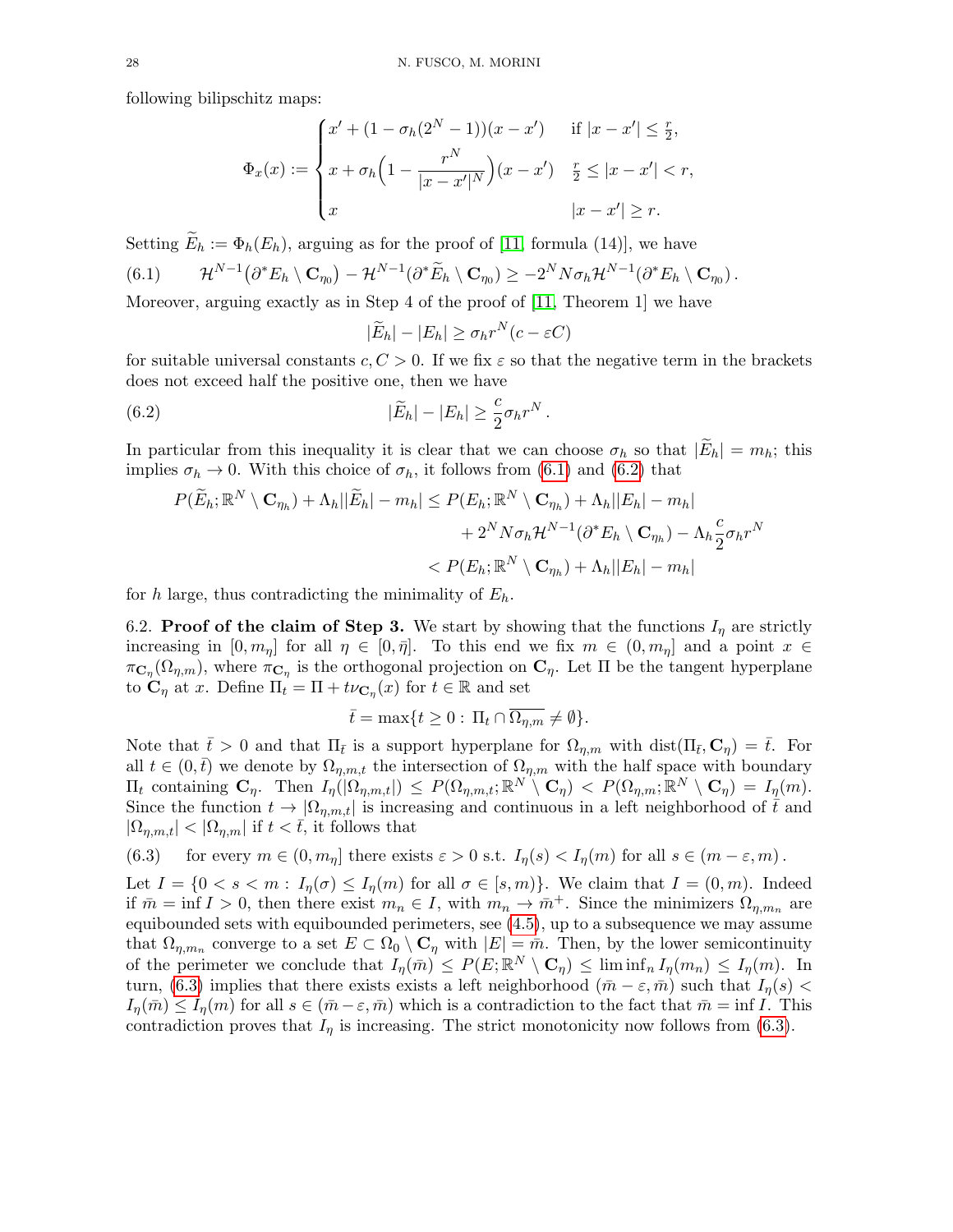Finally if,  $m_1, m_2 \in [m', m'']$ , from [\(4.8\)](#page-15-5) we have for  $\eta \in [0, \tilde{\eta}]$ 

<span id="page-28-0"></span>
$$
I_{\eta}m_2 = P(\Omega_{\eta,m_2}; \mathbb{R}^N \setminus \mathbf{C}_{\eta}) \leq P(\Omega_{\eta,m_1}; \mathbb{R}^N \setminus \mathbf{C}_{\eta}) + \Lambda'|m_2 - m_1|.
$$

This proves the  $\Lambda'$ -Lipschitz continuity of  $I_{\eta}$ .

6.3. Proof of claim [\(4.16\)](#page-17-1). Let us start by assuming also that

(6.4) 
$$
\mathcal{H}^{N-1}(\partial E_h \cap \partial V \cap \mathscr{H}) = 0 \quad \text{for all } h \in \mathbb{N}.
$$

To this aim we fix  $\delta > 0$  and set  $\mathscr{H}_{\delta} := \{x \in \mathscr{H} : x_N > \delta\}$  and  $(E)_{\delta} = E + B_{\delta}(0)$ . Then we denote by  $\Phi_h: \overline{Q_r(0) \cap \mathscr{H}} \to \overline{Q_r(0) \setminus \mathbf{C}_{\eta,h}}$  a sequence of  $C^1$  diffeomorphisms converging in C<sup>1</sup> to the identity map as  $h \to 0$  with the property that  $\Phi_h(\partial \mathscr{H} \cap Q_r(0)) = \partial \mathbf{C}_{\eta,h} \cap Q_r(0)$ and  $\Phi_h(x) = x$  if  $x \in \mathcal{H}_\delta$ . Recalling the A-minimality property [\(4.14\)](#page-17-3), we have using [\(6.4\)](#page-28-0) and observing that  $\Phi_h(V) \subset C$   $Q_r(0)$  for h sufficiently large

$$
P(E_h; Q_r(0) \setminus \mathbf{C}_{\eta,h}) \le P(E_h \setminus \Phi_h(V); Q_r(0) \setminus \mathbf{C}_{\eta,h}) + \frac{\Lambda}{h} |\Phi_h(V)|
$$
  
\n
$$
\le P(E_h; (Q_r(0) \setminus \mathbf{C}_{\eta,h}) \setminus \overline{\Phi_h(V)}) + P(\Phi_h(V); (Q_r(0) \setminus \mathbf{C}_{\eta,h}) \cap E_h)
$$
  
\n
$$
+ \mathcal{H}^{N-1}(\partial \Phi_h(V) \cap \partial E_h \cap \{x_N \le \delta\} \cap (Q_r(0) \setminus \mathbf{C}_{\eta,h})) + \frac{\Lambda}{h} |\Phi_h(V)|.
$$

Since

 $P(E_h; Q_r(0) \setminus \mathbf{C}_{n,h}) \ge P(E_h; (Q_r(0) \setminus \mathbf{C}_{n,h}) \setminus \overline{\Phi_h(V)}) + P(E_h; (Q_r(0) \setminus \mathbf{C}_{n,h}) \cap \Phi_h(V)),$ and using the fact that  $\mathscr{H}_{\delta} \cap V = \mathscr{H}_{\delta} \cap \Phi_h(V) \subset (Q_r(0) \setminus \mathbf{C}_{n,h}) \cap \Phi_h(V)$ , the inequality above yields

<span id="page-28-1"></span>
$$
P(E_h; \mathcal{H}_\delta \cap V) \le P(\Phi_h(V); (Q_r(0) \setminus \mathbf{C}_{\eta,h}) \cap E_h)
$$
  
+  $\mathcal{H}^{N-1}(\partial \Phi_h(V) \cap \{x_N \le \delta\} \cap (Q_r(0) \setminus \mathbf{C}_{\eta,h})) + \frac{\Lambda}{h} |\Phi_h(V)|$   
 $\le P(V; Q_r(0) \cap \mathcal{H}_\delta \cap E_h)$   
+  $2\mathcal{H}^{N-1}(\partial \Phi_h(V) \cap \{x_N \le \delta\} \cap (Q_r(0) \setminus \mathbf{C}_{\eta,h})) + \frac{\Lambda}{h} |\Phi_h(V)|$   
 $\le P(V; Q_r(0) \cap \mathcal{H}_\delta \cap (E)_\delta)$   
+  $2(\text{Lip}(\Phi_h))^{N-1} P(V; \{0 < x_N \le \delta\}) + \frac{\Lambda}{h} |\Phi_h(V)|,$ 

where in the last inequality we used the fact that  $\Phi_h^{-1}((Q_r(0)\setminus \mathbf{C}_{\eta,h}) \cap \{x_N \leq \delta\}) = Q_r(0) \cap \{0 <$  $x_N \leq \delta$  and the fact that  $\overline{E_h}$  converge in the Kuratowski sense to  $\overline{E}$  in  $\mathscr{H}_{\delta}$ , see Remark [2.3.](#page-5-2) By the lower semicontinuity of the perimeter, passing to the limit in [\(6.5\)](#page-28-1)

$$
P(E; \mathscr{H}_\delta \cap V) \leq P(V; Q_r(0) \cap \mathscr{H}_\delta \cap (E)_\delta) + 2P(V; \{0 < x_N \leq \delta\}).
$$

In turn, by letting  $\delta \to 0$  we have

(6.6) 
$$
P(E; \mathscr{H} \cap V) \leq P(V; Q_r(0) \cap E),
$$

which is equivalent to  $(4.16)$  thanks to first condition in  $(4.16)$ . To remove  $(6.4)$  it is enough to consider a sequence of smooth sets  $V_j \subset\subset Q_r(0), V \subset\subset V_j$ , satisfying the first condition in [\(4.16\)](#page-17-1) and [\(6.4\)](#page-28-0), and such that  $V_j \to V$  in  $L^1$  and  $P(V_j; Q_r(0)) \to P(V; Q_r(0))$ . The conclusion then follows by applying  $(4.16)$  with V replaced by  $V_i$  and passing to the limit thanks to the first condition in [\(4.16\)](#page-17-1).